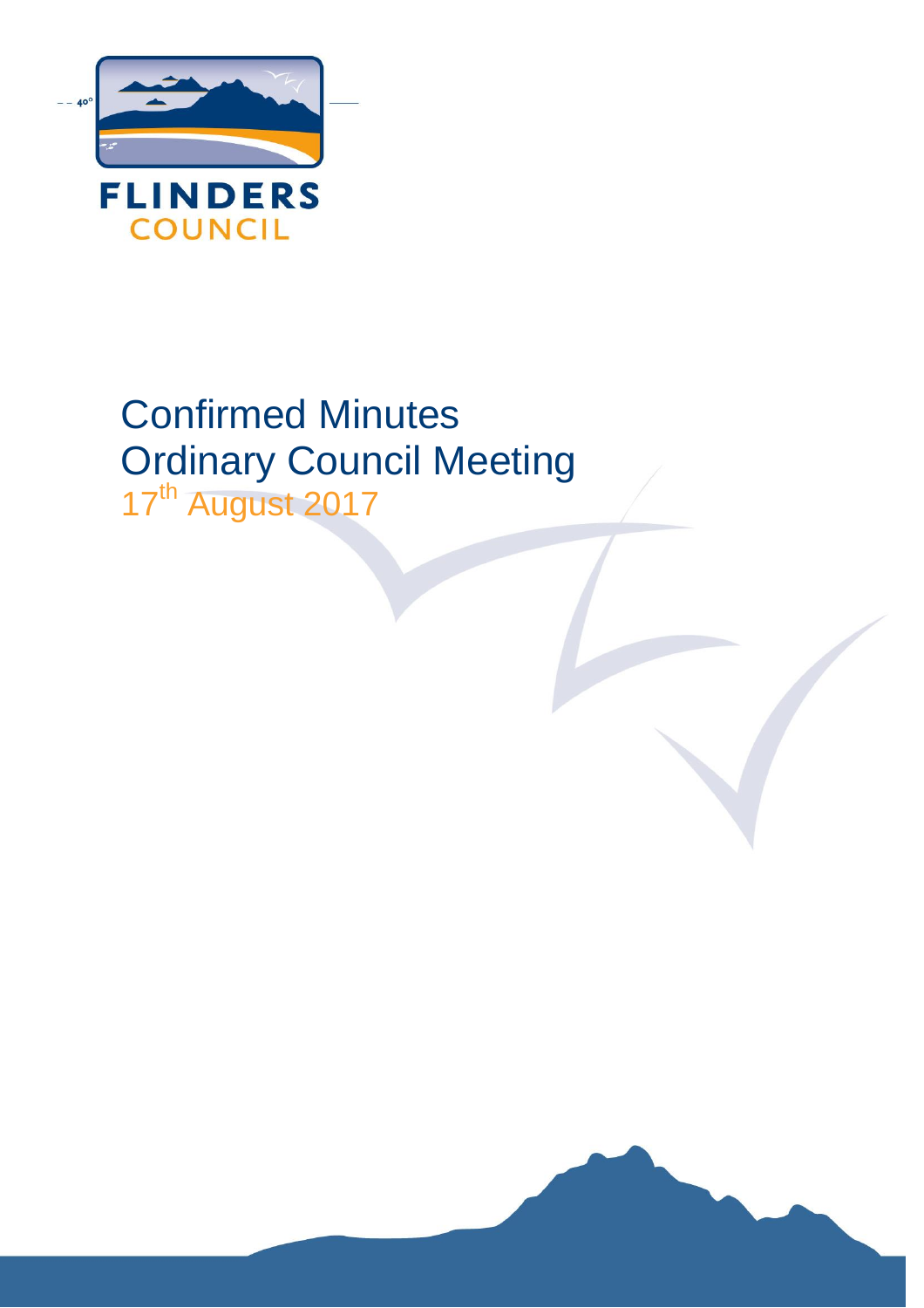## FLINDERS COUNCIL ORDINARY MEETING

CONFIRMED MINUTES

| <b>DATE:</b>       | Thursday 17 <sup>th</sup> August 2017             |
|--------------------|---------------------------------------------------|
| <b>VENUE:</b>      | Flinders Arts and Entertainment Centre, Whitemark |
| <b>COMMENCING:</b> | $1.00 \,\mathrm{pm}$                              |

#### PRESENT

Deputy Mayor Marc Cobham Cr Chris Rhodes Cr Peter Rhodes Cr Ken Stockton Cr David Williams Cr Gerald Willis

### APOLOGIES

Mayor Carol Cox

#### STAFF IN ATTENDANCE

| <b>Bill Boehm</b> | - General Manager                  | $1.00 - 2.48$ pm |
|-------------------|------------------------------------|------------------|
| Clare Nicholl     | - Community Development Officer    | $1.17 - 1.55$ pm |
| Jacci Viney       | - Development Services Coordinator | $1.00 - 1.22$ pm |
| Vicki Warden      | - Executive Officer                | $1.00 - 2.48$ pm |

### CONFIRMATION OF MINUTES

189.08.2017 Moved: Cr K Stockton Seconded: Cr D Williams

That the Minutes from the Ordinary Council Meeting and the Closed Council Meeting held on the  $20^{th}$  July 2017 be confirmed.

### CARRIED (5-1)

For: Deputy Mayor Marc Cobham, Cr Chris Rhodes, Cr Ken Stockton, Cr David Williams and Cr Gerald Willis.

Against: Cr Peter Rhodes (abstained)

#### PUBLIC QUESTION TIME

#### Question 1: Annemarie Carnell

Could Council tell me what will happen to the Tip Shop at the Whitemark site when the tip is privatised? (I think it is such a useful way to recycle clothing etc. and is an asset to the Community of Flinders Island.) Additionally, will there be a charge to put rubbish in the tip when it is privatised?

#### General Manager's Response:

At this stage Council has made no decision on waste management operations, in part as there are many aspects to consider. Currently we are still very much in the negotiating stage with a final proposal still some time away. In any event, Council is unlikely to privatise the current tip but potentially may have it managed by a contractor who would remain responsible to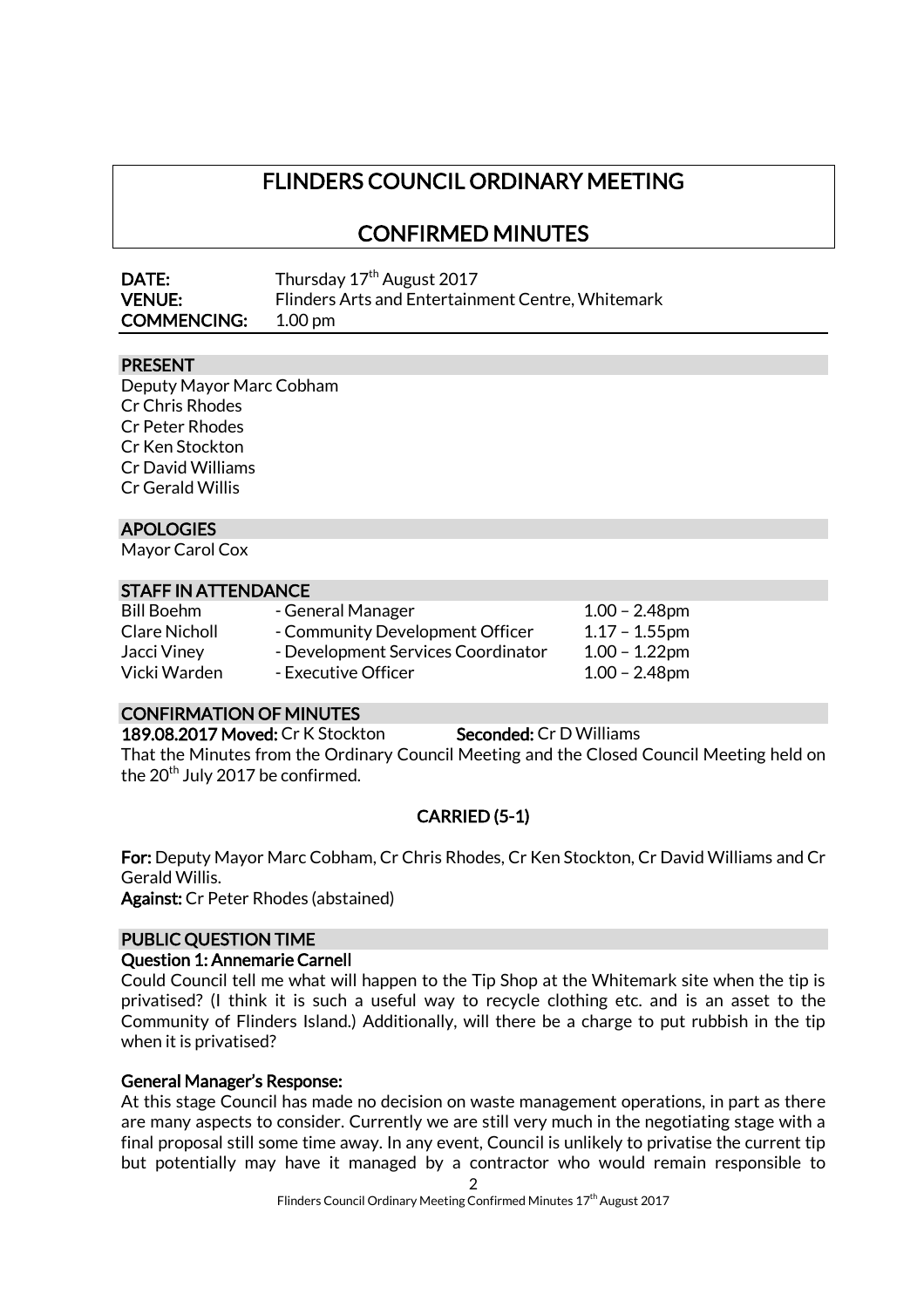Council. As such, both matters raised will be considered as part of this process. The current Tip Shop operation is highly valued and will form a keen consideration. Whilst charging at the landfill may, for equity reasons, be an option it can also have a negative downside. Council will work with community on issues such as the Giving Shed to reach suitable and achievable outcomes.

#### Question 2: Mick Rose

Has Council any idea of the contractor numbers for the upcoming Telstra upgrade? It would also be useful to know if the increase in contractor numbers will impact the bed availability in the high season December – April.

#### General Manager's Response

At this stage we don't know the details but should be better placed when we have met with Telstra to discuss the project.

#### COUNCILLOR'S QUESTIONS ON NOTICE

Nil

#### COUNCILLOR'S QUESTIONS WITHOUT NOTICE

#### Question 1: Cr Peter Rhodes on behalf of Anne Campbell

Could the name of the Flinders Arts and Entertainment Centre (FAEC) be attached to the building?

#### Deputy Mayor's Response

The question was taken on notice.

#### Question 2: Cr Peter Rhodes on behalf of Anne Campbell

Given the increase of visitors to the Lions Lodge Gym, could some attention be given to the footpath and the informal turning circle?

#### Deputy Mayor's Response

The question was taken on notice.

### Question 3: Cr David Williams on behalf of Peter McConnell

Would Council inspect the terrible condition of the footpath running from the school to town and bring it up to standard at the earliest opportunity?

#### Deputy Mayor's Response

The question was taken on notice.

#### Question 4: Cr David Williams

Given the importance Council places on the availability of affordable housing on the Island and Senator Ross Harts keenness to see us working with FIAAI to progress this issue, has the Mayor started discussions with FIAAI and can we have an update on progress made?

#### Deputy Mayor's Response

The question was taken on notice.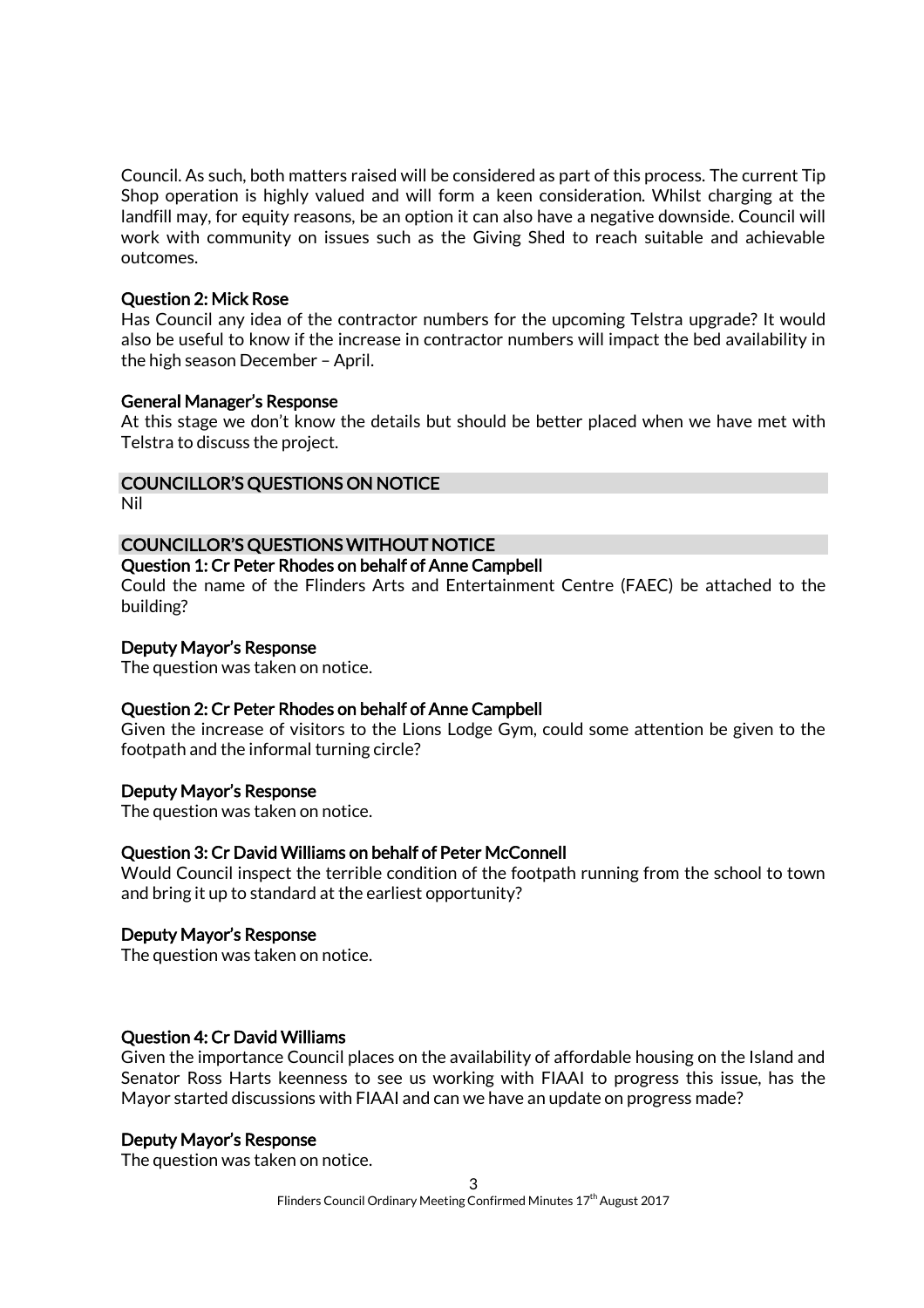### Question 5: Cr David Williams

Can we please have an update on the continued inaction on the West Street, Lady Barron project? Is it only the weather holding matters up?

#### Deputy Mayor's Response

The question was taken on notice.

### RESPONSE TO COUNCILLOR'S QUESTIONS WITHOUT NOTICE 20<sup>th</sup> July 2017 Council Meeting

#### Question 2: Cr David Williams

Why wasn't I given notice, as a matter of courtesy, that my question on insurance costs was being moved to Closed Council? It meant that I was unable to submit an acceptable question.

#### Mayor's Response

Please note that a part of this question has been removed as it is considered CONFIDENTIAL in accordance with Regulation 15(2) (b) and (c) of the Local Government (Meeting Procedures) Regulations 2015 and this has been noted in the minutes of the July meeting.

In response, you were aware when you lodged your question that it dealt with sensitive matters as I pointed out in my email to you on the 11<sup>th</sup> July. Given your wish to have the question appear in the public arena an appropriate and informative action for you to have taken would have been to discuss the matter directly with the General Manager prior to or at the time of lodging the question.

### 190.08.2017 Moved: Cr G Willis Seconded: Cr P Rhodes

That the Councillor's question asked without notice at the  $20<sup>th</sup>$  July 2017 Council Meeting and the response given be noted.

### CARRIED (5-1)

For: Deputy Mayor Marc Cobham, Cr Chris Rhodes, Cr Peter Rhodes, Cr Ken Stockton and Cr Gerald Willis.

Against: Cr David Williams

### LATE AGENDA ITEMS

The following late agenda items were received:

- Change Date of September Council Meeting
- Telecomms Transformation Project

The General Manager confirms the following information in accordance with regulation 8 (6) of the Local Government (Meeting Procedures) Regulations 2015:

- The items were not included in the agenda as the information was not available at that time;
- Both matters are urgent as they are time dependent; and
- There has been sufficient time to consider the items and receive qualified expert advice as required.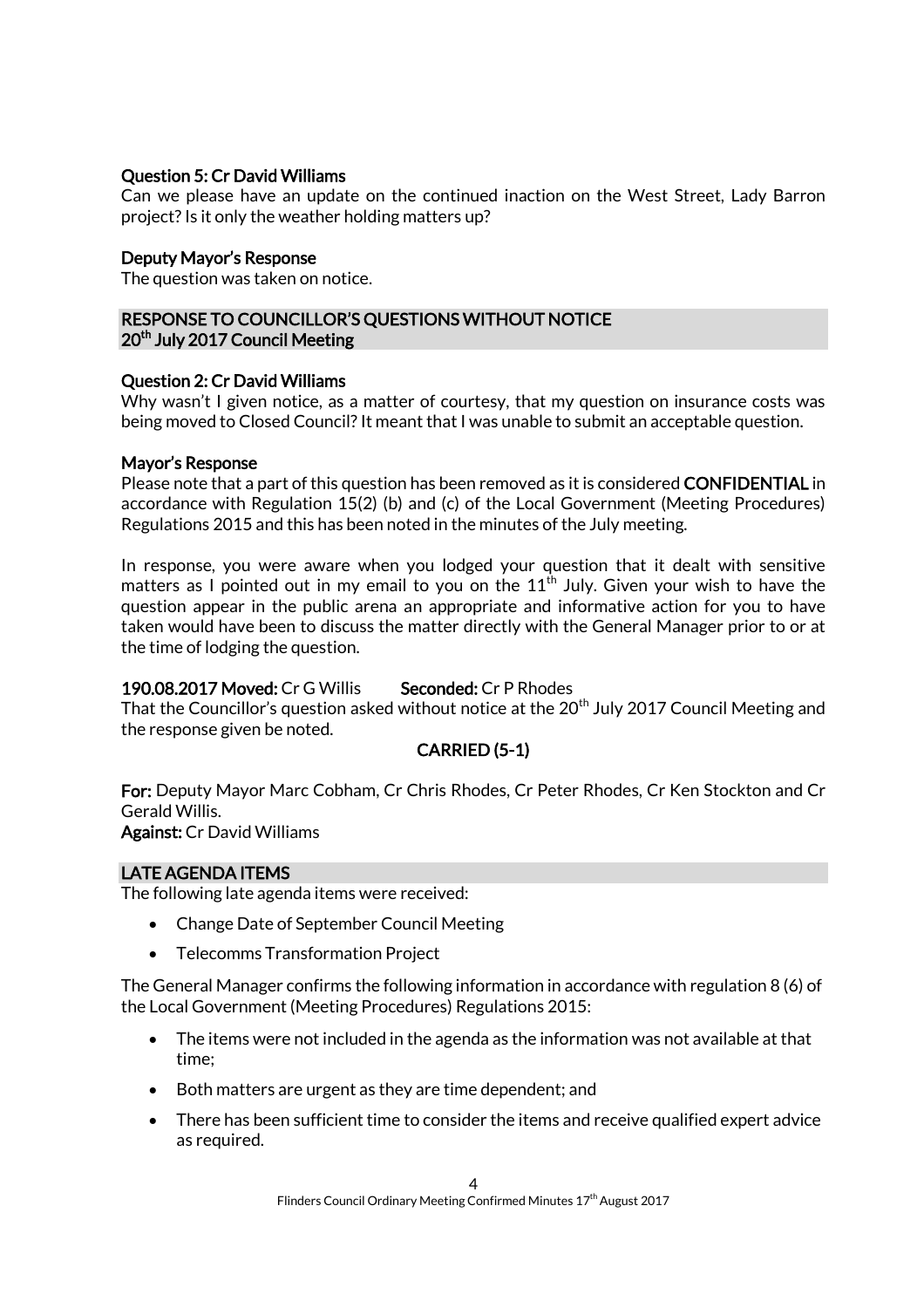### **DECISION**

### 191.08.2017 Moved: Cr D Williams Seconded: Cr K Stockton

That under R8(6) of the Local Government (Meeting Procedures) Regulations 2005, the late agenda items, Change Date of September Council Meeting and Telecomms Transformation Project, be considered as Items C7 and C8 respectively at this meeting by absolute majority vote.

### CARRIED UNANIMOUSLY (6-0)

For: Deputy Mayor Marc Cobham, Cr Chris Rhodes, Cr Peter Rhodes, Cr Ken Stockton, Cr David Williams and Cr Gerald Willis.

#### DECLARATION OF PECUNIARY INTEREST

Nil

#### LEAVE OF ABSENCE

A leave of absence request has been received from Cr David Williams in order to undertake voluntary work as caretaker for the National Parks & Wildlife Services on Deal Island. Cr Williams has requested leave from approximately  $1<sup>st</sup>$  September to 30<sup>th</sup> November 2017.

Deputy Mayor Marc Cobham called a break in the meeting at 1.08pm and resumed the meeting at 1.12pm.

#### 192.08.2017 Moved: Cr G Willis Seconded: Cr P Rhodes

That the matter of the request for leave of absence be moved to closed council under reg 15 (2) (h) of the Local Government (General) Meeting Regulations.

### CARRIED (4-2)

For: Cr Chris Rhodes, Cr Peter Rhodes, Cr Ken Stockton and Cr Gerald Willis. Against: Deputy Mayor Marc Cobham and Cr David William.

#### **PETITIONS**

Nil

#### **POLICIES**

The Related Party Disclosure Policy and Procedure were available for public consultation for 28 days until  $20<sup>th</sup>$  July 2017. No submissions were received therefore, as per the Flinders Council Policy Manual Policy, the policy can now be considered as adopted.

#### 193.08.2017 Moved: Cr P Rhodes Seconded: Cr C Rhodes

That the Related Party Disclosure Policy and Procedure be adopted.

#### CARRIED UNANIMOUSLY (6-0)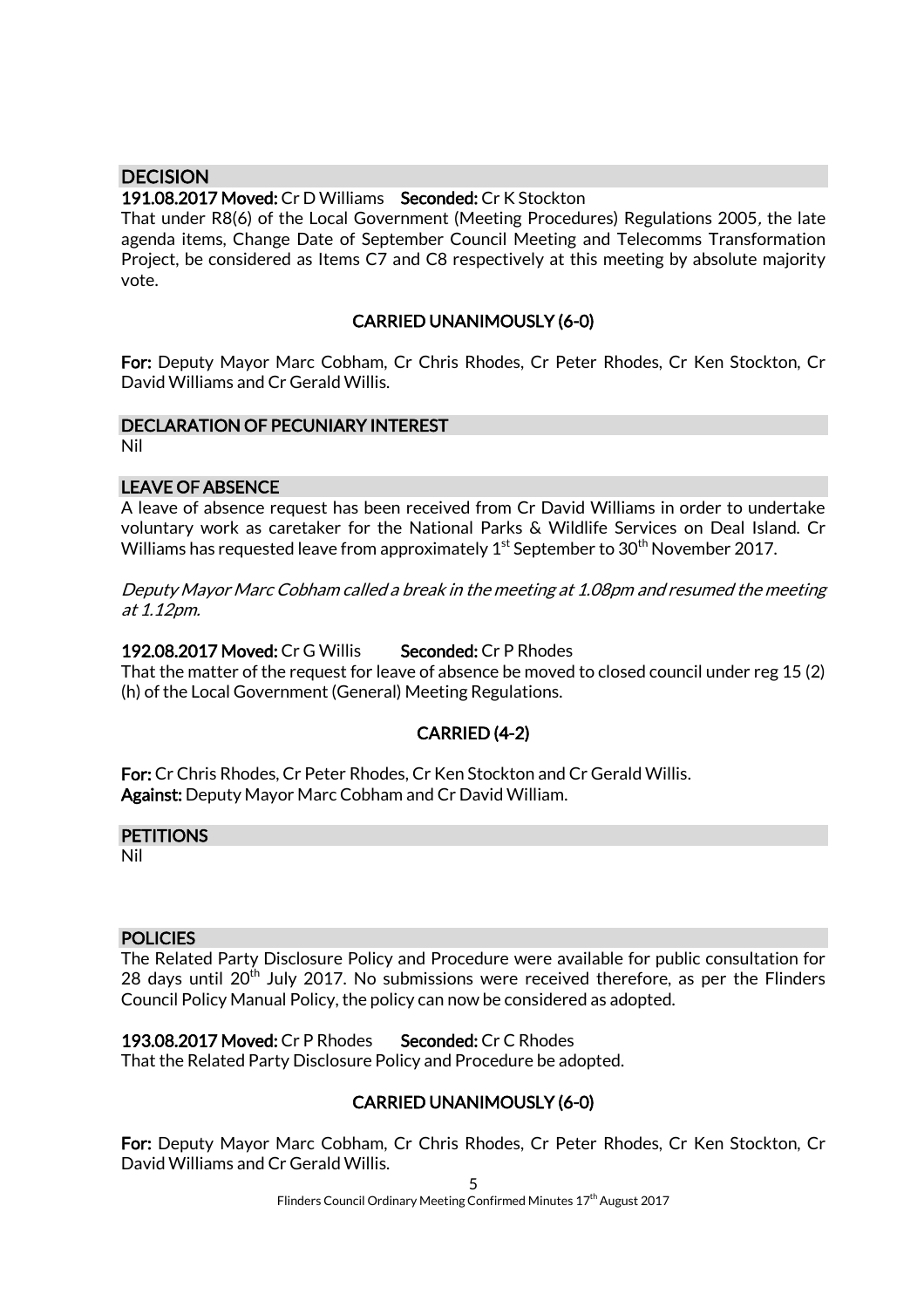### WORKSHOPS & INFORMATION FORUMS File No: COU/0205

### Council Workshop held on 3<sup>rd</sup> August 2017

Council held a Workshop on the following subjects:

- Item 1 Airport Hangar Project Update
- Item 2 Tunapri Flinders Flinders Island District High School Students
- Item 3 Roadside and Reserve Vegetation Management Policy
- Item 4 Solid Waste Disposal
- Item 5 Code of Contracts and Tenders Review
- Item 6 Footpath and Access Ramp Audit
- Item 7 LG Capital Program
- Item 8 Fees and Charges Review
- Item 9 Safe Harbour Report
- Item 10 Business Case for Whitemark Community Gym
- Item 11 General Update Ross Hart, Member for Bass

#### Councillors Present:

Mayor Carol Cox, Deputy Mayor Marc Cobham, Cr Chris Rhodes, Cr Ken Stockton, Cr Gerald Willis and Cr David Williams.

#### Apologies:

Cr Peter Rhodes

#### Staff and Consultants Present:

| <b>Bill Boehm</b>      | <b>General Manager</b>                                                                    |
|------------------------|-------------------------------------------------------------------------------------------|
| Kelly Blundstone       | <b>Executive Assistant</b>                                                                |
|                        | Marshall Clarkson, Tanner Clarkson, Amber Matthewson, Piper Taylor McKain, Anastasia      |
|                        | Meier, Lucy Walker and Jazmin Wheatley Flinders Island District High School (Item 2 only) |
| <b>Holly Barnewall</b> | Flinders Island District High School (Item 2 only)                                        |
| Vicki Warden           | Executive Officer (Item 2 only)                                                           |
| <b>Claire Nicholl</b>  | Community Development Officer (Item 2 and 9 only)                                         |
| Brian Barnewall        | Works & Services Manager (Items 1 - 7 only)                                               |
| Jacci Viney            | Development Services Coordinator (Items 1 - 8only)                                        |
| Sophie Pitchford       | Corporate Services Manager (Items 1, 2, 6 - 8 only)                                       |
| David Conn             | (Item 3 only)                                                                             |
| Vanessa Grace          | (Item 3 only)                                                                             |
| Ross Hart              | Member for Bass (Item 11 only)                                                            |

As workshops and information sessions are for information and discussion purposes only, no decisions are made or foreshadowed at these proceedings.

#### VOTING REQUIREMENTS:

Simple Majority

### RECOMMENDATION:

That the Council Workshop held on 3<sup>rd</sup> August 2017 be noted.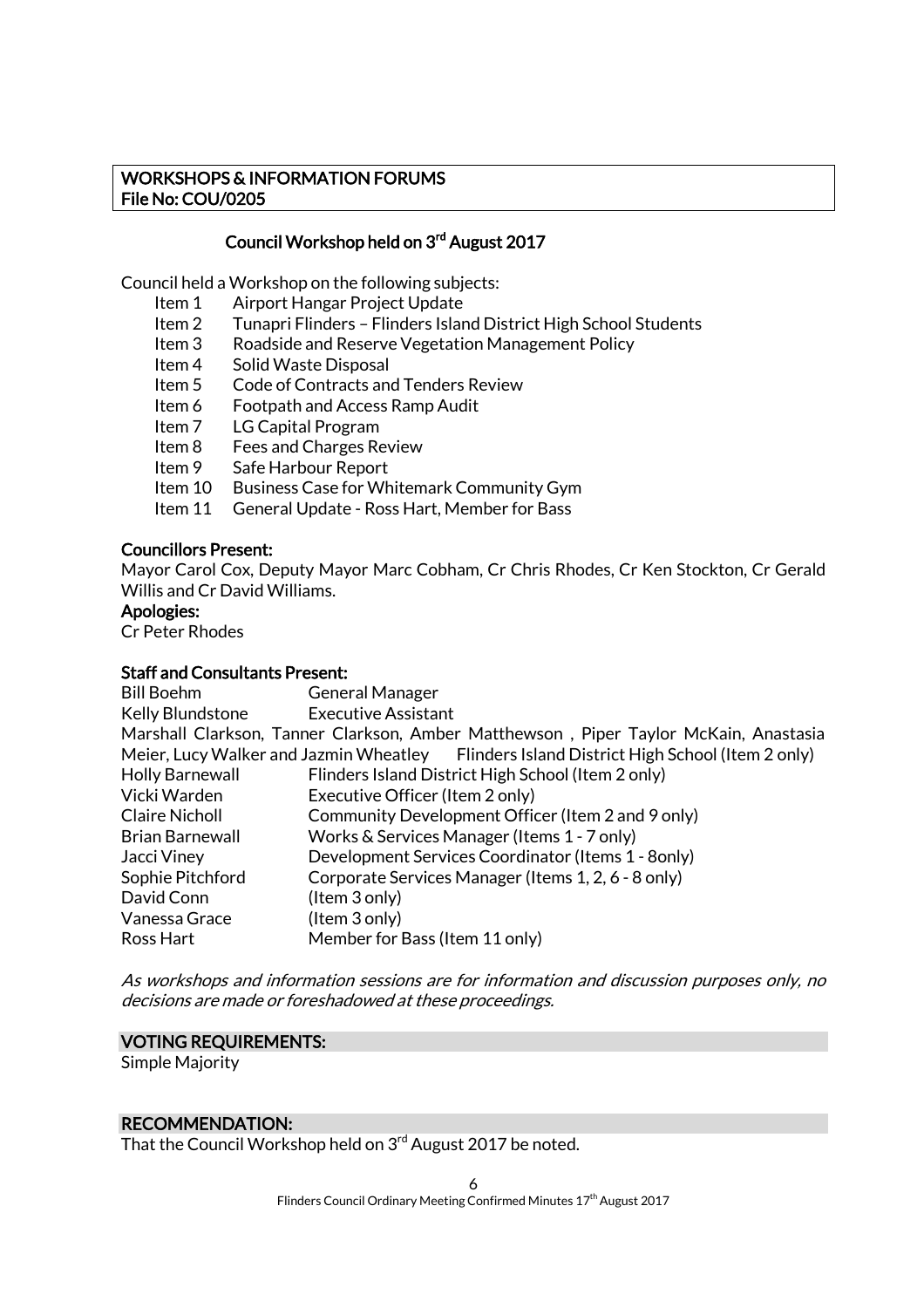DECISION: 194.08.2017 Moved: Cr C Rhodes Seconded: Cr D Williams That the Council Workshop held on 3<sup>rd</sup> August 2017 be noted.

### CARRIED (5-1)

For: Deputy Mayor Marc Cobham, Cr Chris Rhodes, Cr Ken Stockton, Cr David Williams and Cr Gerald Willis. Against: Cr Peter Rhodes (abstained)

PUBLIC MEETINGS

Nil

PUBLICATIONS/REPORTS TABLED FOR COUNCIL INFORMATION Nil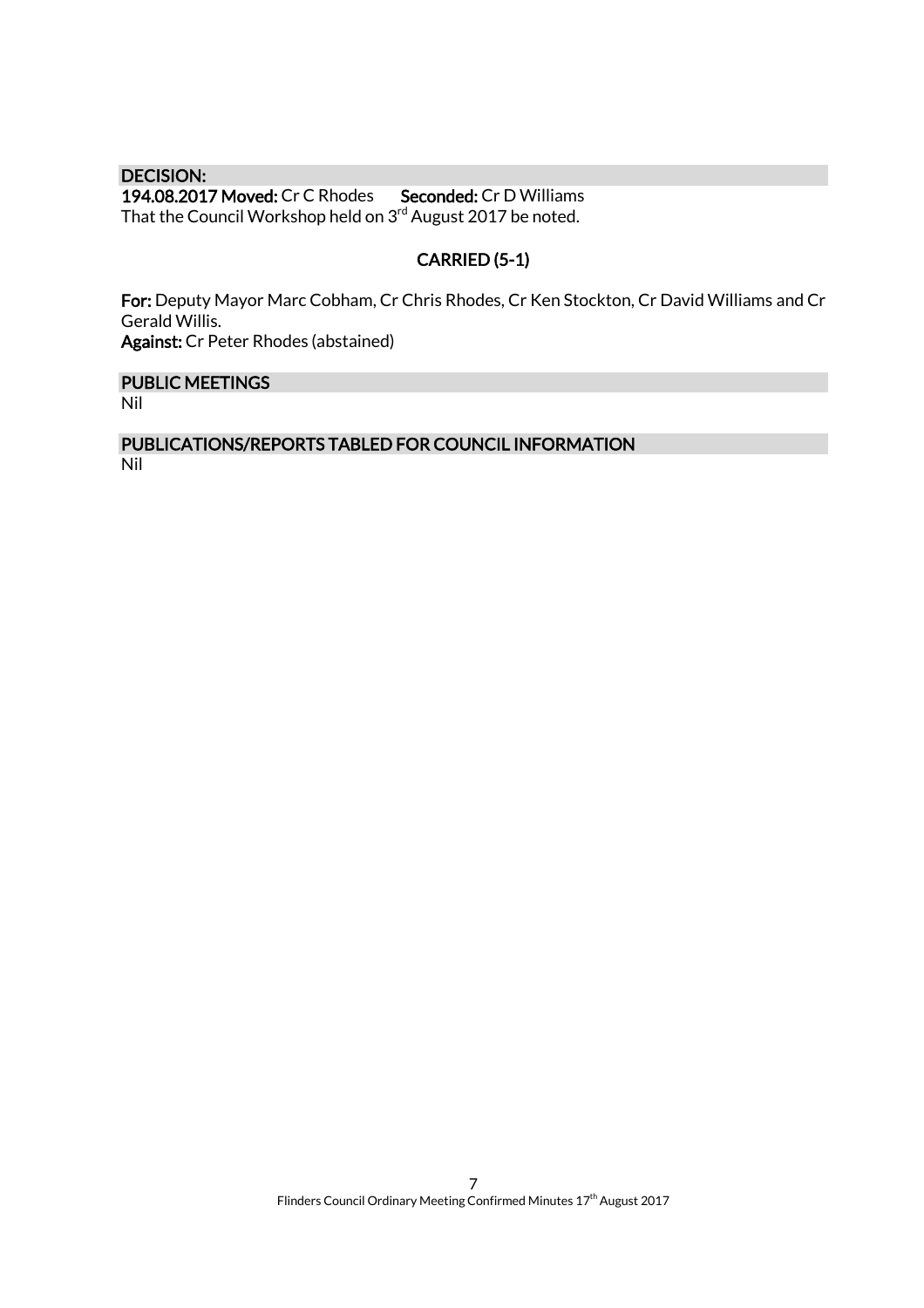### REPORTS TO BE RECEIVED

#### Furneaux Community Health Special Committee

File No: CSV/0912

**Annexure 1:** Furneaux Community Health Special Committee 3<sup>rd</sup> July 2017 Unconfirmed **Minutes** 

#### OFFICER'S REPORT (Bill Boehm, General Manager):

The unconfirmed minutes of the Furneaux Community Health Special Committee meeting held  $3<sup>rd</sup>$  July 2017 have been provided for consideration. The minutes outline what the committee has been working on to date and can now be noted by Council.

#### OFFICER'S RECOMMENDATION

That the unconfirmed minutes of the Furneaux Community Health Special Committee meeting held 3<sup>rd</sup> July 2017 be noted.

#### DECISION:

#### 195.08.2017 Moved: Cr K Stockton Seconded: Cr P Rhodes

That the unconfirmed minutes of the Furneaux Community Health Special Committee meeting held 3<sup>rd</sup> July 2017 be noted.

### CARRIED UNANIMOUSLY (6-0)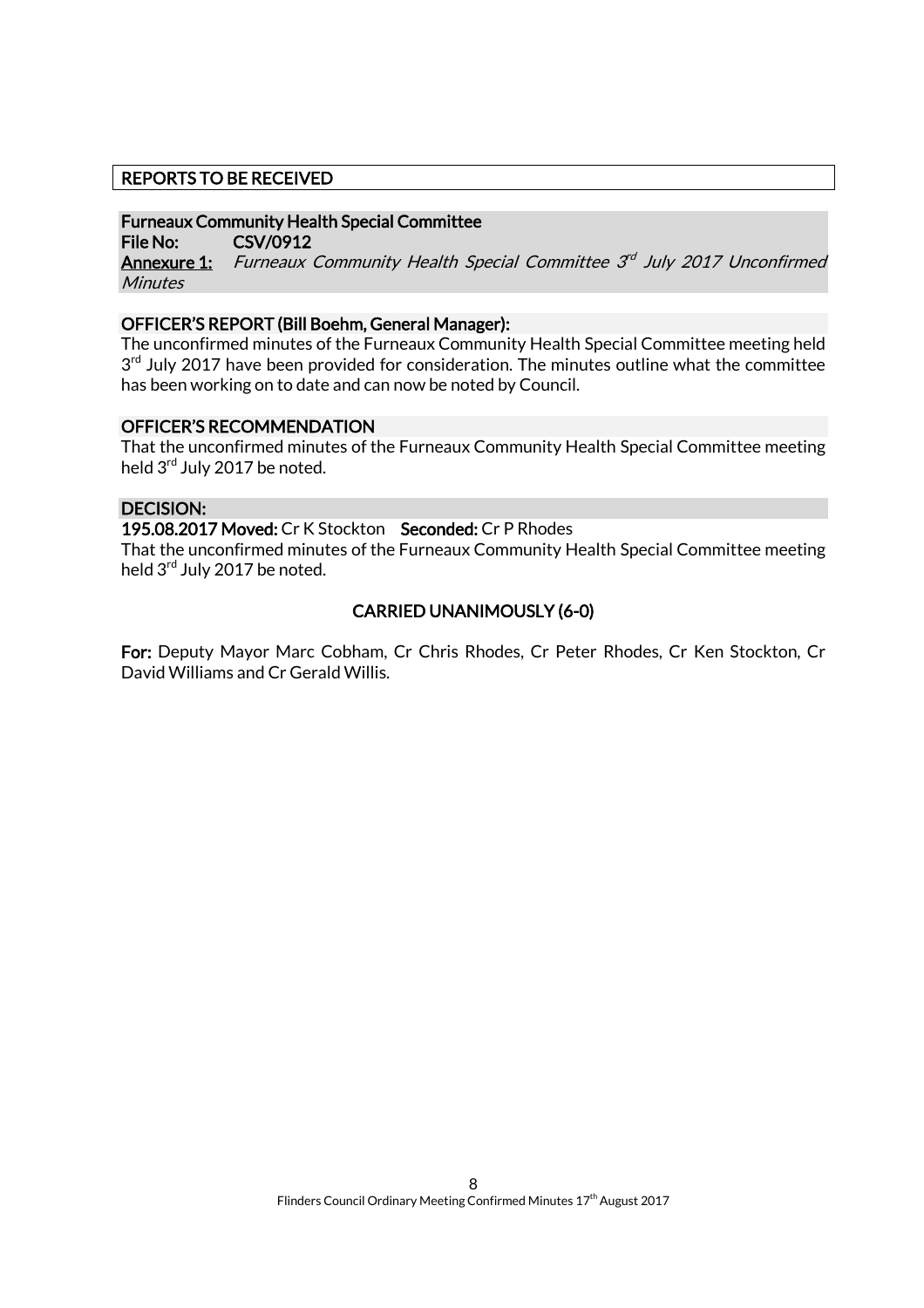### COUNCILLORS' REPORTS

#### Report from Councillor Gerald Willis as the Flinders Council Representative on TasWater Owners' Committee File No: COU/0312

| <b>DATE</b> | <b>WHO</b>                          | <b>SUBJECT</b>                                |
|-------------|-------------------------------------|-----------------------------------------------|
| 21.07.17    | Stephanie Watson,                   | Media Release issued by Local Government      |
|             | <b>Communications Manager,</b>      | Association re Infrastructure Tasmania        |
|             | <b>Local Government Association</b> | report on the proposed takeover of            |
|             | of Tasmania                         | Tas Water by the State Government.            |
| 24.07.17    | Katrena Stephenson, Chief           | Email advising that the government has        |
|             | <b>Executive Officer, Local</b>     | released draft legislation re the acquisition |
|             | Government Association of           | of TasWater and that the Local                |
|             | Tasmania                            | Government Association anticipates            |
|             |                                     | providing preliminary analysis at its         |
|             |                                     | meetings on Wednesday of this week.           |
| 24.07.17    | Stephanie Watson,                   | Email with two media releases attached;       |
|             | <b>Communications Manager,</b>      | both from Local Government Association of     |
|             | <b>Local Government Association</b> | Tasmania with one about the inaccuracy of     |
|             | of Tasmania                         | the government linking a takeover of          |
|             |                                     | TasWater with a healthy Tamar River and       |
|             |                                     | the other restating the opposition to the     |
|             |                                     | proposed takeover.                            |
| 26.07.17    | Alyson Ainscough, acting            | Email with Quarterly Report to Owners'        |
|             | General Manager, Legal and          | Representatives for April to June 2017        |
|             | Governance, TasWater on             | with a reminder that a northern regional      |
|             | behalf of Ailsa Sypkes, General     | briefing will be held in Launceston at 2:00   |
|             | Manager, Legal and                  | pm on Thursday 10 August 2017.                |
|             | Governance, TasWater                |                                               |

#### CORRESPONDENCE IN:

#### RECOMMENDATION:

That the report from Councillor Gerald Willis as the Flinders Council Representative on TasWater Owners' Committee be received.

### DECISION:

196.08.2017 Moved: Cr P Rhodes Seconded: Cr K Stockton

That the report from Councillor Gerald Willis as the Flinders Council Representative on TasWater Owners' Committee be received.

#### CARRIED UNANIMOUSLY (6-0)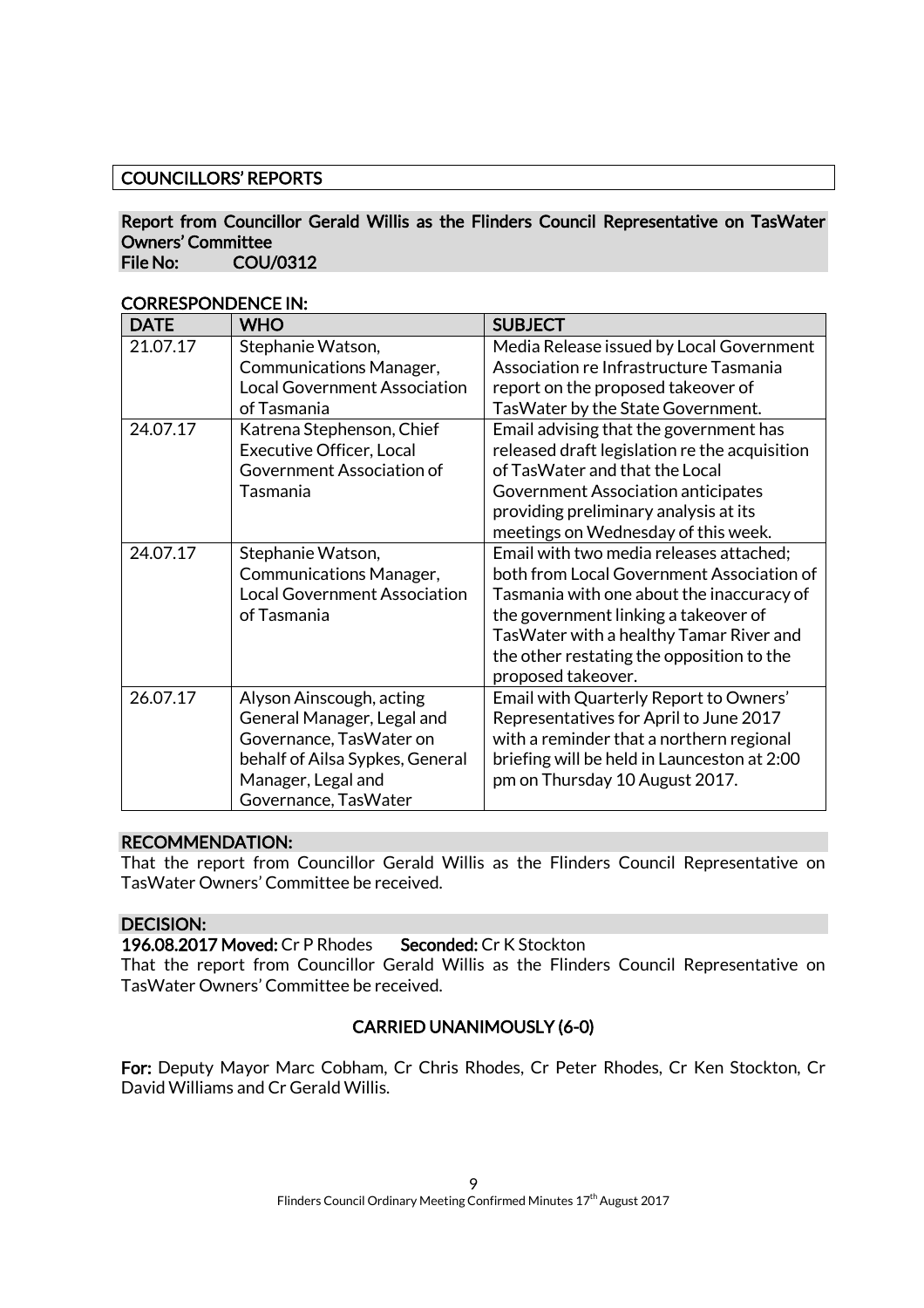### MAYOR'S REPORT:

| <b>ACTION</b>            | Information |
|--------------------------|-------------|
| <b>PROPONENT</b>         | Mayor C Cox |
| <b>FILE REFERENCE</b>    | COU/0600    |
| <b>ASSOCIATED PAPERS</b> | Nil         |

#### REPORT:

### APPOINTMENTS:

| 11.07.17 | Laser Tag and Flinders Island Aboriginal Association Inc.                    |
|----------|------------------------------------------------------------------------------|
| 13.07.17 | Council School Holiday Program - Football Clinic                             |
| 13.07.17 | Swinburne University, Telephone link re pilot program for Flinders           |
| 17.07.17 | Council School Holiday Program - Netball Clinic                              |
| 17.07.17 | Evening BBQ hosted by TasWater as thank you for support during the           |
|          | summer water shortage for Whitemark                                          |
| 18.07.17 | Met Mr J Helmich, Department of Premier and Cabinet                          |
| 18.07.17 | School Symposium Group for Internet improvement Teleconference with M        |
|          | Patterson, Area General Manager, Telstra Country Wide, Tasmania              |
|          | Chairman and Director, Telstra Tasmanian Board                               |
| 20.07.17 | <b>Council Meeting</b>                                                       |
| 21.07.17 | Council School Holiday Program - Glow in the Dark event                      |
| 26.07.17 | Local Government Association of Tasmania General Meeting                     |
| 26.07.17 | Local Government Association of Tasmania Annual General Meeting              |
| 26.07.17 | Cocktail mingling with politicians, Mayors, General Managers at the Welcome  |
|          | Reception                                                                    |
| $27 -$   | Local Government Association of Tasmania Annual Conference                   |
| 28.07.17 |                                                                              |
| 27.07.17 | Local Government Association of Tasmania Annual Dinner                       |
| 02.08.17 | Senator David Bushby re success of Building Better Regions grant application |
| 02.08.17 | Media re Building Better Regions fund grant application success for \$7.9    |
|          | million for Telecomms Project for the Furneaux Group                         |
| 02.08.17 | General Managers Performance Review Committee meeting                        |
| 03.08.17 | Council workshop                                                             |
| 03.08.17 | Funeral of resident Chris Rawson                                             |
| 04.08.17 | Presentation and release of Northern Resource Sharing Group study involving  |
|          | the eight northern Councils                                                  |
| 07.08.17 | Made representation to the proposed redistribution of Federal Electoral      |
|          | Divisions in Tasmania                                                        |

#### Council's Separation with ex General Manager Raoul Harper Settled:

The following Media Release was distributed on the 24<sup>th</sup> July 2017.

"Mayor Carol Cox announced today that Flinders Council and former General Manager, Raoul Harper, had resolved legal action that had arisen from the termination of Mr Harper's contract of employment in mid-2016. Mayor Cox stated,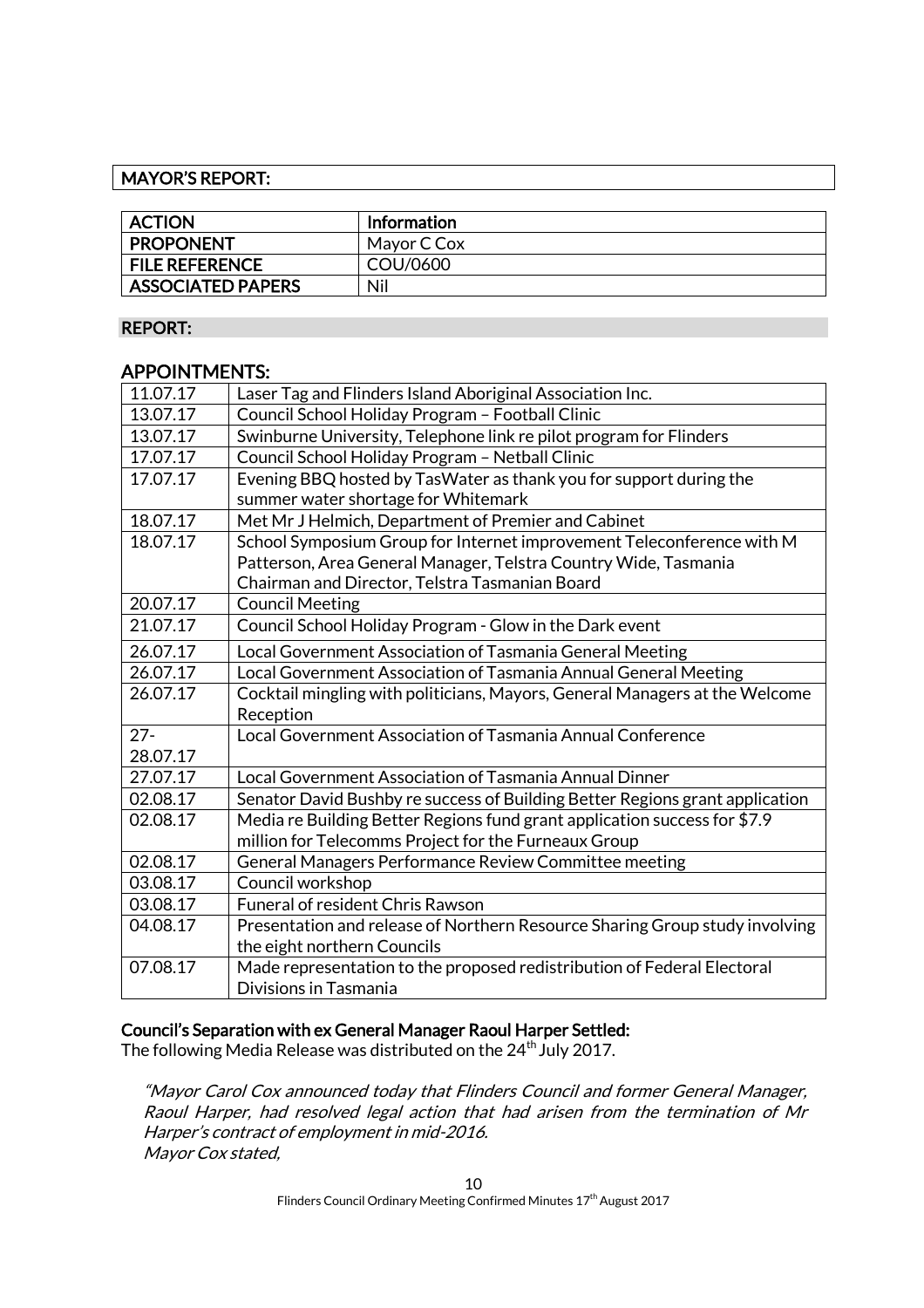"Mr Harper's work for the Council accomplished increased economic growth, improved governance standards, and served to promote Flinders as a can-do place that is open to Investment.

There has been huge investment in Flinders over recent years and Mr Harper played a significant role in this success, by positioning Flinders as a place of potential growth and economic development."

Mayor Cox referring to Mr Harper's exit from Council commented that, "…it was becoming evident that the working relationship between some Councillors and the General manager was not as productive as it could be and this culminated in the separation of Council and Raoul Harper in 2016."

Mayor Cox said that she was pleased that the matter had resolved and wished Mr Harper all the best in his future endeavours.

Mr Harper indicated today he was relieved that the matter had resolved to his satisfaction, saying

"It has been a difficult time, personally and professionally, and I am grateful for the support given to me by the Flinders Community, the Council staff, and my family and friends.

I was proud to call Flinders my home for seven years and want to wish the Island all the very best for the future. Flinders is one of the jewels in Tasmania's crown and I have no doubt that in time, its enormous potential will be further realised."

#### Building Better Regions Fund:

Council is elated to have achieved the funding for a major telecommunications overhaul for Flinders Island that will also benefit Cape Barren Island and issued the following media release on the 2<sup>nd</sup> of August 2017.

"*Flinders Council is celebrating Senator David Bushby's announcement yesterday that the Federal Liberal Government's Building Better Regions Fund will commit \$7,879,960 towards the Flinders and Cape Barren Islands Telecomms Transformation Project.* 

*A total of nearly \$11 million made up of \$7,879,960 from the Federal Liberal Government, \$1.8M from Telstra, \$770,000 from the Flinders Council and \$350,000 from the Tasmanian Liberal Government, will completely overhaul the aged infrastructure currently providing limited internet and phone services to the islands of the Furneaux Group. As a result Flinders Island, Cape Barren Island and the surrounding waters will have increased mobile coverage and fast internet access.* 

*Poor telecommunications has long been identified as a problem for the islands. A funding commitment by the liberal party in 2014 enabled the initial feasibility study and assisted Council to make a grant application. After failing with the first application, Council persisted with a grant application this year for Building Better Regions Funding. Mayor Carol Cox was both elated and relieved at the success of the application. "This once in a lifetime project will enable our small but dynamic population to take advantage of previously unusable technology."* 

"Mobile phone coverage will extend to Palana and Killiecrankie; our school will be able to effectively deliver a range of online educational programs; our medical service will be able to offer effective remote consults; our businesses will be able to transfer large blocks of data; our residents will be able to "skype" off-island family and friends; Wi-Fi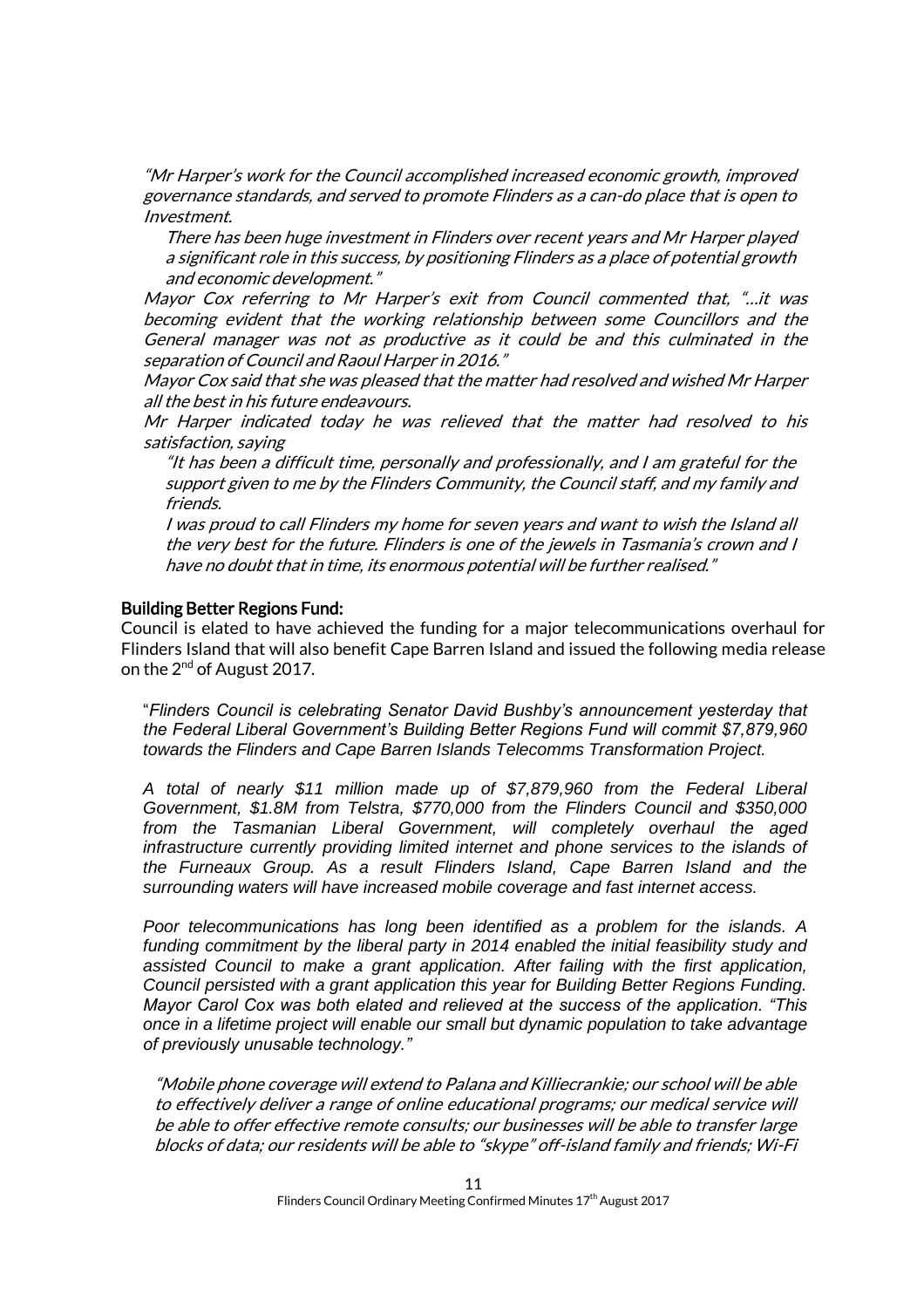hotspots for visitors that unavailable using our current infrastructure, will become feasible; emergency services will be able to communicate more easily in times of emergency. The improvements to our lifestyle will be endless and will bring our remote island communities that much closer to and in line with the rest of the world."

We thank the Federal Liberal Government for their commitment to our Municipality through this grant. We thank both Telstra and the State Government for their support in developing the application. Council is overjoyed that this long awaited project is becoming a reality".

### Local Government Association of Tasmania:

The General Manager and I attended the General Meeting and Annual General Meeting and voted according to the resolution made at the July Ordinary Meeting of Council.

The Corporate Services Manager joined us at the conference. A report on the conference will be forwarded to Councillors in the near future.

### Federal Redistribution Tasmania:

On Monday the  $7<sup>th</sup>$  of August I attended the inquiry into further objections to the proposed redistribution of Federal Electoral Divisions in Tasmania and made the confirmation that I would prefer that Flinders remain in Bass, as per the proposed boundaries which were released on the  $20^{th}$  July 2017. This differs from the initial proposal of the  $5^{th}$  of May in that it places Flinders and Dorset back in the electorate of Bass. I made a statement that I would like to see Flinders remain in Bass as in the second proposal and the current situation.

| <b>DATE</b>            | <b>WHO</b>                                                                                                                                                                                               | <b>SUBJECT</b>                                                                                                                         |
|------------------------|----------------------------------------------------------------------------------------------------------------------------------------------------------------------------------------------------------|----------------------------------------------------------------------------------------------------------------------------------------|
| 26.06.17               | P Gutwein, Treasurer,<br><b>Minister for Local</b><br>Government                                                                                                                                         | Preparation of Local Provisions Schedules                                                                                              |
| 14.07.17               | <b>Gregory Andrews</b><br><b>Threatened Species</b><br>Commissioner                                                                                                                                      | Submissions welcome on the RSPCA's cat<br>management discussion paper, <i>Identifying Best</i><br>Practice Cat Management in Australia |
| 14.07.17               | P & G Masters                                                                                                                                                                                            | West St kerbing and guttering                                                                                                          |
| $14\delta$<br>18.07.17 | Dr Robert Gill<br><b>Course Director -</b><br>Communication<br>Deputy Chair - Media and<br>Communication Group,<br><b>Faculty of Health, Arts</b><br>and Design<br>Swinburne University of<br>Technology | Flinders Island Friendly Business update and<br>social media recommendations                                                           |
| 17.07.17               | P Gutwein                                                                                                                                                                                                | Preparation of Local Planning Schemes                                                                                                  |
| 18.07.17               | Dion Lester, Policy<br>Director,<br><b>Local Government</b><br><b>Association of Tasmania</b>                                                                                                            | <b>Water Fluoridation</b>                                                                                                              |

### CORRESPONDENCE IN:

Flinders Council Ordinary Meeting Confirmed Minutes 17<sup>th</sup> August 2017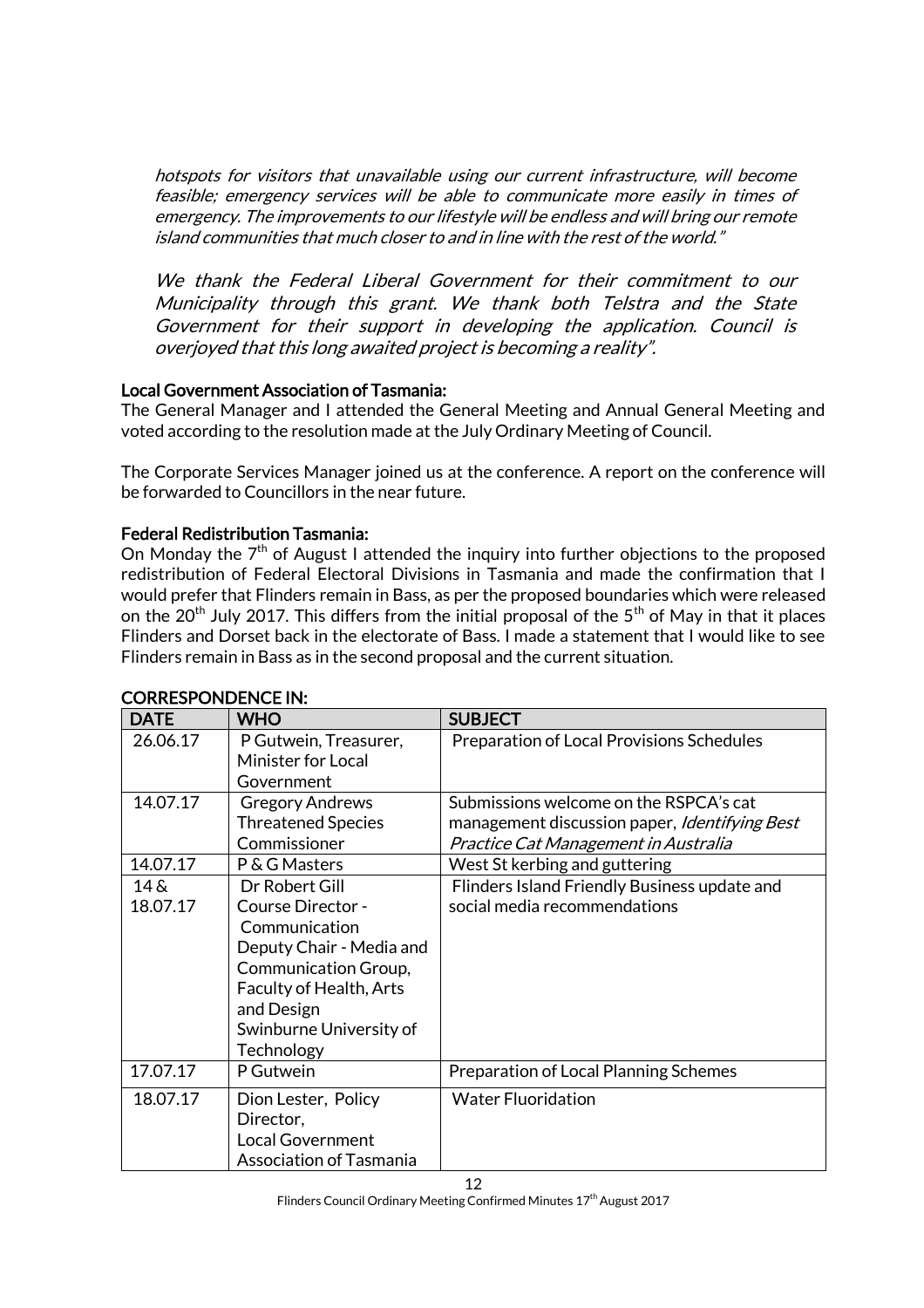| <b>DATE</b> | <b>WHO</b>                    | <b>SUBJECT</b>                                                                                |
|-------------|-------------------------------|-----------------------------------------------------------------------------------------------|
| 18.07.17    | Mayor Doug Chipman            | <b>Reconciliation Council</b>                                                                 |
| 19.07.17    | P Gutwein, Treasurer,         | Accelerated infrastructure investment delivery                                                |
|             | Minister for Local            | in Tasmania's water and sewerage sector report                                                |
|             | Government                    |                                                                                               |
| 19.07.17    | Hydro Tasmania                | Invitation to Industry Briefing                                                               |
| 19.07.17    | K Stephenson, Local           | Review of councillor allowances and Terms of                                                  |
|             | <b>Government Association</b> | Reference                                                                                     |
|             | of Tasmania (LGAT)            |                                                                                               |
| 19.07.17    | Alysse Gavlik, State          | Community Road Safety Grants Program -                                                        |
|             | Growth                        | Funding 2017-2018                                                                             |
| 21.07.17    | Stephanie Watson,             | Media Release - Appalling Politics Delays                                                     |
|             | Communications                | Investment in Water and Sewerage                                                              |
|             | Manager, LGAT                 | Infrastructure                                                                                |
| 24.07.2017  | K Stephenson, LGAT            | Media Release - "Work with Us" Call from Local                                                |
|             |                               | Government                                                                                    |
| 24.07.17    | G Howard, Dorset<br>Council   | Subscription Modelling Proposal for LGAT AGM                                                  |
| 24.07.17    | Stephanie Watson,             | Media Releases - Local Government Remains                                                     |
|             | Communications                | Opposed to the Takeover of TasWater                                                           |
|             | Manager,                      |                                                                                               |
|             | <b>LGAT</b>                   |                                                                                               |
| 24.07.17    | <b>Australian Local</b>       | National Local Roads and Transport Congress                                                   |
|             | <b>Government Association</b> |                                                                                               |
| 24.07.17    | G Barnett MP, Minister        | Schools Tree Day and National Tree Day                                                        |
|             | for Resources                 |                                                                                               |
|             |                               |                                                                                               |
| 24.07.17    | E Talbot, TasWater            | Media Release - Lifting of the Boil Water Alert in                                            |
|             |                               | Lady Barron                                                                                   |
| 24.07.17    | K Stephenson, LGAT            | TasWater Bills released by government                                                         |
| 25.07.17    | Alex Tay, Director of         | Advice on Code of Conduct resolution                                                          |
|             | <b>Local Government</b>       |                                                                                               |
| 28.07.17    | <b>Juliet Mercer</b>          | Tas Water Review of the Infrastructure Tasmania                                               |
|             | GM - Corporate and            | report and letter from Chairman                                                               |
|             | <b>Community Relations</b>    |                                                                                               |
| 31.07.17    | <b>Rosalind Herbert</b>       | Tasmania Councils Liveability Survey                                                          |
|             | <b>Project Officer</b>        |                                                                                               |
| 01.08.17    | <b>COTATAS</b>                |                                                                                               |
| 01.08.17    | Senator D Bushby<br>Moya Fyfe | Building Better Regions Funding Media release<br>Letter re appointment of new Vice Chancellor |
|             | <b>Chief of Staff</b>         |                                                                                               |
|             | Office of the Vice-           |                                                                                               |
|             | Chancellor                    |                                                                                               |
|             | University of Tasmania        |                                                                                               |
| 03.08.17    | Maree Tetlow, Northern        | Councils Role in the Regional Economic                                                        |
|             | Tasmania Development          | Development Plan - NTDC                                                                       |
|             | Corporation (NTDC)            |                                                                                               |
| 03.08.17    | Maree Tetlow, NTDC            | Quarterly Report - August 2017                                                                |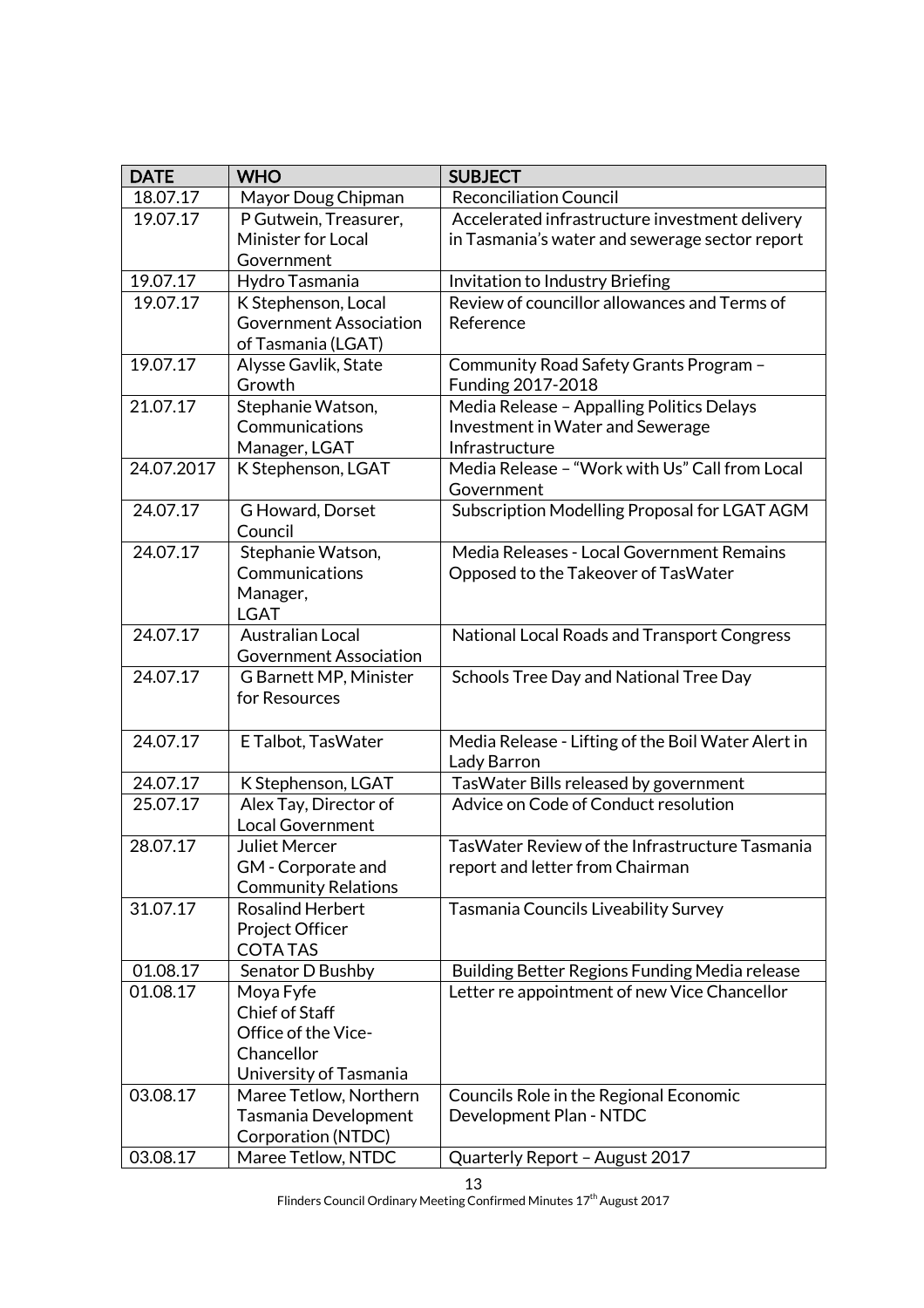| <b>DATE</b> | <b>WHO</b>               | <b>SUBJECT</b>                                 |
|-------------|--------------------------|------------------------------------------------|
| 04.08.17    | Seth Langford, Hydro     | Flinders Hub Project Update to Council         |
|             | Tasmania                 |                                                |
| 07.08.17    | Miles Hampton,           | Letter to Mayors re: State Government Takeover |
|             | Chairman, TasWater       |                                                |
| 07.08.17    | Stephanie Watson, LGAT   | Media Release - LGAT focused on bigger         |
|             |                          | TasWater picture                               |
| 07.08.17    | K Stephenson, LGAT       | Reconciliation Council of Tasmania Launch      |
|             |                          | request to Northern Councils                   |
| 08.08.17    | Fiona Madigan, LGAT      | July 2017 Report                               |
| 09.08.17    | K Stephenson, LGAT       | <b>Next Mayors Workshop</b>                    |
| 09.08.17    | <b>Stephanie Commons</b> | Media Release - Tasmanian Community            |
|             |                          | <b>Achievement Awards</b>                      |

### CORRESPONDENCE OUT:

| <b>DATE</b> | <b>WHO</b>         | <b>SUBJECT</b>                                  |
|-------------|--------------------|-------------------------------------------------|
| 18.07.17    | M Roughley         | Kerbing West St Lady Barron                     |
| 24.07.17    | R Harper           | Reference                                       |
| 25.07.17    | V Grace            | Response to Letter                              |
| 03.08.17    | Senator D Bushby   | Council's Building Better Regions Funding Media |
|             |                    | release                                         |
| 10.08.17    | Safe Harbour Group | Invitation to attend 31 August workshop         |

#### VOTING REQUIREMENTS:

Simple Majority

### RECOMMENDATION:

That the Mayor's report be received.

#### DECISION:

197.08.2017 Moved: Cr P Rhodes Seconded: Cr D Williams

That the Mayor's report be received.

### CARRIED UNANIMOUSLY (6-0)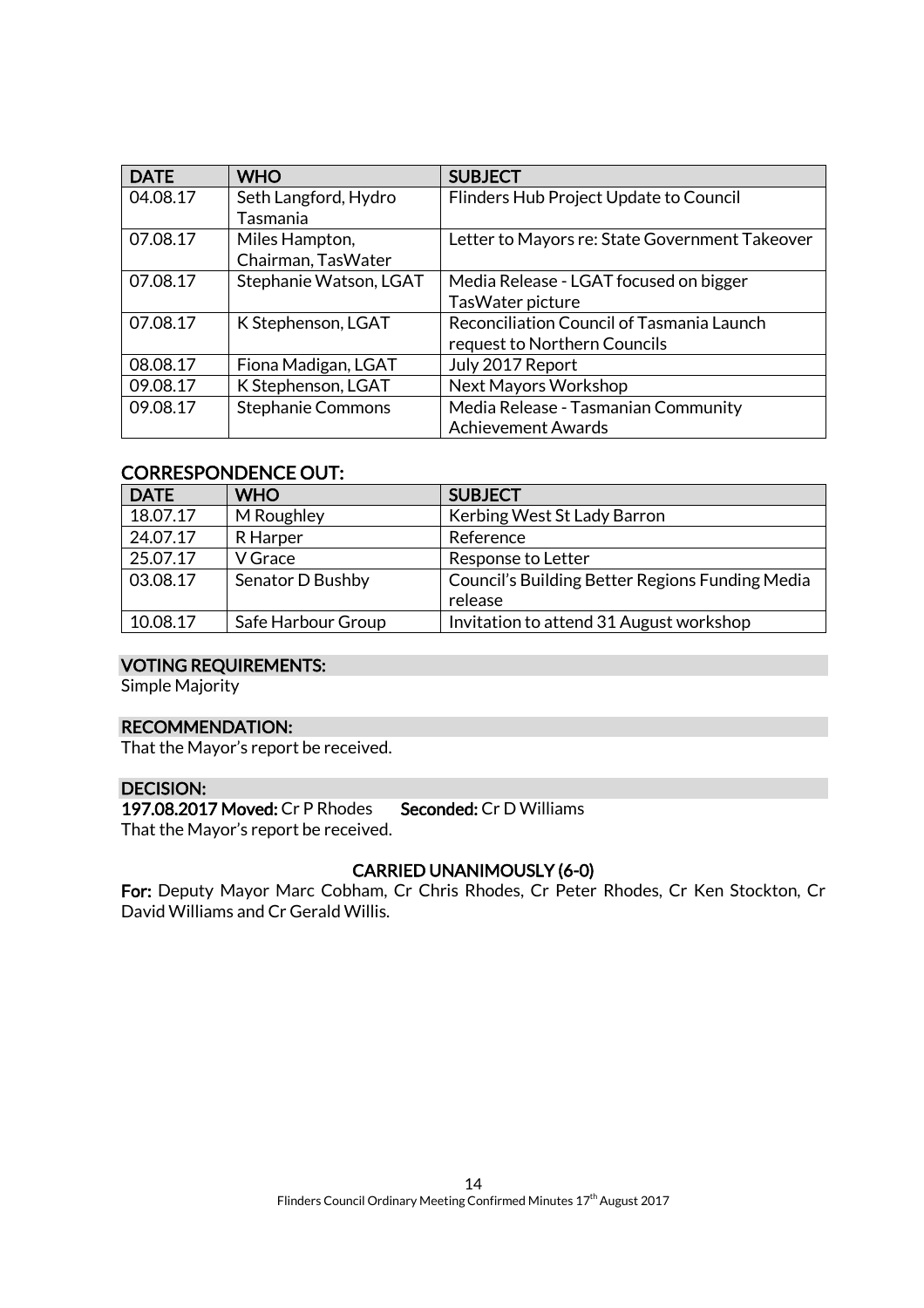### A. DEVELOPMENT SERVICES AND PLANNING APPLICATIONS

At 1.19pm, Deputy Mayor Marc Cobham announced that pursuant to Regulation 25 of the Local Government (Meeting Procedures) Regulations 2015 the Council will now act as a Planning Authority under the Land Use Planning and Approvals Act 1993.

#### Item A1: Report on Representations Received in Relation to Planning Scheme Amendment AMD01/17 and Development Application DA2017/010 (16 Esplanade, Whitemark)

| <b>ACTION</b>            | Decision                                           |  |
|--------------------------|----------------------------------------------------|--|
| <b>PROPONENT</b>         | <b>Commercial Project Delivery</b>                 |  |
| <b>OFFICER</b>           | James Ireland (Consultant Town Planner)            |  |
| <b>APPROVED BY</b>       | Karin Van Straten (Senior Consultant Town Planner) |  |
| <b>FILE REFERENCE</b>    | AMD01/17 and DA2017/010                            |  |
| <b>ASSOCIATED PAPERS</b> | Annexure 2: Representations                        |  |

| Proposal:        | To amend the Flinders Planning Scheme to: a) make tourist operation,<br>restaurant, community building and local shop discretionary uses in the<br>port zone on a specific part of land at Whitemark Wharf (CT: 129006/1) |
|------------------|---------------------------------------------------------------------------------------------------------------------------------------------------------------------------------------------------------------------------|
|                  | and as described in DA2017010, and: b) to amend the planning scheme<br>to add to the zone intent statement for the port zone. This amendment                                                                              |
|                  | will enable an existing shed adjacent to the Whitemark wharf to be<br>refurbished and used for a multi-purpose commercial centre.                                                                                         |
| Location:        | 16 Esplanade. Whitemark (CT:129006/1)                                                                                                                                                                                     |
| Applicant:       | <b>Commercial Project Delivery</b>                                                                                                                                                                                        |
| Representations: | Six                                                                                                                                                                                                                       |

#### INTRODUCTION

The above combined amendment and permit application was initiated and certified by Council at the June 2017 meeting. It was subsequently put on notification for the required 28 days, with the closing time for representations being  $5$ pm on Monday 21 $^{\rm st}$  July.

Six representations were received before this time and a seventh was one day late. Of the six representations that can be considered, four were in unequivocal support, one was in support but expressed concern about the provision of car parking and one was opposed for various reasons. It is worth noting that the late representation was in general support and would not require changes to the amendment if it was counted.

An assessment of the representations is provided in the next section of this report. It summarises the representations, provides a planning response to the issues and addresses whether changes to the amendment should result from the representations (no changes are required). The representations themselves are provided in full as associated papers.

#### REPORT ON REPRESENTATIONS: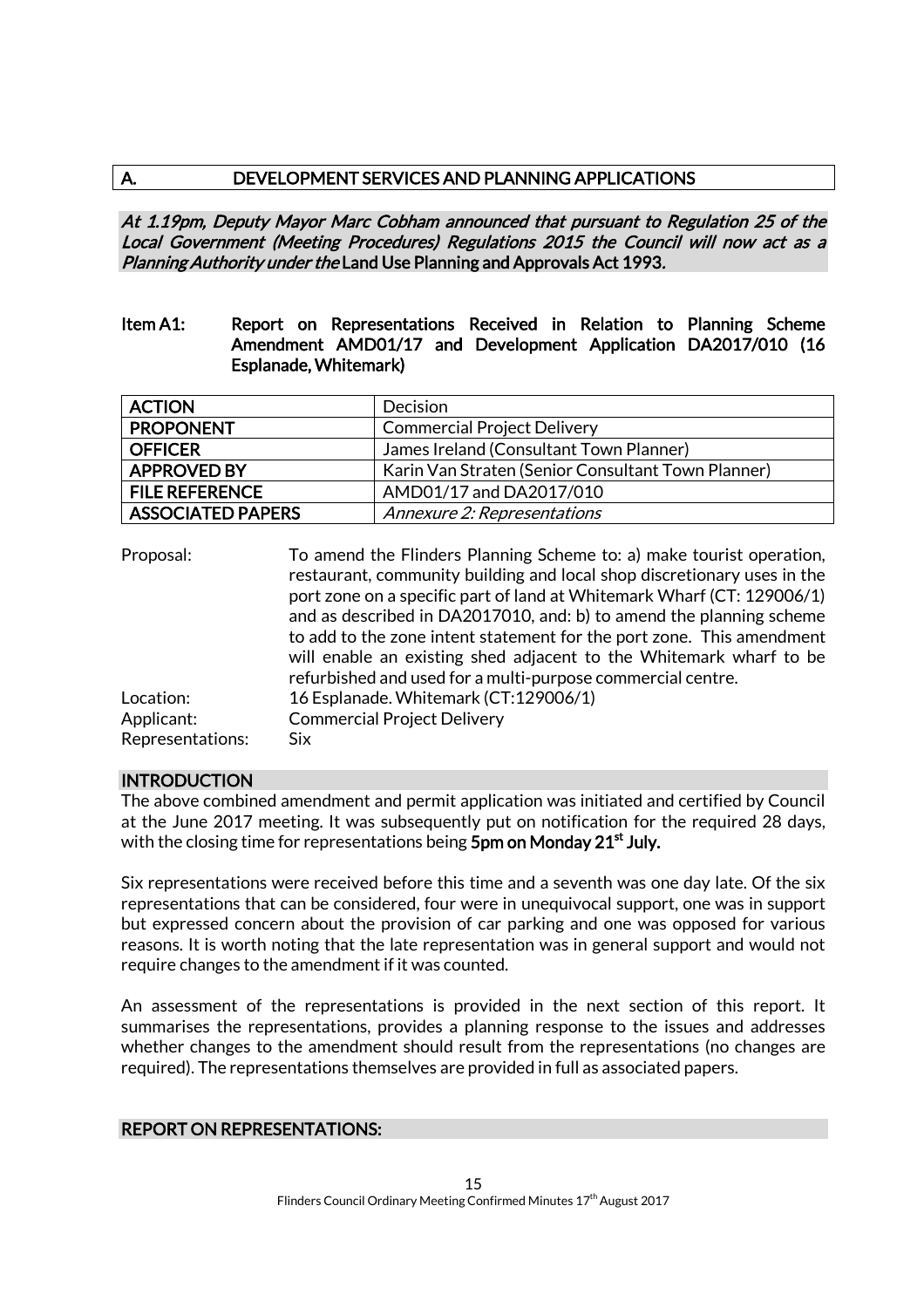| No.            | Ground                                                                                                                     | <b>Planning Response</b>                                                                                                                                                                                                                                                                                                                                                                                                                                                                                                                                                                                                                                                                                                                                                                                                                                                                                                                                                                                                                                                                                                                                                                                                                                                                                      | <b>Changes</b><br><b>Required</b> |
|----------------|----------------------------------------------------------------------------------------------------------------------------|---------------------------------------------------------------------------------------------------------------------------------------------------------------------------------------------------------------------------------------------------------------------------------------------------------------------------------------------------------------------------------------------------------------------------------------------------------------------------------------------------------------------------------------------------------------------------------------------------------------------------------------------------------------------------------------------------------------------------------------------------------------------------------------------------------------------------------------------------------------------------------------------------------------------------------------------------------------------------------------------------------------------------------------------------------------------------------------------------------------------------------------------------------------------------------------------------------------------------------------------------------------------------------------------------------------|-----------------------------------|
| $\mathbf{1}$   | Mark Baldwin, Lughrata                                                                                                     |                                                                                                                                                                                                                                                                                                                                                                                                                                                                                                                                                                                                                                                                                                                                                                                                                                                                                                                                                                                                                                                                                                                                                                                                                                                                                                               |                                   |
|                | "I would like to<br>register my support<br>for the recent<br>Development<br>Application for the                            | No planning response required.                                                                                                                                                                                                                                                                                                                                                                                                                                                                                                                                                                                                                                                                                                                                                                                                                                                                                                                                                                                                                                                                                                                                                                                                                                                                                | None<br>required.                 |
|                | wharf shed. I hope it<br>is approved without<br>undue delay and the<br>entire venture<br>proves to be a great<br>success." |                                                                                                                                                                                                                                                                                                                                                                                                                                                                                                                                                                                                                                                                                                                                                                                                                                                                                                                                                                                                                                                                                                                                                                                                                                                                                                               |                                   |
| $\overline{2}$ | Judith Blundstone, Whitemark                                                                                               |                                                                                                                                                                                                                                                                                                                                                                                                                                                                                                                                                                                                                                                                                                                                                                                                                                                                                                                                                                                                                                                                                                                                                                                                                                                                                                               |                                   |
|                | General support, but<br>also concern about<br>provision of car<br>parking spaces.                                          | No planning response required in relation to the<br>support.<br>In relation to the concern about car parking<br>provision:<br>Part 6.6 Access and Parking (i) of the scheme<br>requires: "New Use or Development shall provide<br>adequate car parking to provide for the demand it<br>generates and shall be capable of being safely<br>accessed."<br>The scheme does not provide parking rates. The<br>amendment/permit application by Commercial<br>Project Delivery states that the proposed 20<br>spaces are adequate, except for <i>'occasionally</i><br>during functions and special events', when there<br>is 'more than adequate' capacity on-street. Using<br>the parking rates in the West Tamar planning<br>scheme (they obviously don't technically apply,<br>but are a useful comparison), the<br>café/restaurant/bar requires 8 spaces (1 per<br>$15m2$ public floor area), the offices require 5<br>spaces (1 per 50 $m2$ floor area plus 1 per employee<br>- one per office) and the function area 3 spaces (1<br>per 20m <sup>2</sup> floor area). This gives a total parking<br>requirement of 16 spaces, less than the 20 space<br>provided. It is considered that the proposal<br>provides adequate car parking to provide for the<br>demand it generates. It is capable of being safely | None<br>required.                 |
| 3              | <b>Murray Dagley, Whitemark</b>                                                                                            | accessed.                                                                                                                                                                                                                                                                                                                                                                                                                                                                                                                                                                                                                                                                                                                                                                                                                                                                                                                                                                                                                                                                                                                                                                                                                                                                                                     |                                   |
|                | General support,<br>with reference to                                                                                      | No planning response required.                                                                                                                                                                                                                                                                                                                                                                                                                                                                                                                                                                                                                                                                                                                                                                                                                                                                                                                                                                                                                                                                                                                                                                                                                                                                                | None<br>required.                 |
|                | economic benefits.                                                                                                         |                                                                                                                                                                                                                                                                                                                                                                                                                                                                                                                                                                                                                                                                                                                                                                                                                                                                                                                                                                                                                                                                                                                                                                                                                                                                                                               |                                   |
| 4              | Alan Radford, address not supplied<br>Reference to existing                                                                | Unsure of what he refers to - there is no Council                                                                                                                                                                                                                                                                                                                                                                                                                                                                                                                                                                                                                                                                                                                                                                                                                                                                                                                                                                                                                                                                                                                                                                                                                                                             | None                              |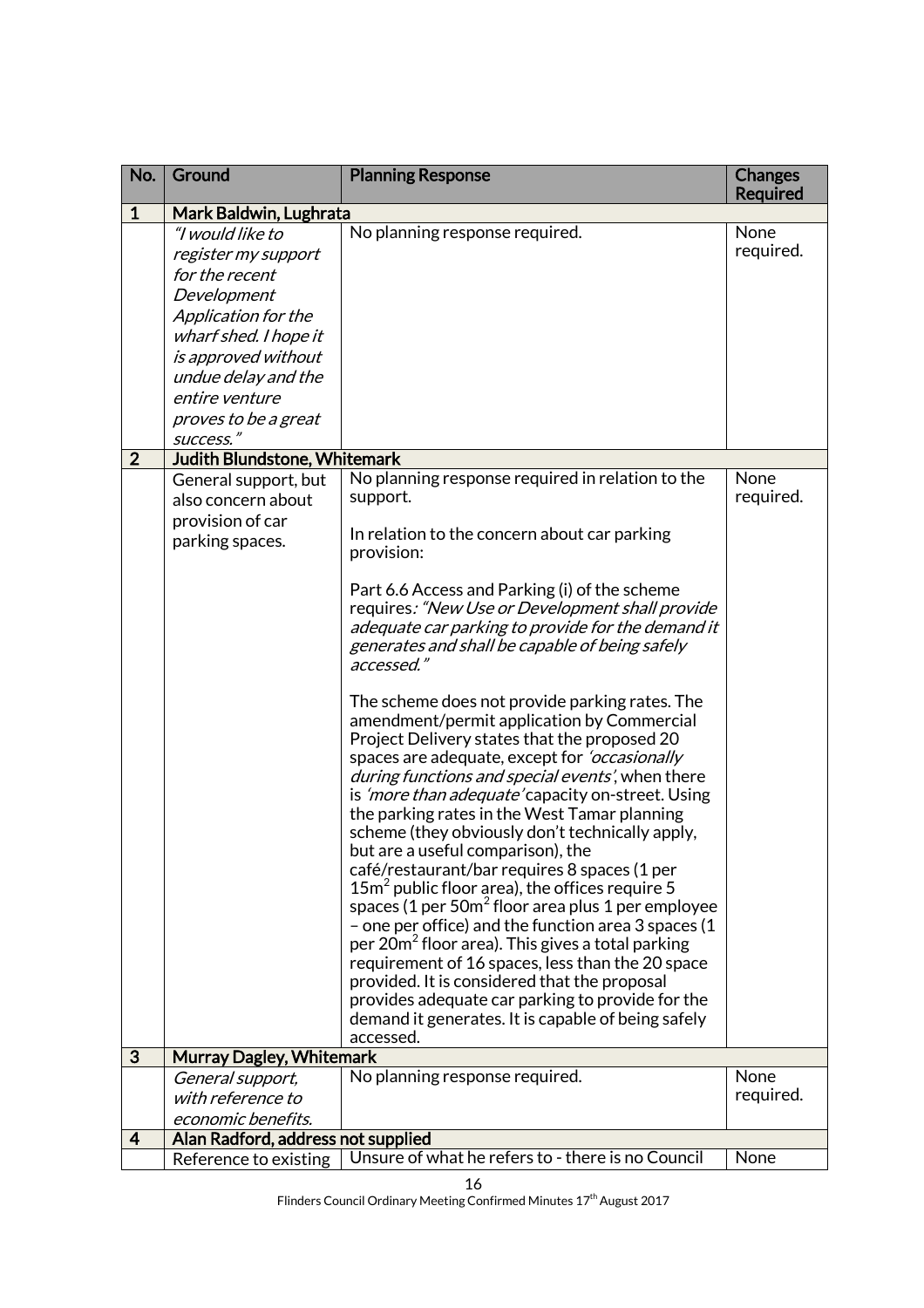| No. | Ground                                                                                                                                                                                            | <b>Planning Response</b>                                                                                                                                                                                                                                                                                                                                                                                                                                                                                                                                                                                  | <b>Changes</b><br><b>Required</b> |
|-----|---------------------------------------------------------------------------------------------------------------------------------------------------------------------------------------------------|-----------------------------------------------------------------------------------------------------------------------------------------------------------------------------------------------------------------------------------------------------------------------------------------------------------------------------------------------------------------------------------------------------------------------------------------------------------------------------------------------------------------------------------------------------------------------------------------------------------|-----------------------------------|
|     | operation and the<br>changes to it.                                                                                                                                                               | record of an existing food services operation on<br>the site. If he refers to another operation of the<br>proponent not on the site, this is not a relevant<br>planning consideration.                                                                                                                                                                                                                                                                                                                                                                                                                    | required.                         |
|     | The proposal will<br>'impact on his<br>business greatly' and<br>may mean I need to<br>close, terminating<br>five employees.                                                                       | Neither the scheme nor the Act seek to restrict<br>commercial competition. This is not a planning<br>consideration.                                                                                                                                                                                                                                                                                                                                                                                                                                                                                       | None<br>required.                 |
|     | Amendment only<br>relates to this<br>application for<br>permit and doesn't<br>allow for other<br>similar proposals in<br>all foreshores and<br>marina areas of<br>Flinders Island.                | The combined amendment / permit route was<br>taken to prevent exactly this from happening.<br>Other foreshore/marina areas in the Port Zone<br>are not suitable for developments such as this as<br>they are functioning ports. To enable proposals<br>such as this on most foreshore areas, an<br>amendment would have to be made to the<br>Environmental Management Recreation zone,<br>which covers the majority of the coast. This is not<br>the proposal here. This amendment was initiated<br>by a private individual - a reasonable private<br>individual does not fund broad-scale<br>amendments. | None<br>required.                 |
|     | Does the reference<br>to 'Community<br>Building' in the<br>application mean<br>that Council will<br>purchase the<br>building. Council<br>already has sufficient<br>buildings.                     | This is not a community building as defined in the<br>planning scheme. It is a private operation and is<br>'community oriented' only insofar as the<br>community will be able to use its<br>café/restaurant/bar and function room.<br>There is no intention for the building to be sold to<br>Council. It will remain the property of Tas Ports<br>(the applicant is leasing it). The tenant/s will<br>operate private operations.                                                                                                                                                                        | None<br>required.                 |
| 5   | <b>Aimee Wheatley, Memana</b>                                                                                                                                                                     |                                                                                                                                                                                                                                                                                                                                                                                                                                                                                                                                                                                                           |                                   |
|     | "I'm writing to you,<br>expressing my<br>absolute approval for<br>the amendment to<br>the Flinders Planning<br>Scheme 1994, in<br>regard to DA<br>2017/010 and<br>Amendment 01/17"<br>(continues) | No planning response required.                                                                                                                                                                                                                                                                                                                                                                                                                                                                                                                                                                            | None<br>required.                 |
| 6   | General support.                                                                                                                                                                                  | Commercial Project Delivery (applicant) OBO Quoin Holdings (proponent)<br>No planning response required.                                                                                                                                                                                                                                                                                                                                                                                                                                                                                                  | None                              |
|     |                                                                                                                                                                                                   |                                                                                                                                                                                                                                                                                                                                                                                                                                                                                                                                                                                                           | required.                         |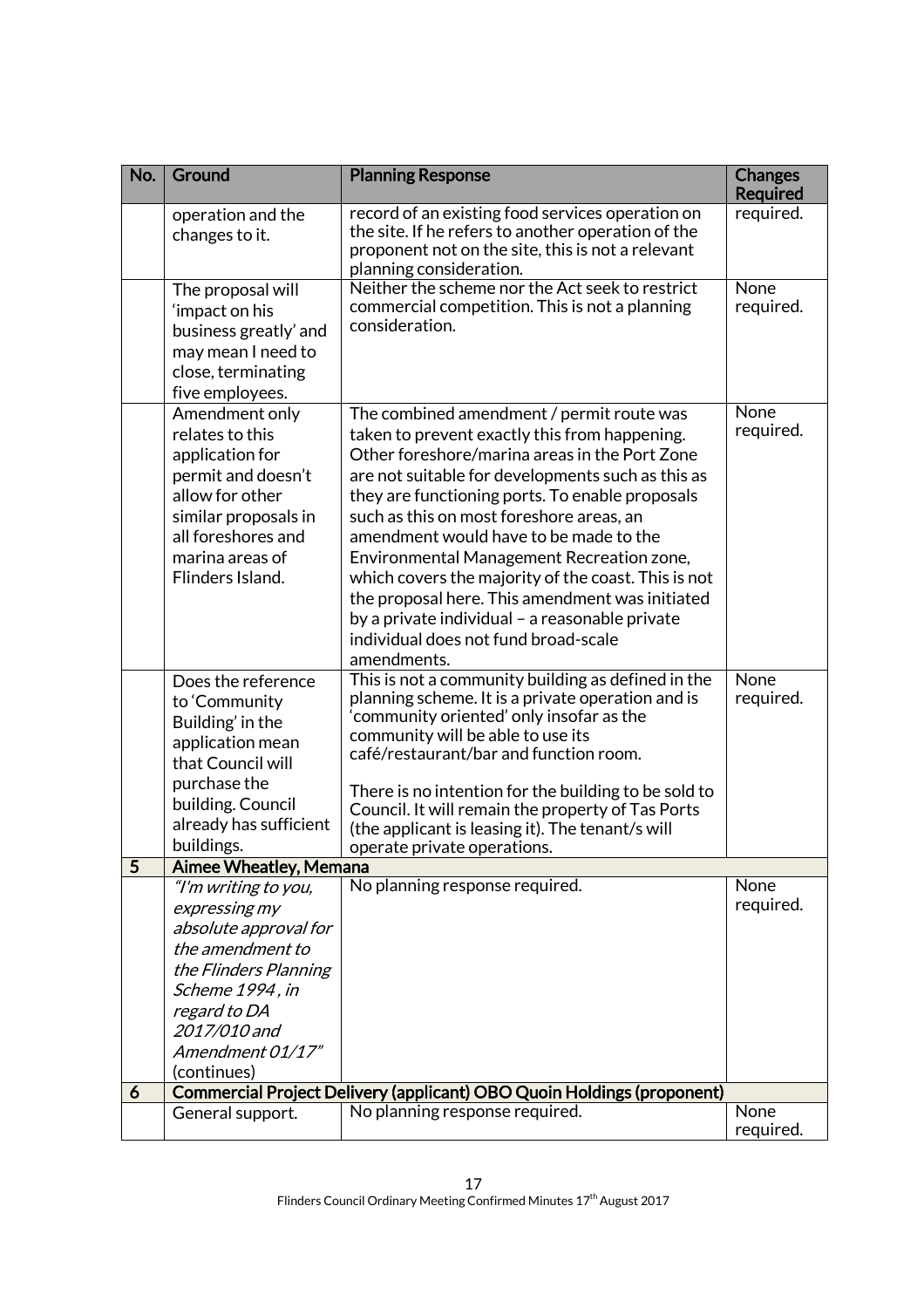### STATUTORY REQUIREMENT:

The Land Use Planning and Approvals Act 1993 requires Council to consider the need for any alterations to an amendment following submission of representations during the notification process. This report satisfies this requirement. It does not identify any need for alterations to the amendment.

Once a decision on the representations is made by Council, this decision, along with the representations and the report on representations must be emailed the Tasmanian Planning Commission (TPC). The TPC then commence their statutory assessment process, which will include organising public hearings, where representors will be able to speak to their representations.

The TPC will then either approve as proposed, approve with changes or refuse the amendment and permit.

#### POLICY/STRATEGIC IMPLICATIONS:

Once initiated, Council cannot terminate an amendment process. An applicant may withdraw an application at any time. It is Council's statutory obligation to make a decision on the representations and advise the TPC of this decision.

#### BUDGET AND FINANCIAL IMPLICATIONS:

Financial considerations of the amendment are addressed through normal statutory processes.

#### OFFICERS RECOMMENDATION:

That Council:

- 1. Determines that no alterations are required to combined AMD 01/17 and DA2017010 as a result of the representations lodged;
- 2. Submits AMD 01/17 and DA2017010 to the Tasmanian Planning Commission for review; and
- 3. Requests approval of AMD 01/17 and confirmation of the approval of DA2017010.

### DECISION:

198.08.2017 Moved: Cr G Willis Seconded: Cr D Williams That Council:

- 1. Determines that no alterations are required to combined AMD 01/17 and DA2017010 as a result of the representations lodged;
- 2. Submits AMD 01/17 and DA2017010 to the Tasmanian Planning Commission for review; and:
- 3. Requests approval of AMD 01/17 and confirmation of the approval of DA2017010.

### CARRIED UNANIMOUSLY (6-0)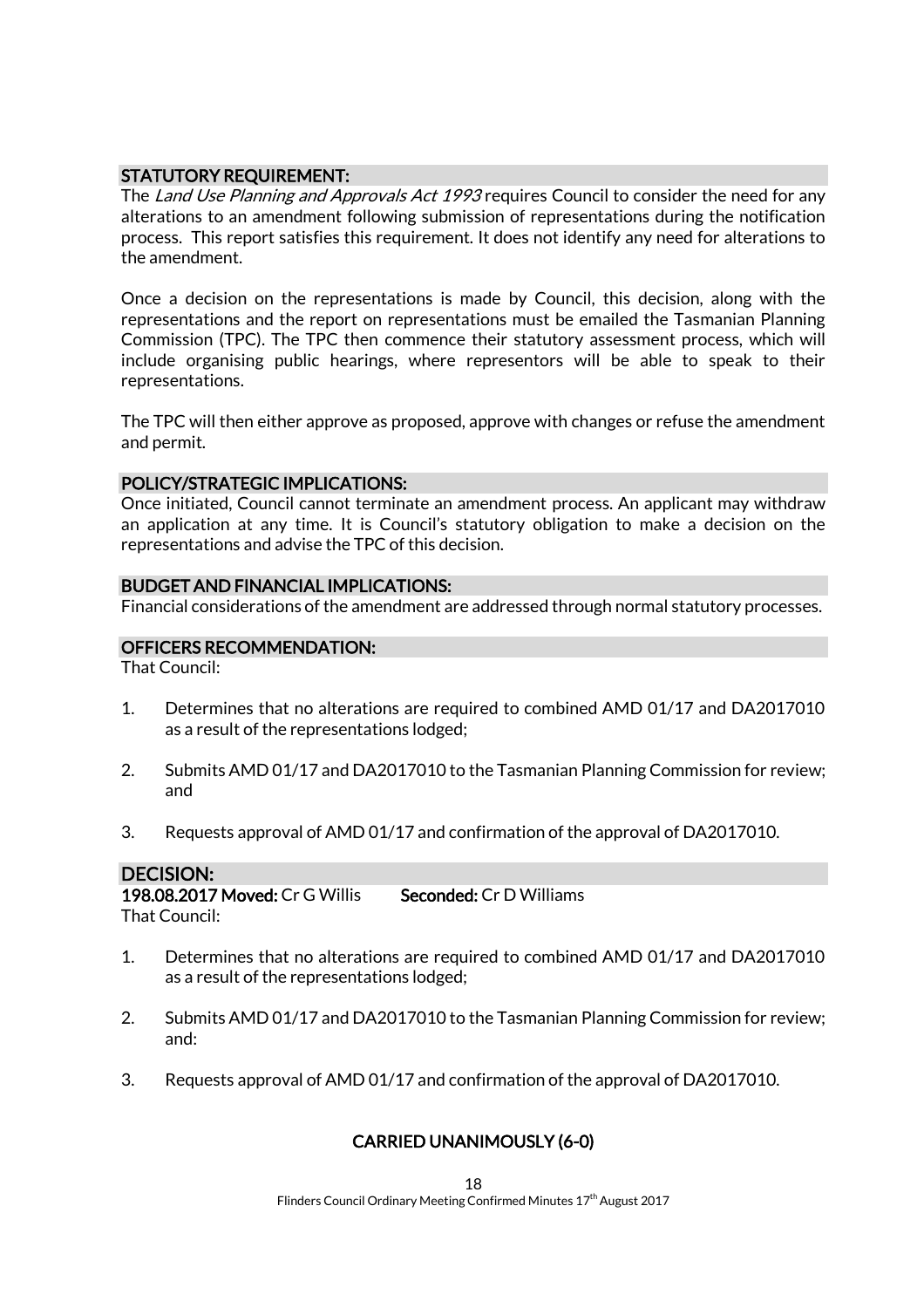For: Deputy Mayor Marc Cobham, Cr Chris Rhodes, Cr Peter Rhodes, Cr Ken Stockton, Cr David Williams and Cr Gerald Willis.

At 1.33pm, Deputy Mayor Marc Cobham announced that the Council will now conclude its meeting as a Planning Authority under Regulation 25 of the Local Government (Meeting Procedures) Regulations 2015.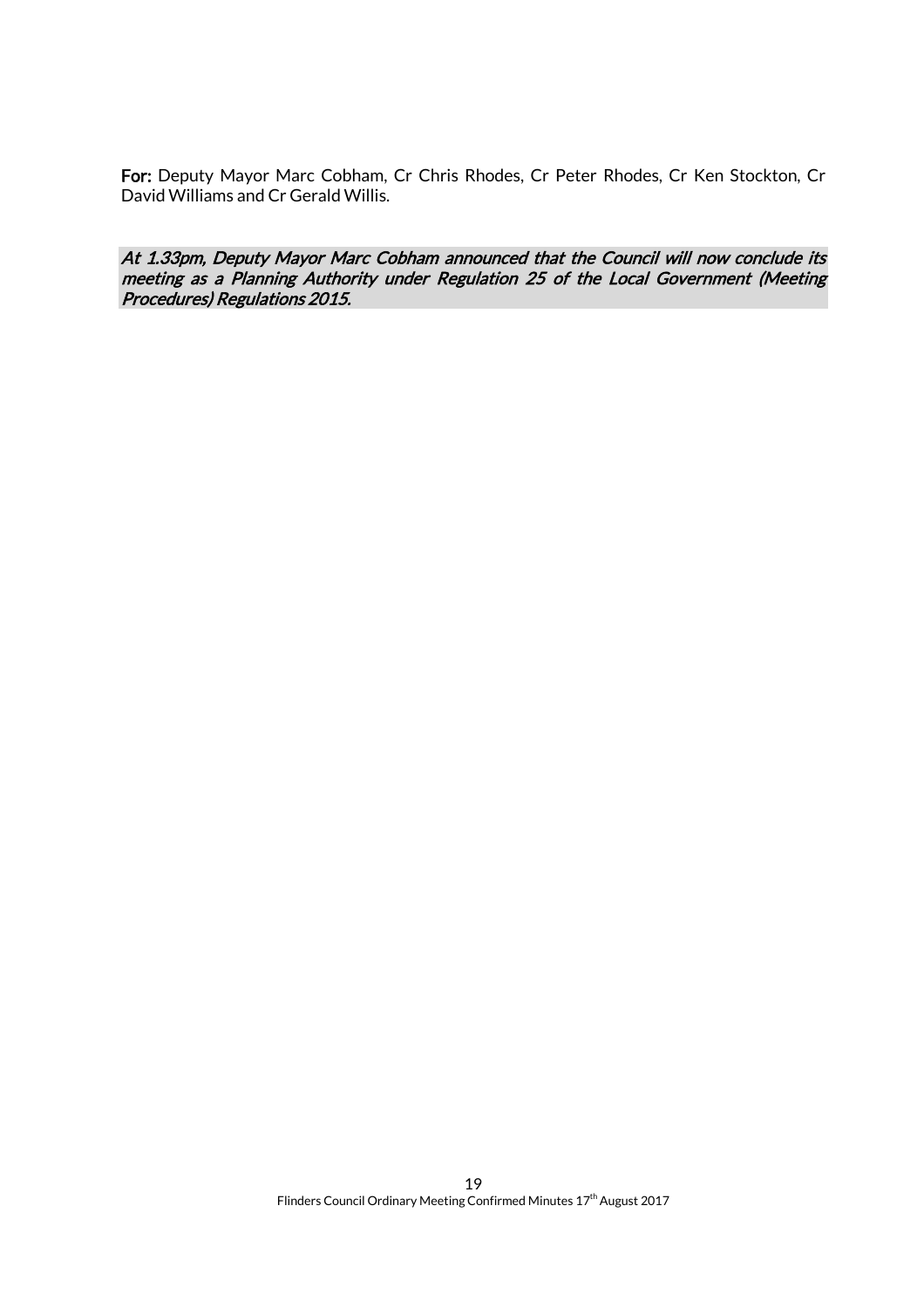#### Item A2: Development Application Report

| <b>ACTION</b>            | Information                                          |
|--------------------------|------------------------------------------------------|
| <b>PROPONENT</b>         | Council Officer                                      |
| <b>OFFICER</b>           | Jacci Viney, Development Services Coordinator        |
| <b>FILE REFERENCE</b>    | PLN/0105                                             |
| <b>ASSOCIATED PAPERS</b> | Annexure 3: Planner's Information Report - July 2017 |

#### INTRODUCTION:

The purpose of this report is to provide Councillors with an update of the applications which have been dealt with by the Planning Department for the month of October as per the council motion 249.09.2015, passed at the  $24^{th}$  September 2015 Council Meeting.

Council has requested that the planning consultancy service (West Tamar Council) provide this detail to Council on a monthly basis.

Permitted applications are assessed under s58 of the *Land Use Planning and Approvals Act* 1993 and as such are not advertised nor are the applicant's details made public. Applicants retain the right to privacy having met all development and use standards applicable within the current planning scheme. Applications made under this section must be granted a permit, with or without conditions.

The numbering of applications relates to the allocation provided by the 'Regulatory Applications' (RegApps) electronic filing system. Numbers are allocated in order to Planning (DA), Building (BA) and Plumbing (PA) applications. This may mean that planning numbers are not sequential.

#### PREVIOUS COUNCIL CONSIDERATION:

Some items may have been considered at meetings of Council while the remainder have been approved under delegation by the General Manager.

#### OFFICER'S REPORT:

Refer to Annexure 2 Planner's Information Report – July 2017, provided by West Tamar Council.

#### VOTING REQUIREMENTS:

Simple Majority

#### OFFICER'S RECOMMENDATION:

That the Planner's Information Report – July 2017 be received.

#### DECISION:

199.08.2017 Moved: Cr G Willis Seconded: Cr P Rhodes That the Planner's Information Report – July 2017 be received.

#### CARRIED UNANIMOUSLY (6-0)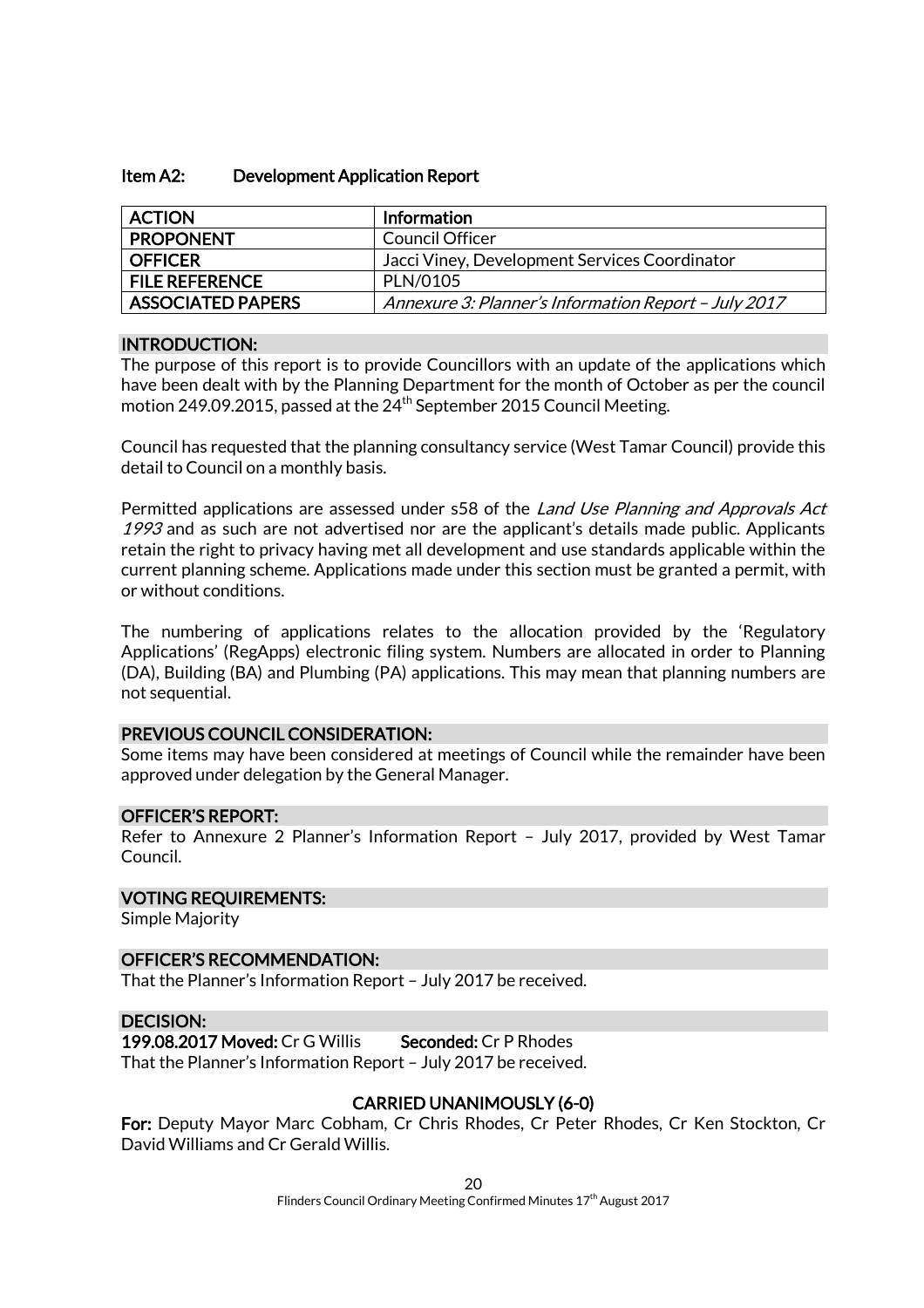### B. CORPORATE SERVICES

#### Item B1: Whitemark Community Gym

| <b>ACTION</b>            | <b>Decision</b>                                            |
|--------------------------|------------------------------------------------------------|
| <b>PROPONENT</b>         | <b>Council Officer</b>                                     |
| <b>OFFICER</b>           | Claire Nicholl, Community Development Officer              |
| <b>FILE REFERENCE</b>    | CDV/0701                                                   |
| <b>ASSOCIATED PAPERS</b> | Annexure 4: Whitemark Gym Community Business Case          |
|                          | Annexure 5: Gym Equipment Inventory (Elected Members Only) |

#### INTRODUCTION:

For the past three months, there has been a privately managed gym operating in Whitemark servicing private patrons as well as clients of the Royal Flying Doctor Service's (RFDS) new health program provided by Council's Physical Health Worker. As the gym is not financially viable to run as a private concern, Council has been asked to consider taking over the facility and running it as a community gym.

This report examines the rationale, options, costs and risks associated with running a community gym at Whitemark and benchmarks relevant features with Council's current Community Gym operation at Lady Barron.

#### PREVIOUS COUNCIL CONSIDERATION:

Council Workshop 6  $6<sup>th</sup>$  July 2017 Council Workshop 3 3<sup>rd</sup> August 2017

#### OFFICER'S REPORT:

The proprietor of the privately managed gym operating in Whitemark is David Heap who established the initiative on a trial basis in response to requests from a number of community members who lived and worked in and around Whitemark but for various reasons were unable to use the facility at Lady Barron. The gym operates out of the Lions Club Masonic Lodge premises on which David pays monthly rent and insurances.

As well as being used by private patrons, the gym has also been utilised over this period by clients accessing the new RFDS service provided by David Heap in his role as Physical Health Worker.

On the 6<sup>th</sup> of July 2017, David made a presentation to Council at which he stated that he is no longer able to continue the private operation of the gym and that he is about to cease his financial commitment to it due to the unviability of operating as a private enterprise.

A major consequence of the current facility closing includes the inability of Council to deliver on its key strategic objectives by affecting the core service delivery of the Physical Health Worker under the RFDS health program. The considerable benefits of having a fitness facility being located close to the MPC would be lost as arrangements would have to be made for clients to use the community gym at Lady Barron. Furthermore, with the opening of the Council owned Lady Barron Fitness Facility, issues of equitable access to fitness facilities were a major consideration in the need to look into keeping open a gym facility in Whitemark.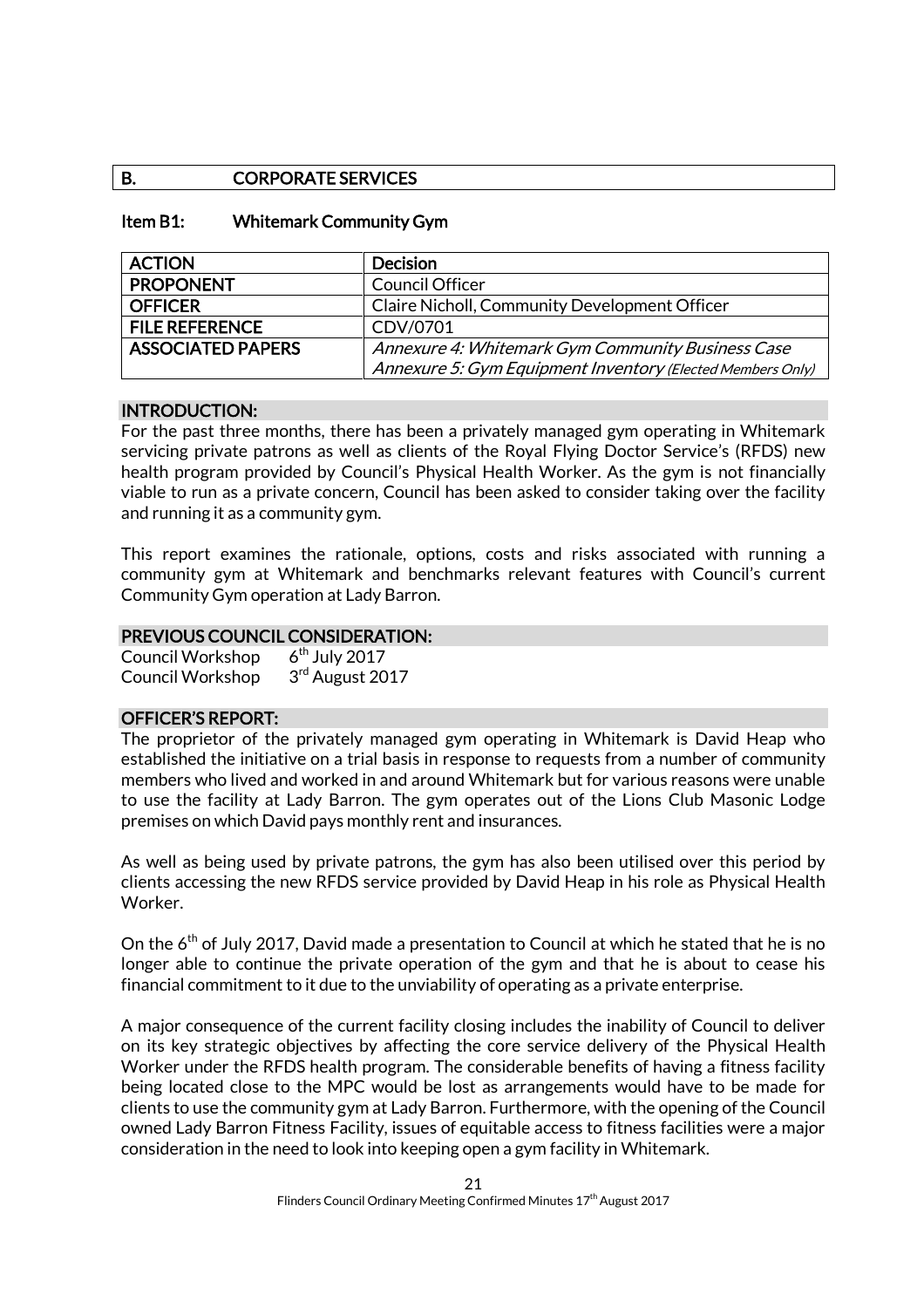As a result the Community Development Department was asked by Flinders Council's General Manager to write a business case to determine options to provide a sustainable operational model for a community gym in Whitemark for use by the general public as well as by clients using the service delivered by the Physical Health Worker. Accordingly, on the  $3<sup>rd</sup>$  of August a community business case was presented to a Council Workshop in which options were presented for consideration.

This Community Business Case is attached as Annexure 3. This identified three broad options as follows:

#### Option 1 Do nothing, close the Whitemark gym, and relocate the RFDS Physical Health Worker service to Lady Barron.

Under this option the stakeholder impact is high, because community members as well as those using services provided by the RFDS Physical Health Worker in Whitemark would incur the extra costs of travel to Lady Barron. This would put the RFDS Council delivered service at risk with the consequence that Council is no longer able to deliver on its core strategic objective of improving the health and wellbeing of the Island communities through leadership and coordination.

#### Option 2 Flinders Council covers rent and insurances on the Lions Club gym premises which is operated by the existing private gym manager.

Under this option, the impact on stakeholders would be low. However, the risk of reputational damage for Council and its delivery of RFDS health services would be high. Risks for Council include the perception of conflict of interest between the Physical Health Worker and his role as a private gym manager, as well as public perceptions of Council operating to subsidise a private business.

### Option 3 Council Community Gym. That the gym ceases to be a privately operated business, and that Council trials the running of a Community Gym in Whitemark, in conjunction with a community management committee.

Under this option, Council would utilise existing administrative funds associated with the RFDS health service delivery grant to pay rent on the existing Lions Club premises. Insurance would be folded into existing Council policies.

Council staff would provide compliance and user management as they do at the Lady Barron Fitness Facility and a community management committee would be formed as a special committee of Council to oversee day-to-day management of the community gym.

This option has a low stakeholder impact as the gym service in Whitemark would be maintained. Risks to Council are also low in terms of project complexity, cost and reputation.

#### STATUTORY REQUIREMENT:

Workplace Health & Safety Act 2012

#### POLICY/STRATEGIC IMPLICATIONS: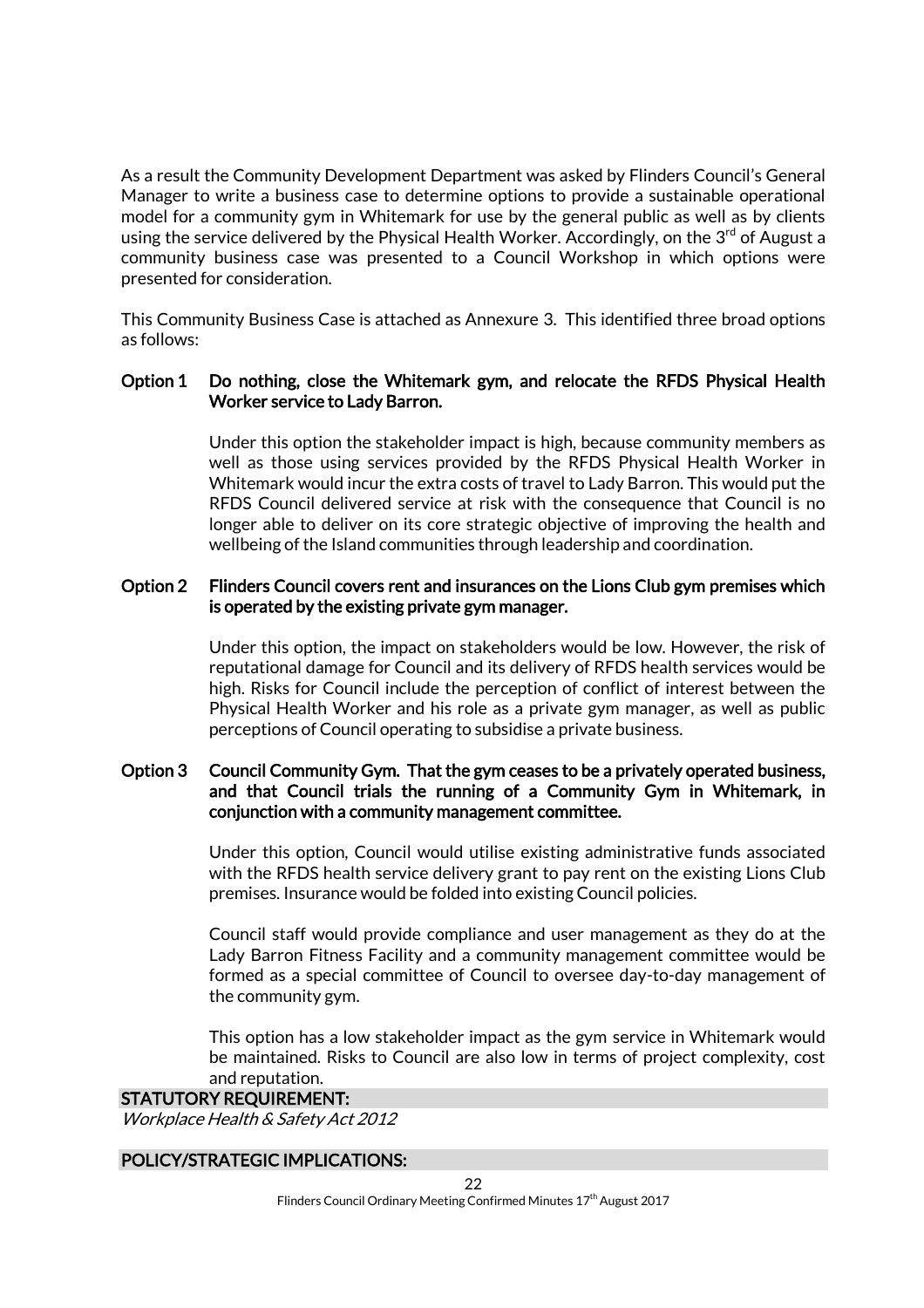- 5.0 Liveability Protect, improve and promote the safety, creativity, health and wellbeing of the Islands' communities.
	- 5.1 Improve the health and wellbeing of the Island communities through leadership and coordination.
		- 5.1.2 Rural Primary Health Service program funding is administered for delivery of health services to the community.
			- 5.1.2.1 Facilitate and deliver the Rural Primary Health Service Program.

### BUDGET AND FINANCIAL IMPLICATIONS:

As indicated in the financial analysis associated with the attached Community Business Case, the budget implications are modest and in line with those that currently apply at the Lady Barron community gym but with the added benefit that the Council cost per participant will likely be less given the expected greater usage. The interim nature of the proposal also provides a thorough review operationally once the transition has been completed.

#### RISK/LIABILITY:

The future delivery of health services under the RFDS may be compromised if the gym facility at Whitemark closes. Also there is the risk of the perception of inequity in the provision of community gym services between communities.

### VOTING REQUIREMENTS:

Simple Majority

### OFFICER'S RECOMMENDATION:

- 1. That Council agrees in principle to the trial operation of a community gym in Whitemark under a special committee until the end of the RFDS funding in June 2018.
- 2. That Council authorises a Special Committee of Council to be set up for this purpose.

### DECISION:

### 200.08.2017 Moved: Cr G Willis Seconded: Cr K Stockton

That Council suspends the provisions of Regulations 22 in accordance with Regulations 22 (9) of the Local Government (Meeting Procedures) Regulations 2015.

### CARRIED UNANIMOUSLY (6-0)

For: Deputy Mayor Marc Cobham, Cr Chris Rhodes, Cr Peter Rhodes, Cr Ken Stockton, Cr David Williams and Cr Gerald Willis.

### 201.08.2017 Moved: Cr K Stockton Seconded: Cr D Williams

- 1. That Council agrees in principle to the trial operation of a community gym in Whitemark.
- 2. That Council authorises the General Manager to negotiate the following matters with the local Lions Club committee:
	- a) an appropriate rental lease or agreement;
	- b) an appropriate rental amount taking into account that the Community Gym is not a commercially viable business, however has proven to be a well patronised facility with considerable potential to contribute to community health and well-being; and
	- c) an appropriate interim agreement (including insurance and access) that covers the period between  $1^{st}$  Sept 2017 and the commencement of Council's management of the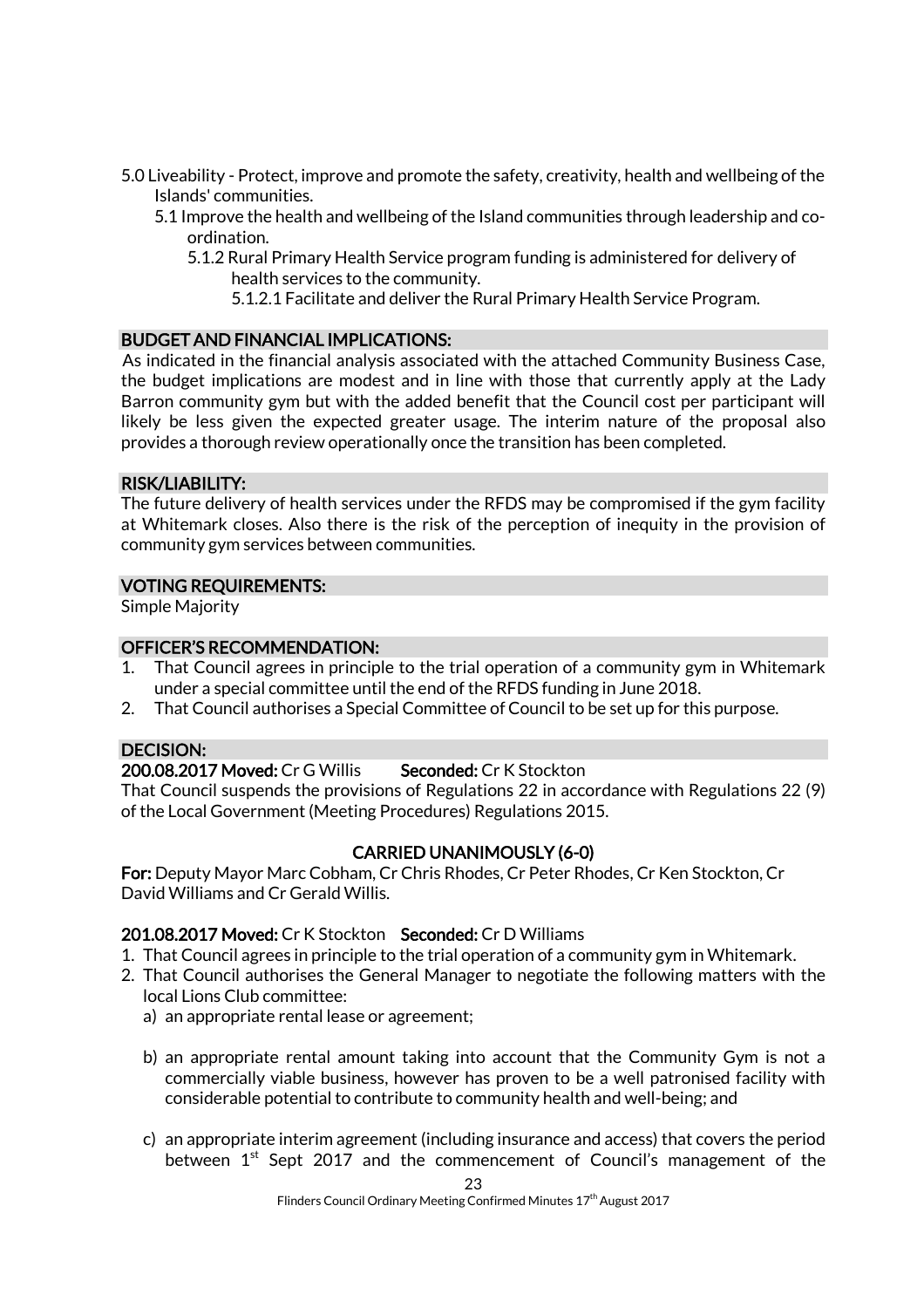Whitemark Community Gym (i.e. this will allow the Gym facility to continue to operate once the current private operator has ceased operating on  $31<sup>st</sup>$  August 2017, as previously advised).

- 3. That Council authorises the General Manager to negotiate a fair and reasonable financial amount to purchase or lease the privately owned gym equipment items (from the current operator) that will ensure the Gym continues to provide appropriate facilities for attendees.
- 4. That Council authorises a Special Committee of Council to be established to assist with ongoing operations of a Whitemark Community Gym.

### CARRIED (5-1)

For: Deputy Mayor Marc Cobham, Cr Chris Rhodes, Cr Ken Stockton, Cr David Williams and Cr Gerald Willis. Against: Cr Peter Rhodes (abstained)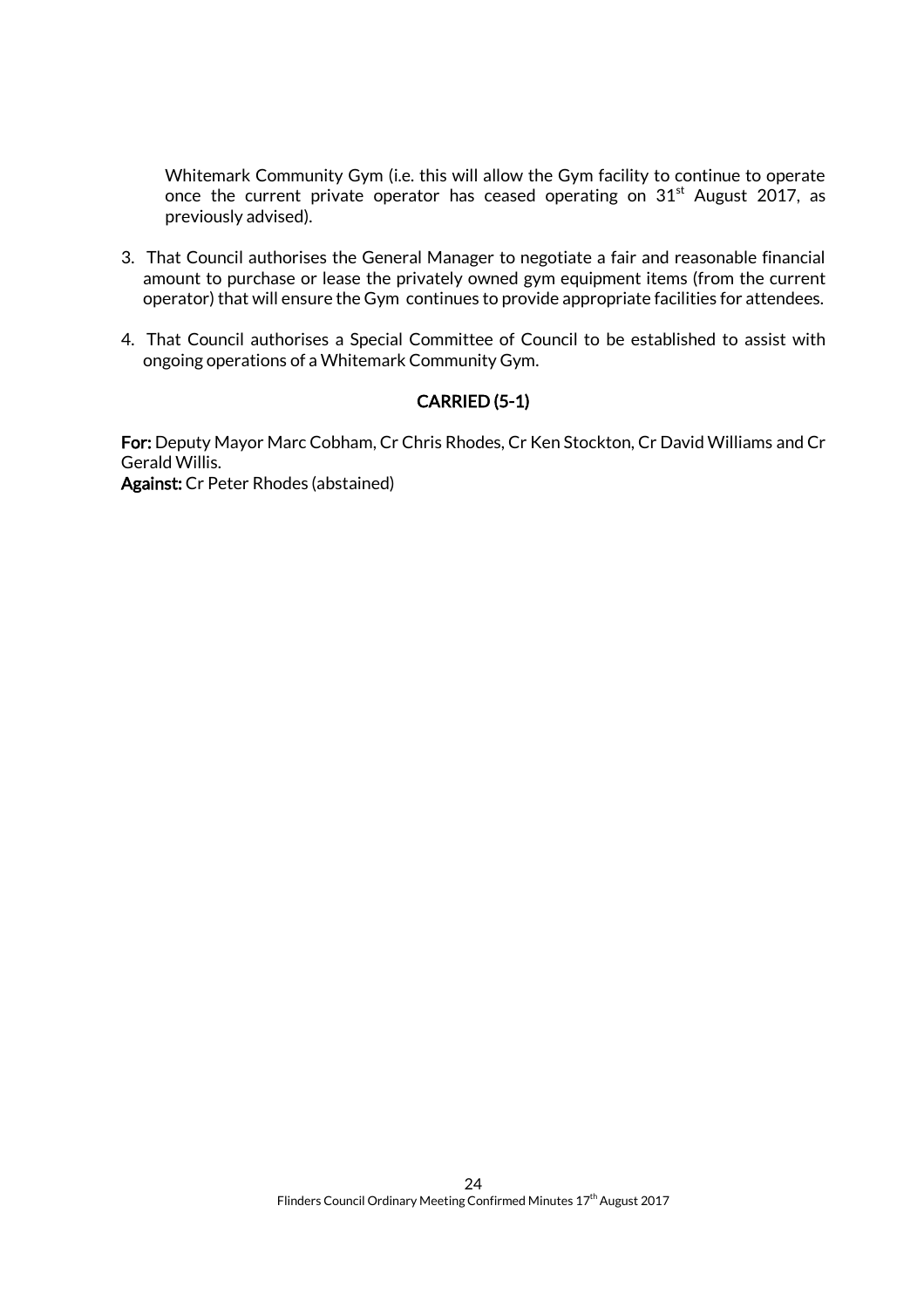#### Item B2: Schedule of Fees & Charges 2017-18

| <b>ACTION</b>            | <b>Decision</b>                                   |
|--------------------------|---------------------------------------------------|
| <b>PROPONENT</b>         | Council Officer                                   |
| <b>OFFICER</b>           | Sophie Pitchford, Corporate Services Manager      |
| <b>FILE REFERENCE</b>    | <b>FIN/0701</b>                                   |
| <b>ASSOCIATED PAPERS</b> | Annexure 6: DRAFT Fees & Charges Schedule 2017-18 |

#### INTRODUCTION:

Under Section 205 of the *Local Government Act 1993*, Council can impose fees and charges with respect to the listed activities within the Act. These activities include the use of any property or facility owned by Council; and any application, licence, permit, registration granted by the Council.

#### PREVIOUS COUNCIL CONSIDERATION:

Council Budget Workshop 3rd August 2017

#### OFFICER'S REPORT:

Annually Council sets fees and charges to reflect costs of providing services to the Municipality in the most cost-effective manner obtainable. Therefore, these costs should reflect any CPI increase posted by the Federal Government for the forthcoming financial year.

The proposed fees & charges were discussed at a workshop by Councillors and staff, prior to being presented for formal adoption.

#### STATUTORY REQUIREMENT:

Local Government Act 1993

#### POLICY/STRATEGIC IMPLICATIONS:

- 4. Strategic, Efficient and Effective Organisation Responding to risks and opportunities.5.1 Support the capacity and productivity of our organisation and a culture of professionalism, compliance, innovation and service.
	- 4.3 Ensure Council meets its statutory obligations and manages corporate and community risk.

#### BUDGET AND FINANCIAL IMPLICATIONS:

Minimal

#### RISK/LIABILITY:

Maintaining Council in a sound financial position is a critical function of a Council.

#### VOTING REQUIREMENTS:

Simple Majority

#### OFFICER'S RECOMMENDATION:

Pursuant to Section 205 of the Local Government Act 1993; that Council adopts the Fees & Charges for the Financial Year 2017-18.

25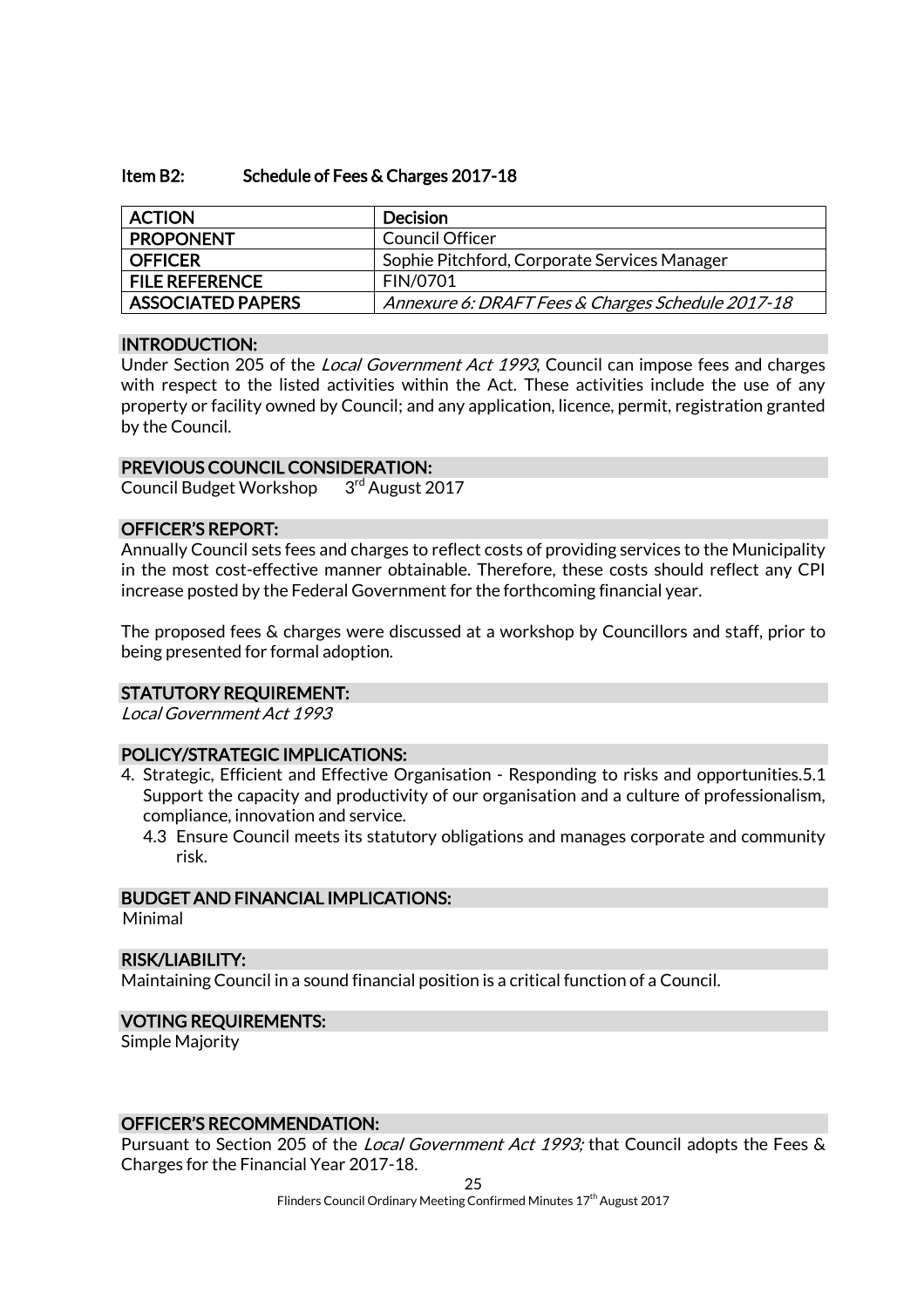### DECISION:

### 202.08.2017 Moved: Cr G Willis Seconded: Cr K Stockton

Pursuant to Section 205 of the Local Government Act 1993; that Council adopts the Fees & Charges for the Financial Year 2017-18.

### CARRIED UNANIMOUSLY (6-0)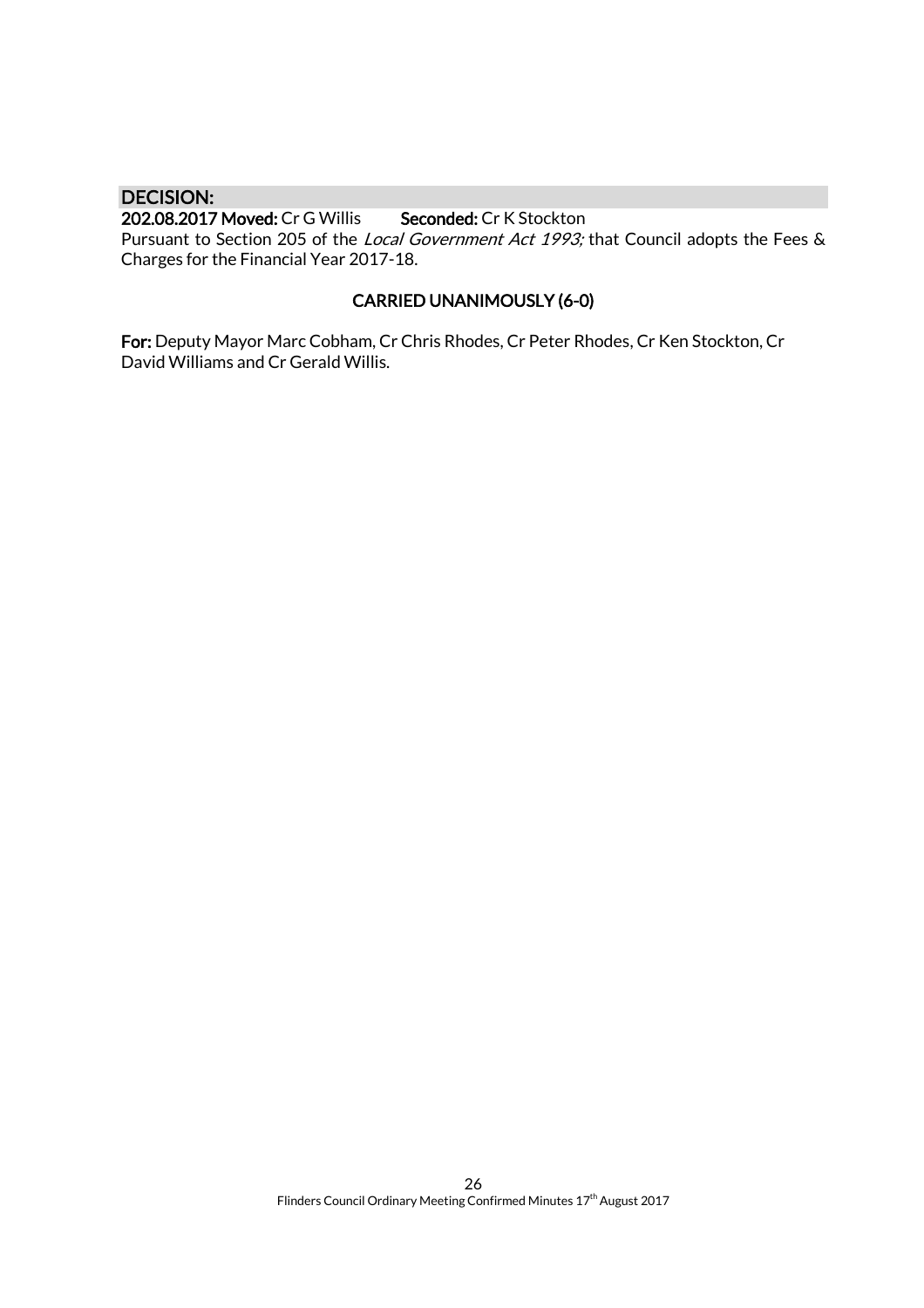#### Item B3: Financial Investments

| <b>ACTION</b>            | <b>Decision</b>                              |
|--------------------------|----------------------------------------------|
| <b>PROPONENT</b>         | Council Officer                              |
| <b>OFFICER</b>           | Sophie Pitchford, Corporate Services Manager |
| <b>FILE REFERENCE</b>    | FIN/0501, ADM/0900                           |
| <b>ASSOCIATED PAPERS</b> | Nil                                          |

#### INTRODUCTION:

BT Investment Solutions requires authorisation from Council to approve any changes to signatories on the Westpac Investment account.

#### PREVIOUS COUNCIL CONSIDERATION:

Nil

#### OFFICER'S REPORT:

Due to a change in General Managers, BT Investment Solutions requires the account authorisation holders to be updated. For this to occur, BT requires minutes to show that Council is happy to appoint the new General Manager as a signatory to the Westpac Investment Account.

#### STATUTORY REQUIREMENT:

Local Government Act 1993 Trustee Amendment (Investment Powers) Act 1997

#### POLICY/STRATEGIC IMPLICATIONS:

No policy exists on this matter.

#### RISK/LIABILITY:

Nil

#### VOTING REQUIREMENTS:

Simple Majority

#### OFFICER'S RECOMMENDATION:

That Council approves the removal of Raoul Harper as a signatory and that the General Manager, Bill Boehm, becomes a signatory on the Westpac Investment account.

#### DECISION:

202.08.2017 Moved: Cr G Willis Seconded: Cr C Rhodes

That Council approves the removal of Raoul Harper as a signatory and that the General Manager, Bill Boehm, becomes a signatory on the Westpac Investment account.

### CARRIED UNANIMOUSLY (6-0)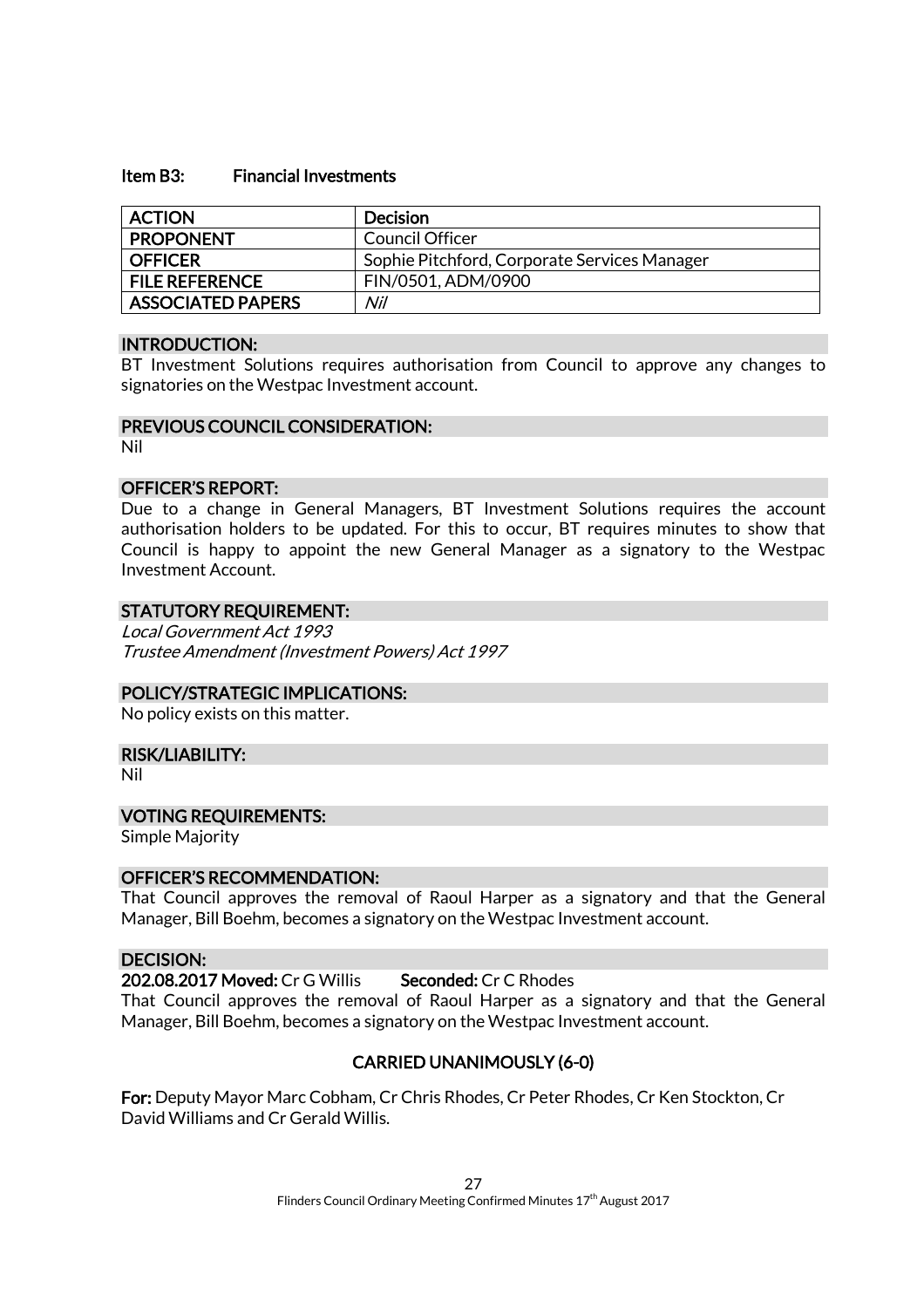### C. **GOVERNANCE**

#### Item C1: Signatories to the Use of the Common Seal

| <b>ACTION</b>            | <b>Decision</b>             |
|--------------------------|-----------------------------|
| <b>PROPONENT</b>         | Council Officer             |
| <b>OFFICER</b>           | Bill Boehm, General Manager |
| <b>FILE REFERENCE</b>    | GOV/1000                    |
| <b>ASSOCIATED PAPERS</b> | Nil                         |

#### INTRODUCTION:

This report has been prepared for the purposes of clarifying and improving the current administrative arrangements regarding the keeping and use of Council's common seal.

#### PREVIOUS COUNCIL CONSIDERATION:

Nil

#### OFFICER'S REPORT:

Section 19 of the *Local Government Act* 1993 (Act) relevantly provides that:

- 1. councils are body corporates with perpetual succession and a common seal;
- 2. a council's common seal is to be kept and used as authorised by that council;
- 3. the execution of a document sealed by a council is to be attested by such persons as that council determines; and
- 4. all courts and persons acting judicially must take judicial notice of the use of council's common seal on a document and presume that the document was duly sealed by council.

Use of the common seal is a matter which should not be taken lightly.

The common seal lends a sense of security and legitimacy when used to execute a document and indicates that Council has authorised and supports the relevant undertaking.

It is not necessary to use the common seal for all business transactions. Indeed, a Council officer can enter into a legally binding arrangement on Council's behalf provided they have been duly authorised to do so (e.g. via a delegation).

In many cases use of the common seal is not generated by a specific Council decision. In the main, the common seal is used in response to a request from an external party, such as the government. There are however certain situations in which the seal must be used, two examples being:

1. the sealing of a final plan of subdivision under section 89 of the *Local Government* [\(Building and Miscellaneous Provisions\) Act](https://www.legislation.tas.gov.au/view/html/inforce/current/act-1993-096) 1993; and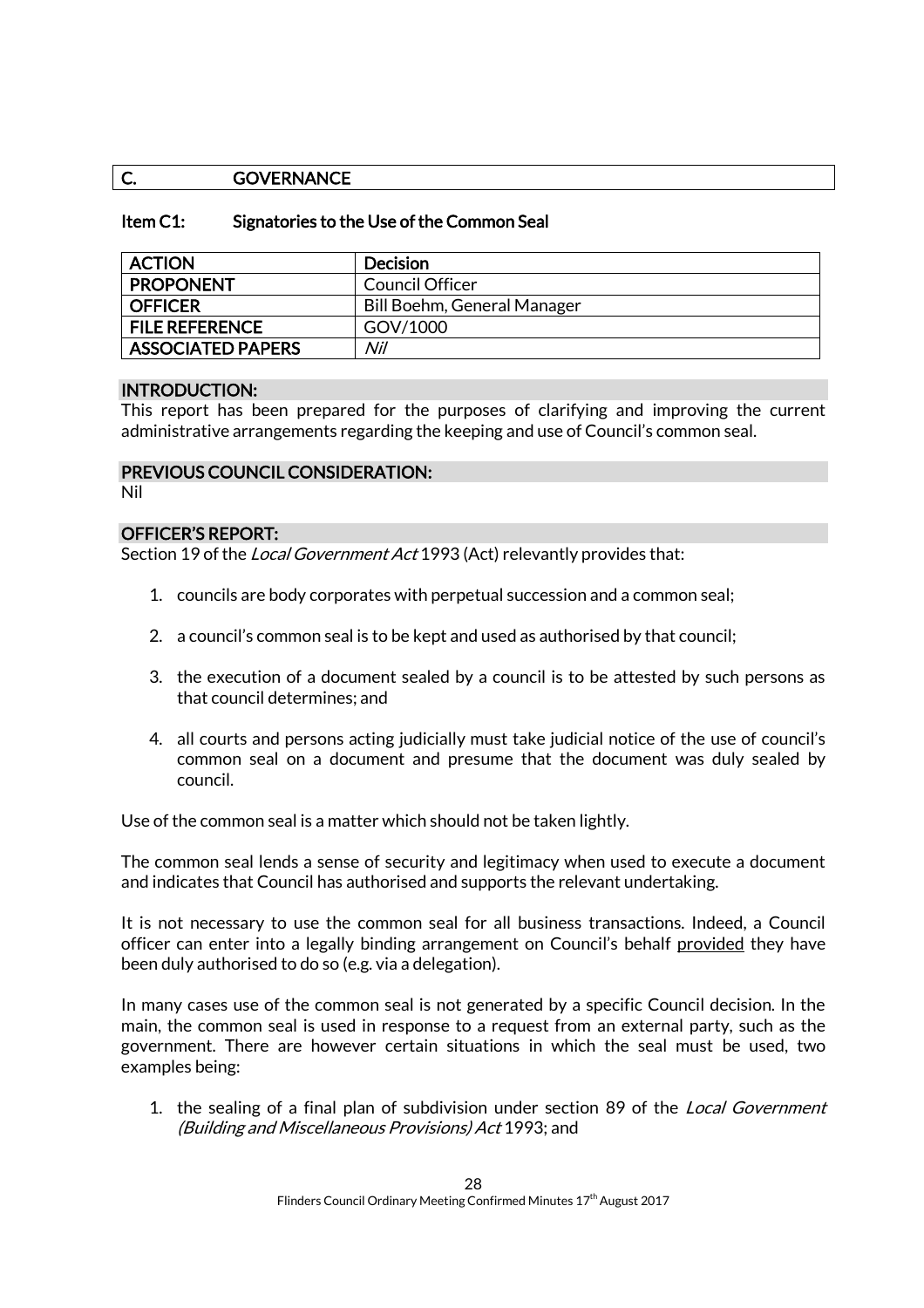2. the making of a by-law under section 161 of the Act.

Legal advice received by the General Manager indicates that it is common practice for councils to authorise their General Manager under section 19(3) and section 19(5) of the Act to keep, use and witness the affixing of the common seal as and when required in order to give effect to Council's decision making.

Such authorisation can also be extended to other council officers, such as Council's Corporate Services Manager.

These authorisations are not delegations made pursuant to section 22 of the Act; they are documented authorisations made for the purposes of section 19 of the Act which remain in force unless amended or revoked. As such, these authorisations should be granted to positions (e.g. General Manager) rather than named individuals.

In the normal course of events this is all that is required. However, in relation to the authorisation of certain instruments the Land Titles Office requires the Mayor and one other Councillor to witness the affixing of the common seal. Council's authorisations under section 19 of the Act concerning the keeping and use of the common seal need to address these specific requirements.

### STATUTORY REQUIREMENT:

Local Government Act 1993, s.19

#### POLICY/STRATEGIC IMPLICATIONS:

No policy exists on this matter.

## BUDGET AND FINANCIAL IMPLICATIONS:

Nil

### RISK/LIABILITY:

Minimum

#### VOTING REQUIREMENTS:

Simple Majority

#### OFFICER'S RECOMMENDATION:

Council authorises the following to witness the use of the Flinders Council Common Seal on the following basis:

General Manager and Corporate Services Manager All transactions duly authorised by Council or within the power of the officer excepting the sealing of final plans for the purposes of section 89 of the Local Government (Building and Miscellaneous Provisions) Act 1993

The sealing of final plans for the purposes of section 89 of the Local Government (Building and Miscellaneous Provisions) Act 1993

Mayor or Deputy Mayor and one other Councillor

> 29 Flinders Council Ordinary Meeting Confirmed Minutes 17<sup>th</sup> August 2017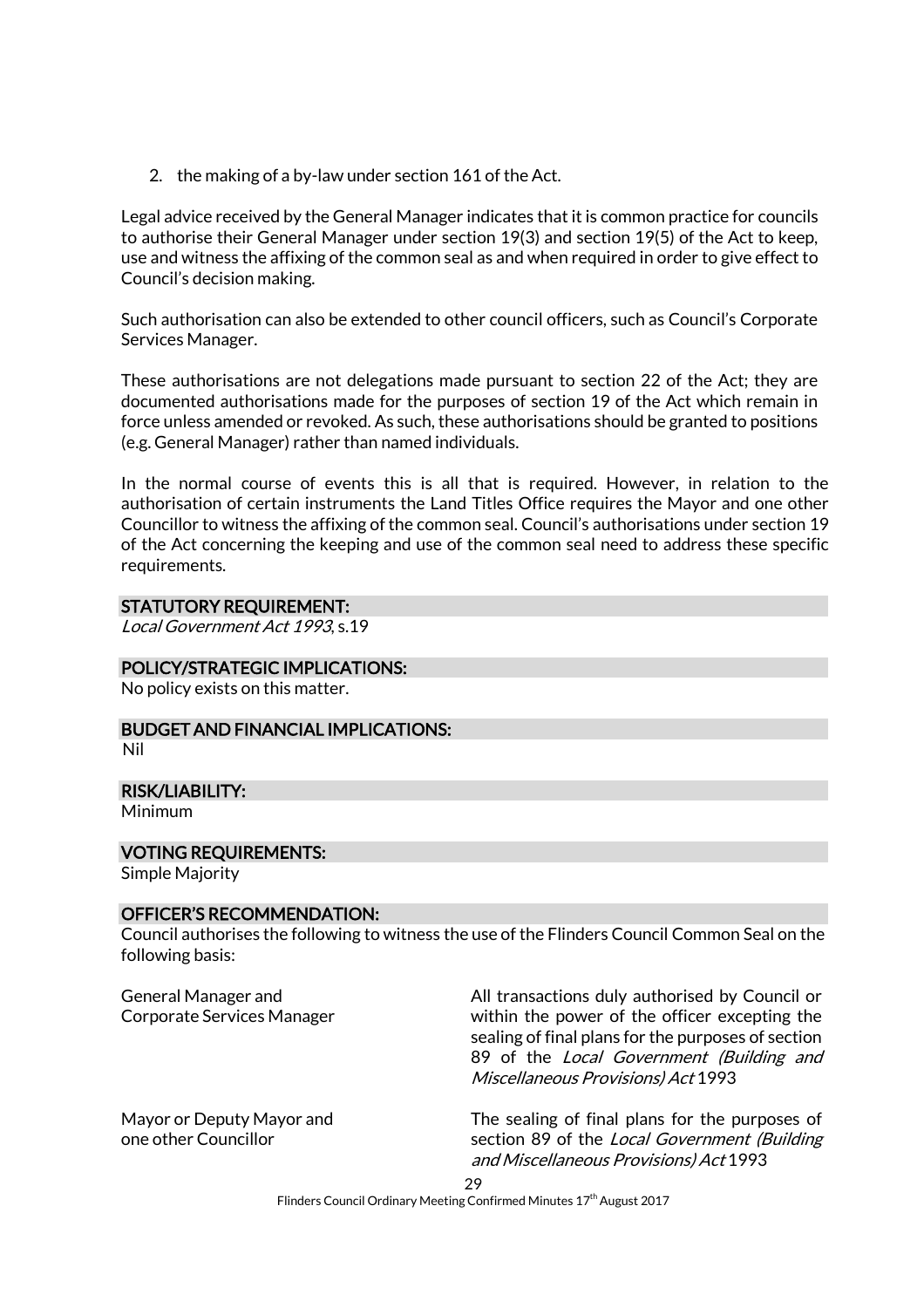DECISION:

#### 203.08.2017 Moved: Cr G Willis Seconded: Cr K Stockton

Council authorises the following to witness the use of the Flinders Council Common Seal on the following basis:

| General Manager and<br><b>Corporate Services Manager</b> | All transactions duly authorised by Council or<br>within the power of the officer excepting the<br>sealing of final plans for the purposes of section<br>89 of the Local Government (Building and<br><b>Miscellaneous Provisions) Act 1993</b> |
|----------------------------------------------------------|------------------------------------------------------------------------------------------------------------------------------------------------------------------------------------------------------------------------------------------------|
| Mayor or Deputy Mayor and<br>one other Councillor        | The sealing of final plans for the purposes of<br>section 89 of the Local Government (Building<br>and Miscellaneous Provisions) Act 1993                                                                                                       |

### CARRIED UNANIMOUSLY (6-0)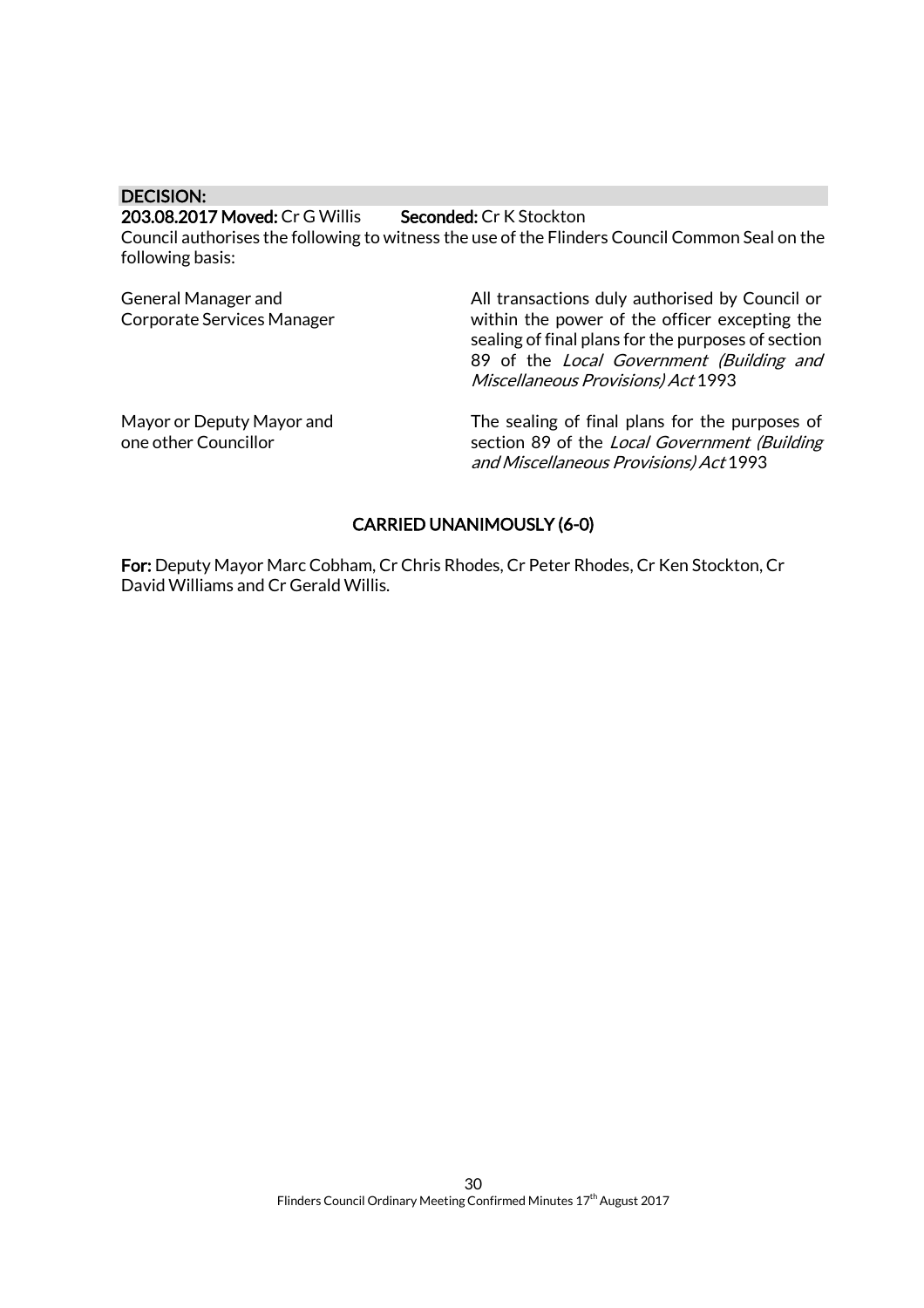### Item C2: Rescind Council Policy Manual Policy

| <b>ACTION</b>            | <b>Decision</b>                               |
|--------------------------|-----------------------------------------------|
| <b>PROPONENT</b>         | Council Officer                               |
| <b>OFFICER</b>           | <b>Bill Boehm, General Manager</b>            |
| <b>FILE REFERENCE</b>    | ADM/0600                                      |
| <b>ASSOCIATED PAPERS</b> | Annexure 7: G4 - Council Policy Manual Policy |

### INTRODUCTION:

Council's Policy Manual is an important document of Council as it provides direction to Staff, Management and Councillors. Many of the policies are required by, or relate to, legislation and in most instances, help manage Council's exposure to risk. Others relate to the provisions of policy guidelines to aid in the improved governance and management of the Municipality.

In this instance, Council's existing Policy G4 – Council Policy Manual Policy, relates merely to the overarching administrative process associated with making policies in a general nature only.

This report reviews the rationale of Policy G4 – Council Policy Manual Policy and effectiveness in achieving these aims.

#### PREVIOUS COUNCIL CONSIDERATION:

| 14 June 1994      | 123.06.94  |
|-------------------|------------|
| 13 December 2001  | 301.12.01  |
| 23 September 2010 | 281.09.10  |
| 15 November 2012  | 342.11.12  |
| 21 January 2016   | 08.01.2016 |

#### OFFICER'S REPORT:

In consideration of Council adopting a revised Rates Policy at the July 2017 Council Meeting, I had our legal advisors externally review that policy along with Council's overarching Policy G4 – Council Policy Manual Policy.

In essence, Policy G4 divides the creation of new policies (or the amendment of existing policies) into a two-stage process which involves a 28-day public consultation feedback.

The process is as follows:

- (i) the new or amended policy is placed before Council and, if approved, it is placed on public exhibition for 28 days and members of the public are able to make comment;
- (ii) if no comments are received, the new or amended policy is adopted at the next Council Meeting after the completion of the 28 day consultation period and brought into force; however
- (iii) if comments are received, the new or amended policy along with the comments are placed before Council for further consideration.

This policy is entirely of Council's making - it is not a requirement of any legislation or other instrument which governs Council's behavior.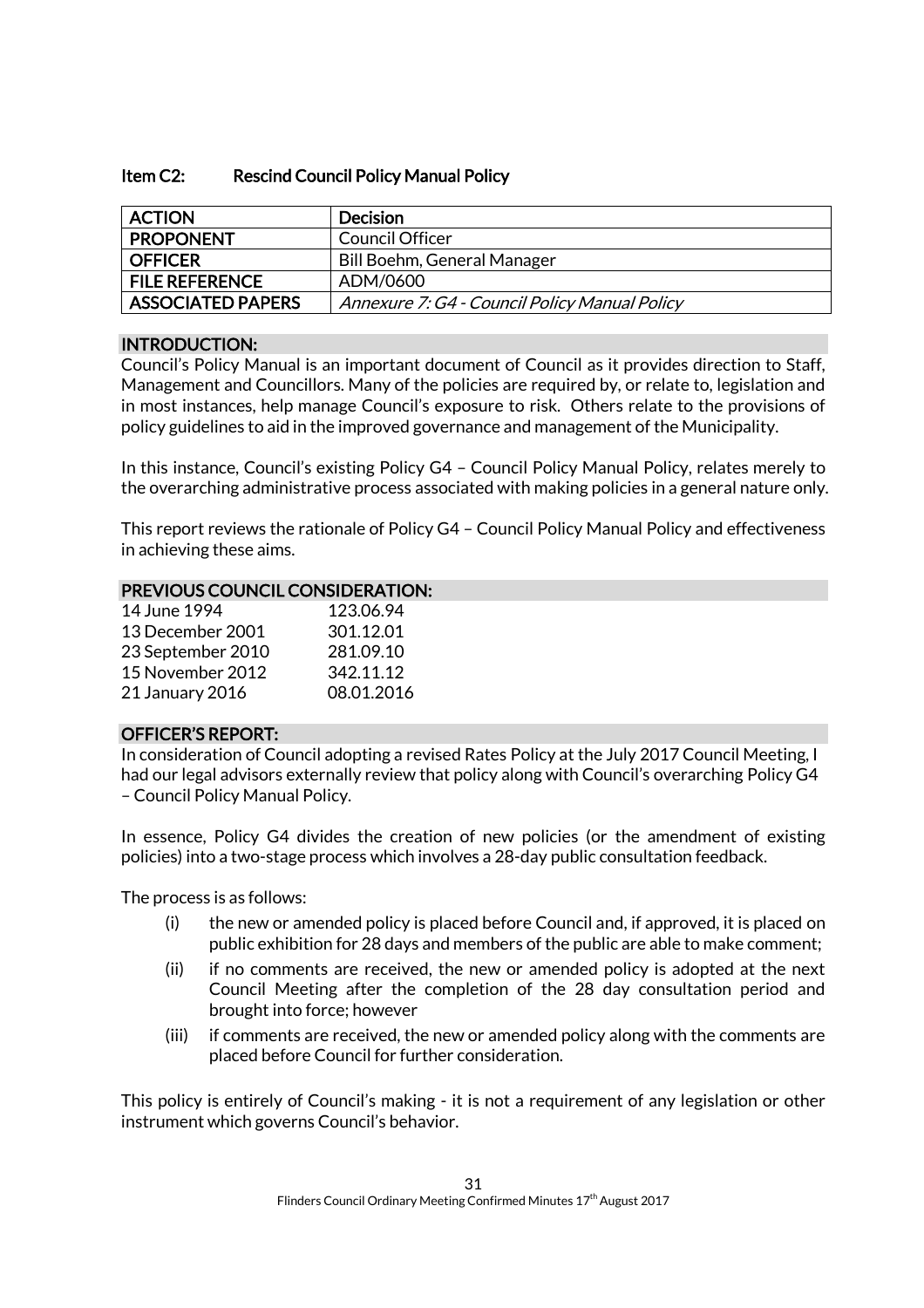Accordingly, it is open to Council to make exceptions for the application of the Policy if the circumstances warrant it.

As indicated above, Council's Policy Manual is an important document of Council as it provides direction to Staff, Management and Councillors. Many of the policies are required by, or relate to, legislation and in most instances, help manage Council's exposure to risk. Others relate to the provisions of policy guidelines to aid in the improved governance and management of the Municipality.

In this instance, Council's existing Policy G4 – Council Policy Manual Policy, relates merely to the overarching administrative process associated with making policies in a general nature only and makes no contribution whatsoever towards any specific improvements to governance that cannot be otherwise addressed on a case by case basis.

To illustrate this point the following examples are provided:

(a) Policy F6 – Rates and Charges Policy

This policy arises from a thorough evaluation of Council's rating provisions which like many core actions of a Council are not subject to public consultation. Under the Local Government Act it is expected that a Council is best placed to undertake such a review. The resultant policy is merely administrative in nature to put into effect a decision of Council. In the instance when this Policy was brought to the July Council Meeting for consideration, the delay that could have been caused if the requirements of the G4 - Council Policy Manual Policy were applied could have caused Council to be unnecessarily in breach of the Local Government Act.

- (b) Policy F2 Code for Tenders and Contracts This Code is largely procedural and administrative in nature with very few discretionary elements, each in themselves administrative in nature.
- (c) Policy O4 Pacific Oyster Marine Farming

This policy involves a sensitive environmental matter and a wider public consultation rather than the current policy methodology would seem more appropriate.

(d) Workplace Health and Safety Policies

Many of these policies are, in the main, operational in nature.

As a general rule, less is more. Less bureaucracy and time delays are generally regarded as being in the community's interest. Public consultation for the sake of merely ticking a box is generally not appreciated especially when the matter under consideration is the core business of the Council and largely administrative in nature.

In these circumstances, rescission of Policy G4 – Council Policy Manual Policy would actually improve administrative and corporate governance. The form of and any future need to receive public input is still open to be done on a case by case basis according to need.

Whilst some in the community may see this policy recession as being less than transparent; in reality it's not. It just means that Council, rather than relying on a blanket catch all rule, one size fits all approach, actually identifies the rationale for seeking public input which will in turn educate the Community as to the actual reasons for the consultation or not.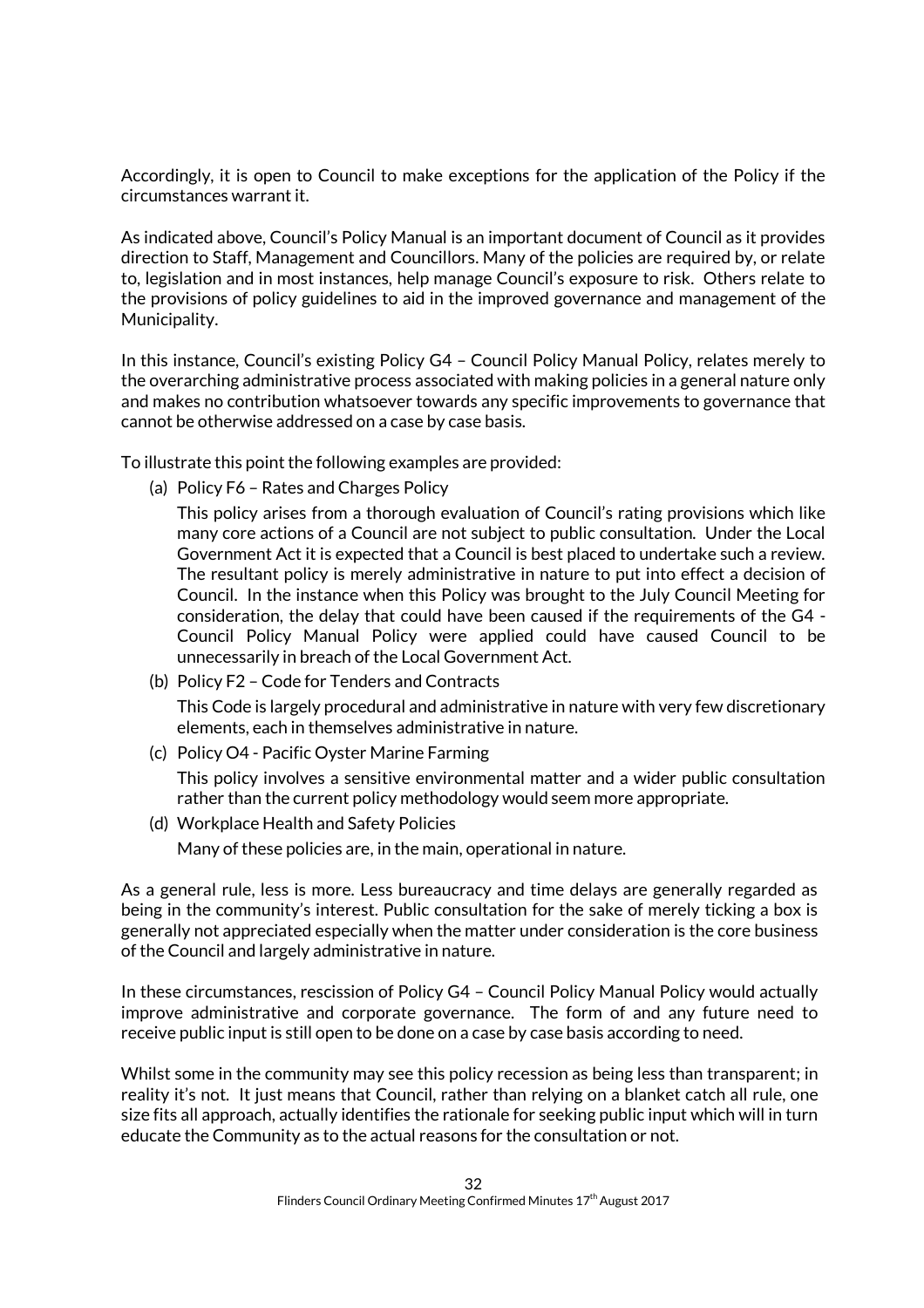### STATUTORY REQUIREMENT:

Nil

### POLICY/STRATEGIC IMPLICATIONS:

4. Strategic, Efficient and Effective Organisation - Responding to risks and opportunities.

4.3 Ensure Council meets its statutory obligations and manages corporate and community risk.

4.3.9 Maintain Council's Policy Manual and Instrument of Delegation.

#### RISK/LIABILITY:

The Policy G4 is administrative in nature only so there are no risks or liabilities in a legal sense and minimal risks in public perception so long as Council continues to undertake and improve its public consultation process and engages with the Community on those aspects that are important as opposed to procedural in nature.

#### VOTING REQUIREMENTS:

Simple Majority

### OFFICER'S RECOMMENDATION:

That G4 - Council Policy Manual Policy be rescinded.

#### DECISION:

The item lapsed for want of a motion.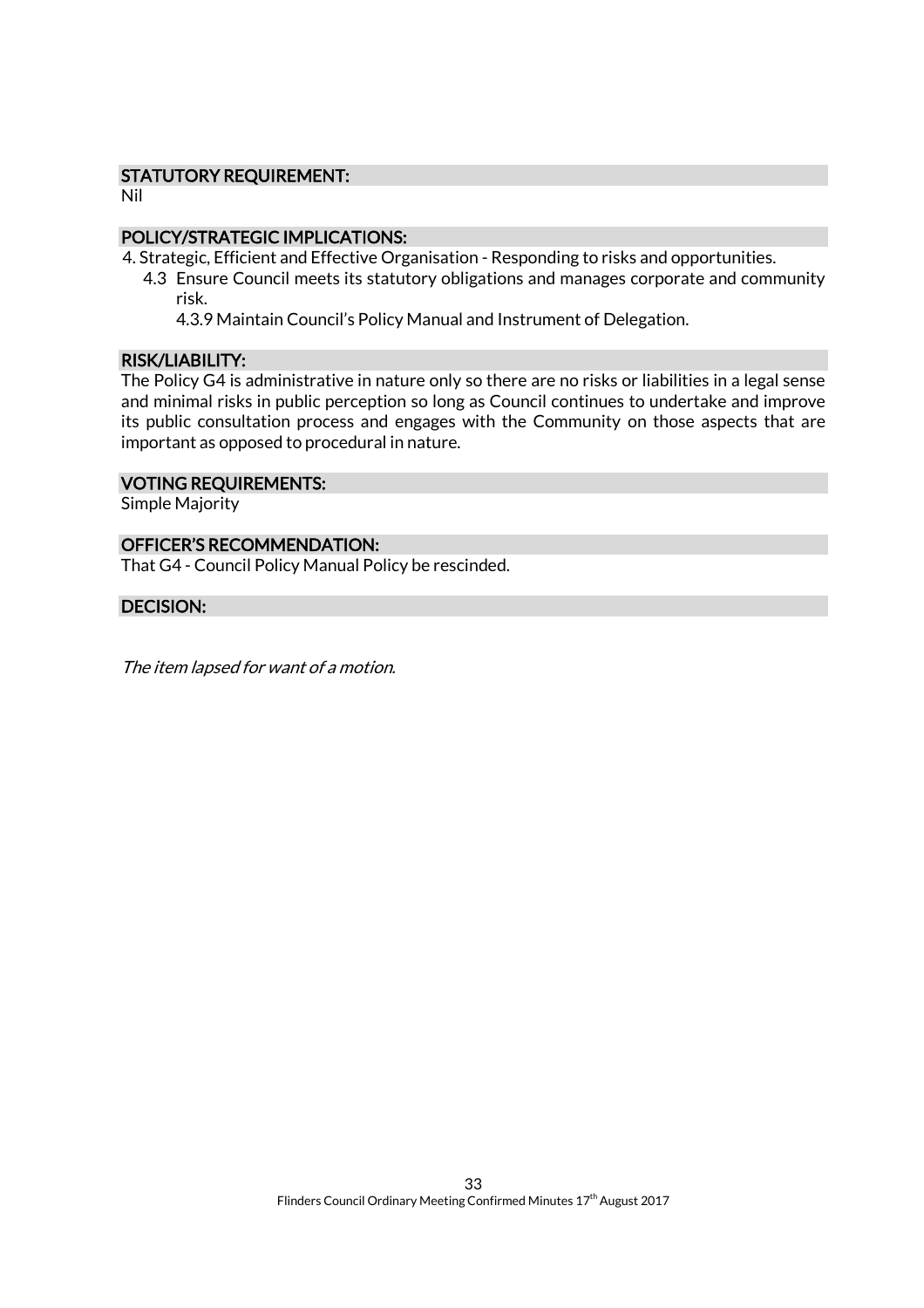#### Item C3: Code for Tenders and Contracts

| <b>ACTION</b>            | <b>Decision</b>                                                 |
|--------------------------|-----------------------------------------------------------------|
| <b>PROPONENT</b>         | <b>Council Officer</b>                                          |
| <b>OFFICER</b>           | <b>Bill Boehm, General Manager</b>                              |
| <b>FILE REFERENCE</b>    | ADM/0900, WOR/0300                                              |
| <b>ASSOCIATED PAPERS</b> | Annexure 8: Code for Tenders and Contracts                      |
|                          | Annexure 9: Legislative outline of what constitutes "A Council" |

#### INTRODUCTION:

Council's Policy Manual is an important document of Council as it provides direction to Staff, Management and Councillors. Many of the policies are required by, or relate to, legislation and in most instances, help manage Council's exposure to risk. Others relate to the provisions of policy guidelines to aid in the improved governance and management of the Municipality.

In this instance the subject matter relates to the Code for Tenders and Contracts that all Councils are required to develop under Division 2A of the *Local Government Act 1993* (Act) and the Local Government Regulations 2015.

Council has a policy that states that policies should be reviewed at least every four (4) years but under s.333B(2)(d) of the Act, Council is also required to review the Code once every 4 years.

This report summarises this review effectively replacing Council's previous F2 - Code for Tenders and Contracts Policy.

#### PREVIOUS COUNCIL CONSIDERATION:

| 263.07.09               |
|-------------------------|
| 05.01.2016              |
| <b>Council Workshop</b> |
| <b>Council Workshop</b> |
| <b>Council Workshop</b> |
| <b>Council Workshop</b> |
|                         |

#### OFFICER'S REPORT:

The Tenders and Contracts Code, and as such the Title, is set by legislation and whilst it replaces Council's previous F2 - Code for Tenders and Contracts Policy, it is not a policy but a Code. In part, it is briefer than Council's existing policy as the content is prescribed but nevertheless it is clear and follows the general rule that less is more, i.e. if it's clear and not overly prescriptive then it will be easier to be implemented and understood. Although largely prescriptive there are several elements added to what is essentially a legally prescribed template that reflects local flavor. This includes the following:

- (a) Definitions of Contractor, Consultant and Tender added to Section 2 (Definitions) of the template;
- (b) Section 7.1 has had added local variations to define approaches where a contract value is less than \$250,000. There has been little change from the previous Policy except at the lower end of the procurement amounts where the previous \$10,000 threshold has been split to recognise the practicalities of running the organisation such that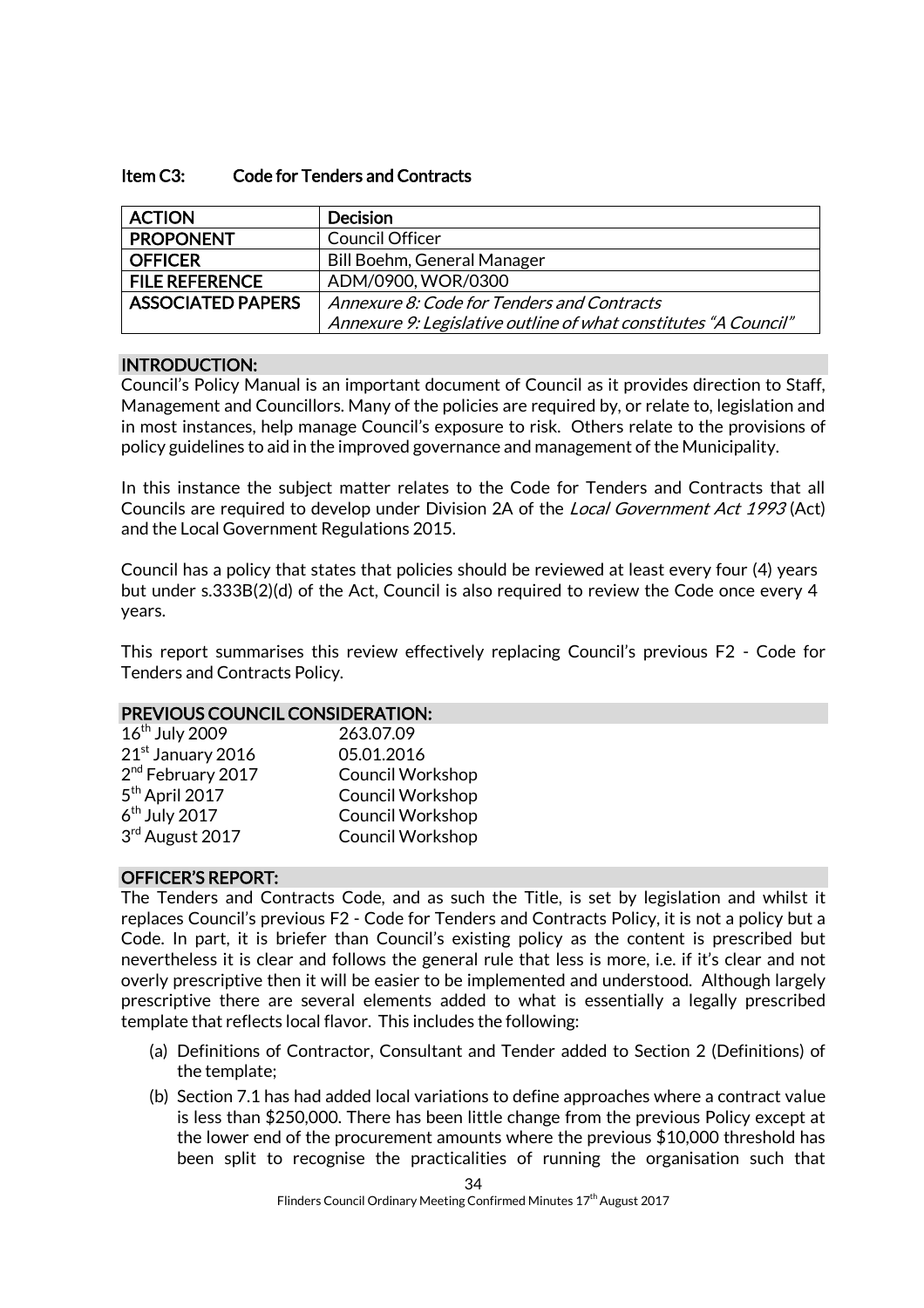efficiencies are maintained but a more formal process in decision-making rationale recorded;

- (c) Section 9(i) Exemptions has been expanded to include previous requirements;
- (d) Section 11.6 Evaluation Report has been added to clarify that from time to time an evaluation report in various forms is contemplated.

The Attached Appendix A to the Code relates to necessary procedures under the Local Government Regulations. These will form part of the Code.

For the most part, from an administrative perspective, many if not most of Council's procurement will fall under Section 7.3 (Standing Contracts) and Section 7.4 (Multiple Use Register) where periodically Council invites public registration onto a preferred supplier list. Section 9 (Exceptions) is also frequently used.

Section 11.2 (Delegation) notes the provision to delegate the powers and functions under the Code to the General Manager. The exact refinement of this is addressed within the Instrument of Delegation which is a separate agenda item for this meeting.

By way of clarification, also attached is the relevant legislative outline of what constitutes "A Council" as this should explain the relevance of the meaning of term "Council" throughout the Code.

The Code does not prescribe how a decision is reached, merely the rationale and matters to be considered. This is appropriate as all decisions are based on merit. Appropriate recording of the reasons is also important. In the case of this code it is largely prescriptive and operational in nature and thereby falls within the core administrative business of the Council.

Councillors and staff have reviewed the content and I believe it is both appropriate and workable.

#### STATUTORY REQUIREMENT:

Division 2A of the Local Government Act 1993 (Act) Local Government Regulations 2015

#### POLICY/STRATEGIC IMPLICATIONS:

4. Strategic, Efficient and Effective Organisation - Responding to risks and opportunities.

4.3 Ensure Council meets its statutory obligations and manages corporate and community risk.

4.3.9 Maintain Council's Policy Manual and Instrument of Delegation.

#### RISK/LIABILITY:

Adoption of a Code of Tenders and Contracts is a mandatory requirement under the Act and will help to reduce Council's exposure to risk in this area.

#### VOTING REQUIREMENTS:

Simple Majority

#### OFFICER'S RECOMMENDATION: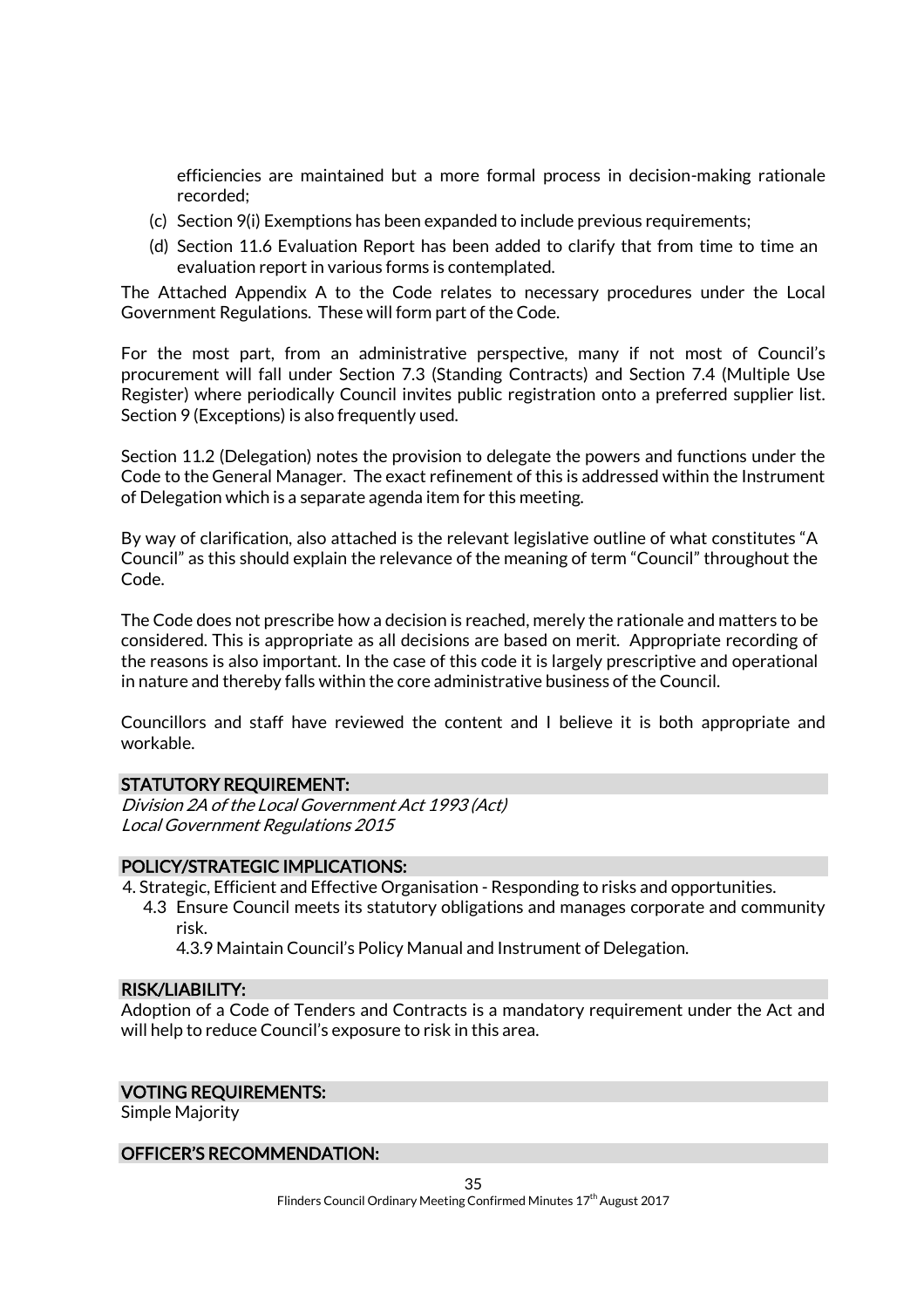That Council adopts the F2 - Code for Tenders and Contracts.

### DECISION:

204.08.2017 Moved: Cr D Williams Seconded: Cr K Stockton That Council adopts the F2 - Code for Tenders and Contracts.

### CARRIED UNANIMOUSLY (6-0)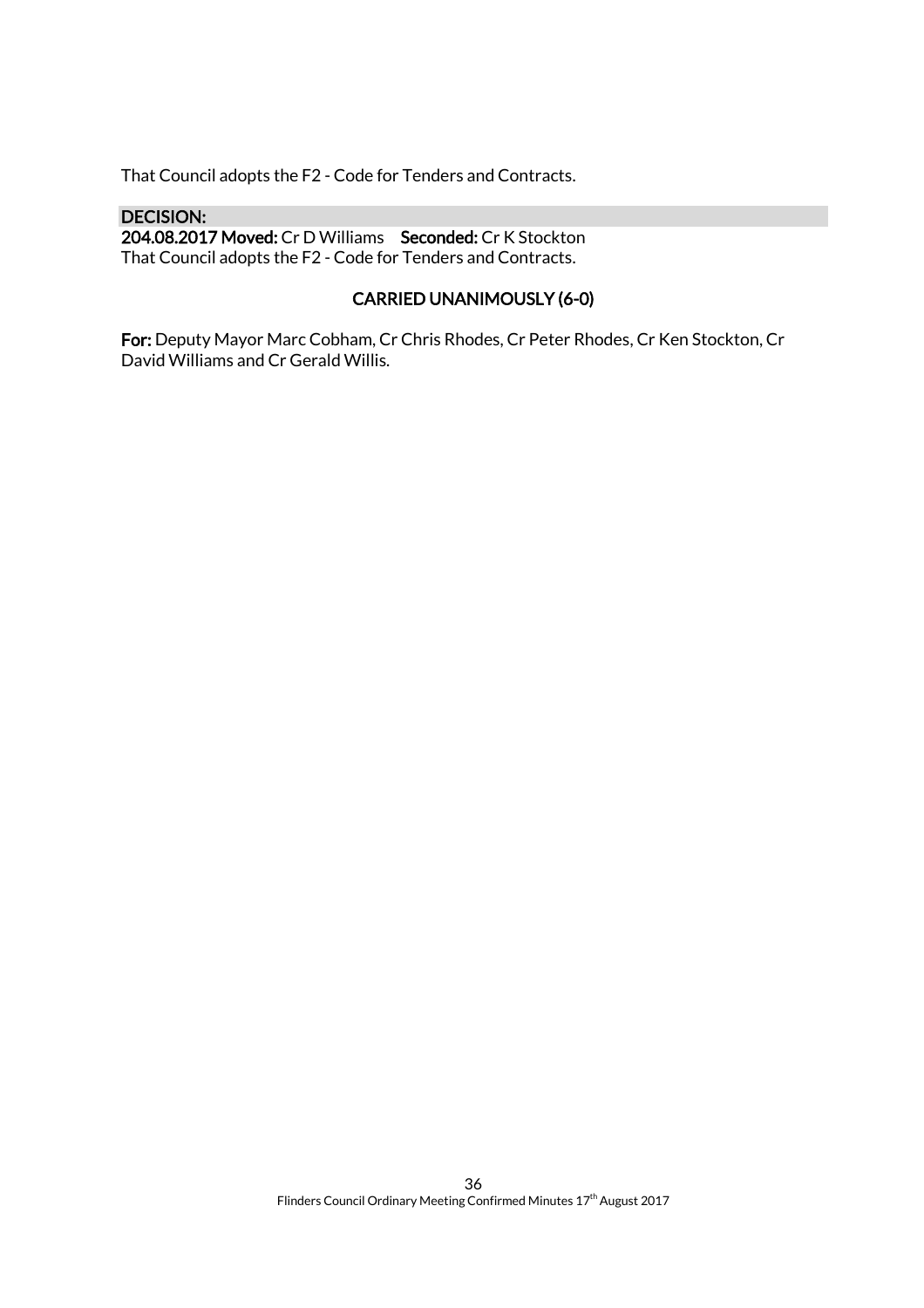| Item C4: | <b>Review of Instrument of Delegation</b> |
|----------|-------------------------------------------|
|----------|-------------------------------------------|

| <b>ACTION</b>            | <b>Decision</b>                                       |
|--------------------------|-------------------------------------------------------|
| <b>PROPONENT</b>         | <b>Council Officer</b>                                |
| <b>OFFICER</b>           | Bill Boehm, General Manager                           |
| <b>FILE REFERENCE</b>    | GOV/0400                                              |
| <b>ASSOCIATED PAPERS</b> | Annexure 10: DRAFT Instrument of Delegation - revised |
|                          | August 2017                                           |

#### INTRODUCTION:

The purpose of this report is to update Council's Instrument of Delegation as per the *Local* Government Act 1993.

#### PREVIOUS COUNCIL CONSIDERATION:

| 027.01.2009             | 20 <sup>th</sup> January 2009  |
|-------------------------|--------------------------------|
| 375.11.2010             | 18 <sup>th</sup> November 2010 |
| 087.03.2011             | $17th$ March 2011              |
| 365.12.2012             | 13 <sup>th</sup> December 2012 |
| 612.08.2013             | 15 <sup>th</sup> August 2013   |
| 740.02.2014             | 13 February 2014               |
| 807.05.2014             | $15th$ May 2014                |
| 53.02.2015              | 19th February 2015             |
| <b>Council Workshop</b> | 4 <sup>th</sup> February 2016  |
|                         |                                |

#### OFFICER'S REPORT:

The purpose of the Instrument of Delegation is to ensure that the General Manager and Officers of Council have the delegation to undertake their roles and responsibilities in accordance with the Local Government Act 1993.

The current review has resulted predominantly from staff changes and the alterations made are in the main minor in nature.

However, an additional delegation has been included relating to Section 333B of the Act– Code for Tenders and Contracts in relation to the awarding of contracts in circumstances where exemptions under the Code do not apply.

The delegation by which a decision is made to award a contract is a vexed question. In the main the General Manager would normally be delegated this function as it is an operational matter.

Previous discussion seems to indicate that some Councils have a \$250,000 threshold (the same as the legislative limit which was presumably envisaged under the Act by which that tender must be called) whilst a threshold of \$100,000 (that than must be reported on the Annual Report) may be preferable locally; more from community perception basis.

Some Councils may decide to introduce a monetary limit, but it is the complexity rather than any monetary limit that is critical. For instance, the purchase of bitumen, aggregate or a major plant replacement might exceed the monetary limit but in reality, the decision is straight forward and unnecessary delays in the award of the contract could conceivably be an issue.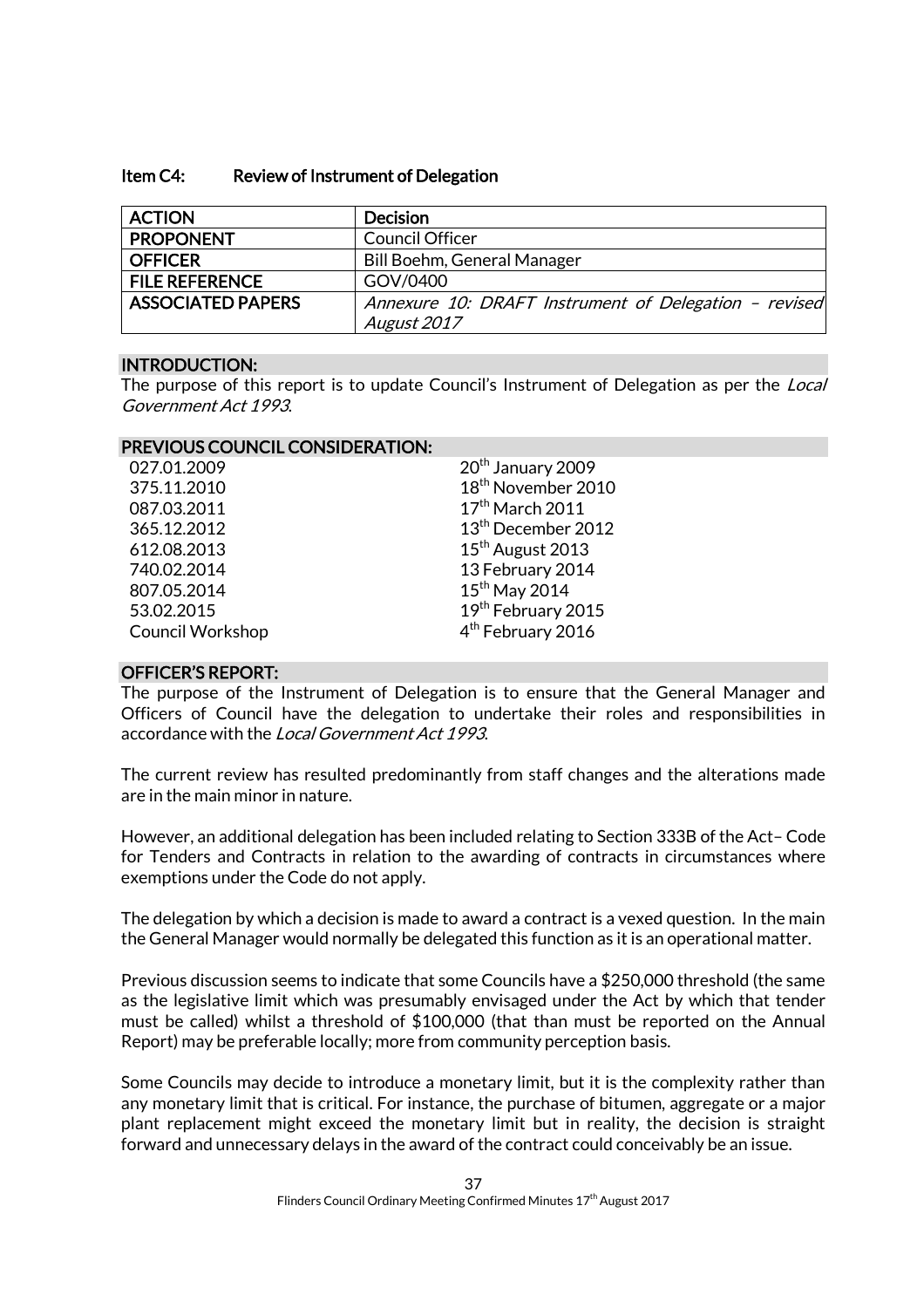However, some tenders, such as Waste Management, may be under a set limit but are complex, involving a new form of operation requiring Council to not just understand the overall implications but actually make the final determination. The same would apply to the purchase of new plant that would fundamentally change the way the Council operates e.g. new bitumen sprayer.

In this respect, as previously outlined, the delegation limits in the Instrument of Delegation are considered a reasonable approach to avoid unnecessary delays that could provide operational difficulties, and therefore not be in the Community's interest, whilst balancing the governance role and function of the Council.

#### STATUTORY REQUIREMENT:

Building Act 2000 Environmental Management and Pollution Control Act 1994 Food Act 2003 Land Use Planning and Approvals Act 1993 Local Government Act 1993 Local Government (Building and Miscellaneous Provisions) Act 1993 Local Government (Highways) Act 1982 Public Health Act 1997

#### POLICY/STRATEGIC IMPLICATIONS:

4.0 Strategic, Efficient and Effective Organisation - Responding to risks and opportunities.

4.3 Ensure Council meets its statutory obligations and manages corporate and community risk.

4.3.9 Maintain Council's Policy Manual and Instrument of Delegation.

#### BUDGET AND FINANCIAL IMPLICATIONS:

Nil

### RISK/LIABILITY:

Adoption of the Instrument of Delegation and ensuring that Management, Staff and Councillors are aware of and follow this instrument will help to reduce Council's exposure to risk in this area.

#### VOTING REQUIREMENTS:

Simple Majority

#### OFFICER'S RECOMMENDATION:

That Council adopts the Instrument of Delegation – revised August 2017.

#### DECISION:

205.08.2017 Moved: Cr K Stockton Seconded: Cr D Williams That Council adopts the Instrument of Delegation – revised August 2017. CARRIED UNANIMOUSLY (6-0)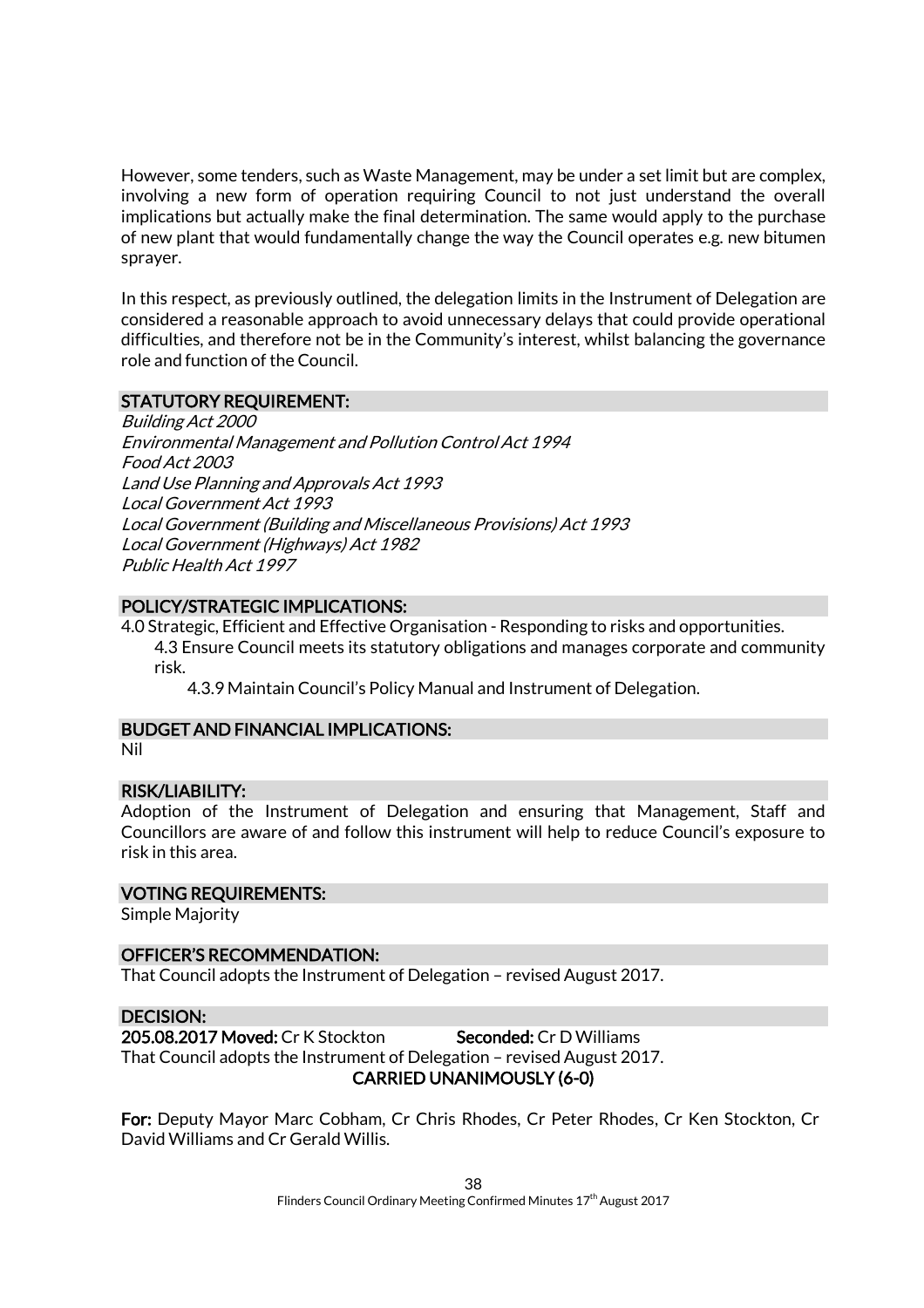| <b>ACTION</b>            | Information                                           |
|--------------------------|-------------------------------------------------------|
| <b>PROPONENT</b>         | Council Officer                                       |
| <b>OFFICER</b>           | <b>Bill Boehm, General Manager</b>                    |
| <b>FILE REFERENCE</b>    | COU/0305                                              |
| <b>ASSOCIATED PAPERS</b> | Annexure 11: Northern Tasmania Development            |
|                          | Corporation's Quarterly Report to all member councils |

### Item C5: Quarterly Report on the Northern Tasmania Development Corporation

#### INTRODUCTION:

As permitted under Section 21 (c), Enterprise Powers of the *Local Government Act 1993*, Flinders Council became a member of the Northern Tasmania Development Corporation (NTDC) as from 1 January 2017. The *Local Government Act 1993* also requires the General Manager to provide a quarterly report to Council on the activities of the NTDC and any adverse developments that may affect the entity's financial viability.

Annexure 10 is the first report provided to all member councils since the establishment of the organisation.

### PREVIOUS COUNCIL CONSIDERATION:

This is the first formal report provided to all member Councils since the establishment of the NDTC. The Chair also briefed Council at the 12<sup>th</sup> January 2017 Council Workshop.

#### OFFICER'S REPORT:

As permitted under Section 21 (1c), Enterprise Powers of the Local Government Act 1993, Council became a member of NTDC as from 1 January 2017. The NTDC was officially formed in March 2017 with the following primary objectives:

- a) provide pro-active, engaged and strategic regional economic leadership;
- b) consolidate an agreed vision for the development, sustainability and prosperity of the geographic region that the Organisation's Members encompass;
- c) implement a strategic economic action plan based on the Northern Regional Futures Plan framework or similar; and
- d) to provide effective representation and advocacy to State and Federal Government and other stakeholders.

## Section 21(5) of the *Local Government Act 1993* states the following:

"The general manager is to report to the council–

- a) at least once every 3 months in respect of the performance of any activities carried out pursuant to (section 21 (1)) and any strategic issues related to those activities; and
- b) any adverse developments that significantly affect or are likely to significantly affect the financial viability, the operating viability or any other aspect of any of those activities."

Although in its early life, the NTDC has made strong progress with the appointment of a wellrespected Chairman and a skilled industry-based Board of Directors. From initial observations as indicated in the attached report there is positive and strategic progress. Importantly,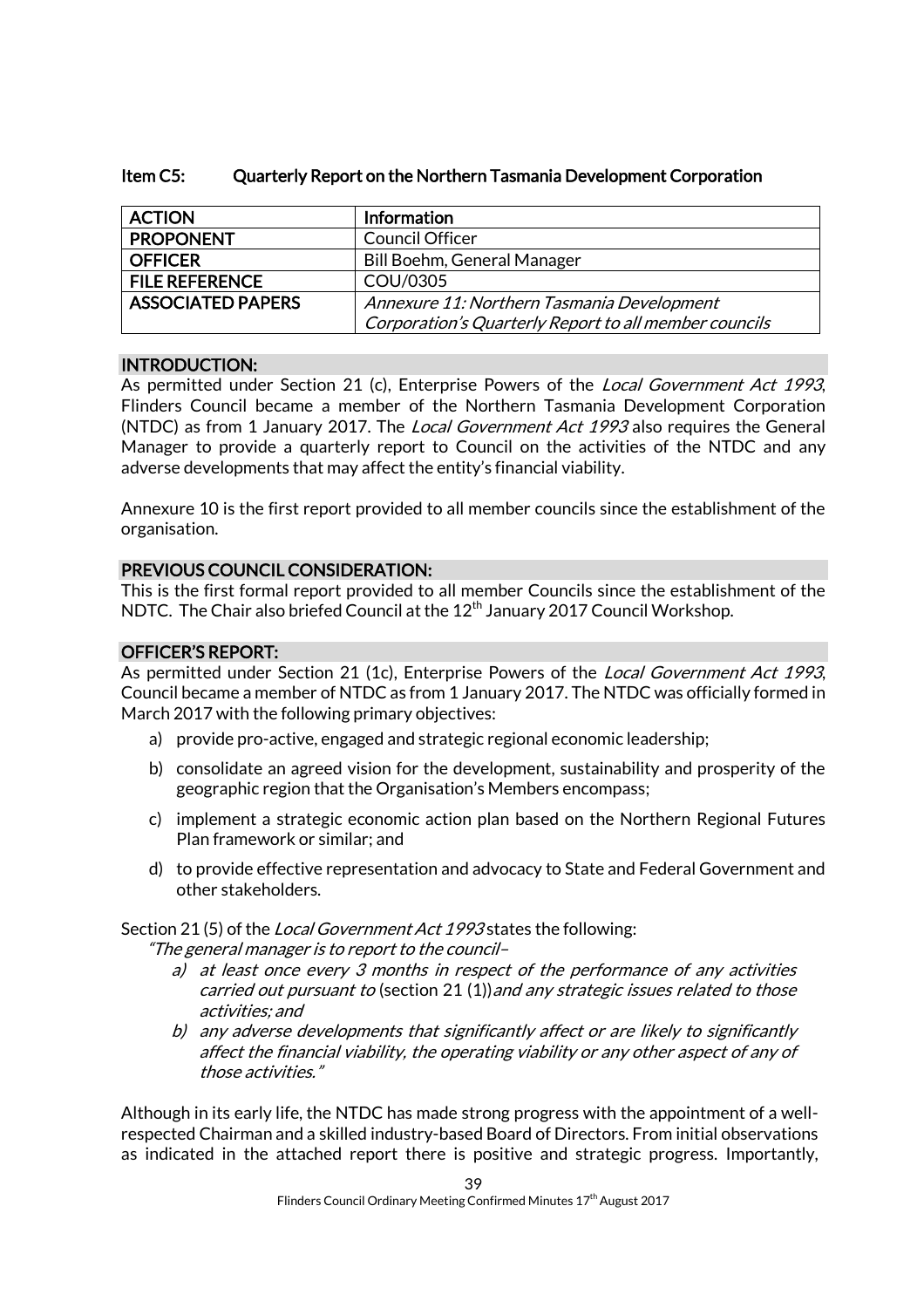discussions with Councils in the region continue to indicate positive rapport. Council being a part of this new structure is a positive initiative.

### STATUTORY REQUIREMENT:

Local Government Act 1993

### POLICY/STRATEGIC IMPLICATIONS:

- 4. Strategic, Efficient and Effective Organisation Responding to risks and opportunities.
	- 4.1 Remain actively engaged with internal and external stakeholders providing regional leadership.
		- 4.1.1.2 Contribute to technical reference group work program of Northern Tasmania Development Corporation.

### RISK/LIABILITY:

Nil

### VOTING REQUIREMENTS:

Simple Majority

#### OFFICER'S RECOMMENDATION:

That Council notes the General Manager's quarterly report on the activities of the Northern Tasmania Development Corporation and the report provided to all member Councils as Annexure 10.

#### DECISION:

206.08.2017 Moved: Cr G Willis Seconded: Cr K Stockton

That Council notes the General Manager's quarterly report on the activities of the Northern Tasmania Development Corporation and the report provided to all member Councils as at August 2017.

### CARRIED UNANIMOUSLY (6-0)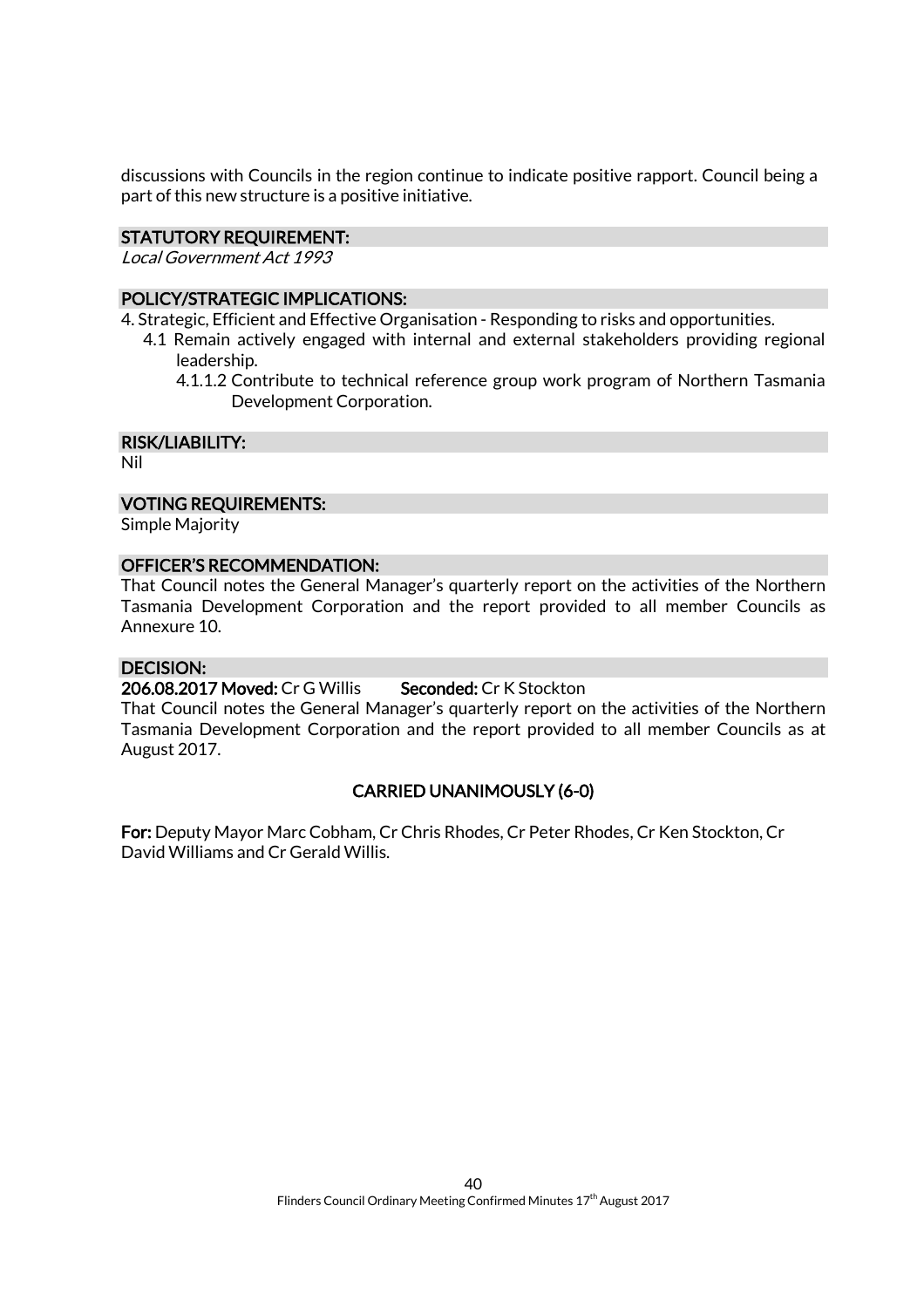#### Item C6: Councillor Resolution Report

| <b>ACTION</b>            | <b>Information</b>                                    |
|--------------------------|-------------------------------------------------------|
| <b>PROPONENT</b>         | Council Officer                                       |
| <b>OFFICER</b>           | Bill Boehm, General Manager                           |
| <b>FILE REFERENCE</b>    | COU/0600                                              |
| <b>ASSOCIATED PAPERS</b> | Annexure 12: Councillor Resolution Report August 2017 |

#### INTRODUCTION:

This report identifies the actions taken to implement resolutions passed by elected members up to August 2017.

#### PREVIOUS COUNCIL CONSIDERATION:

The report is presented on a monthly basis.

#### OFFICER'S REPORT:

Please read Annexure 11 – Councillor Resolution Report August 2017.

#### VOTING REQUIREMENTS:

Simple Majority

### OFFICER'S RECOMMENDATION:

That the Councillor Resolution Report August 2017 be noted.

#### DECISION:

207.08.2017 Moved: Cr D Williams Seconded: Cr P Rhodes That the Councillor Resolution Report August 2017 be noted.

### CARRIED UNANIMOUSLY (6-0)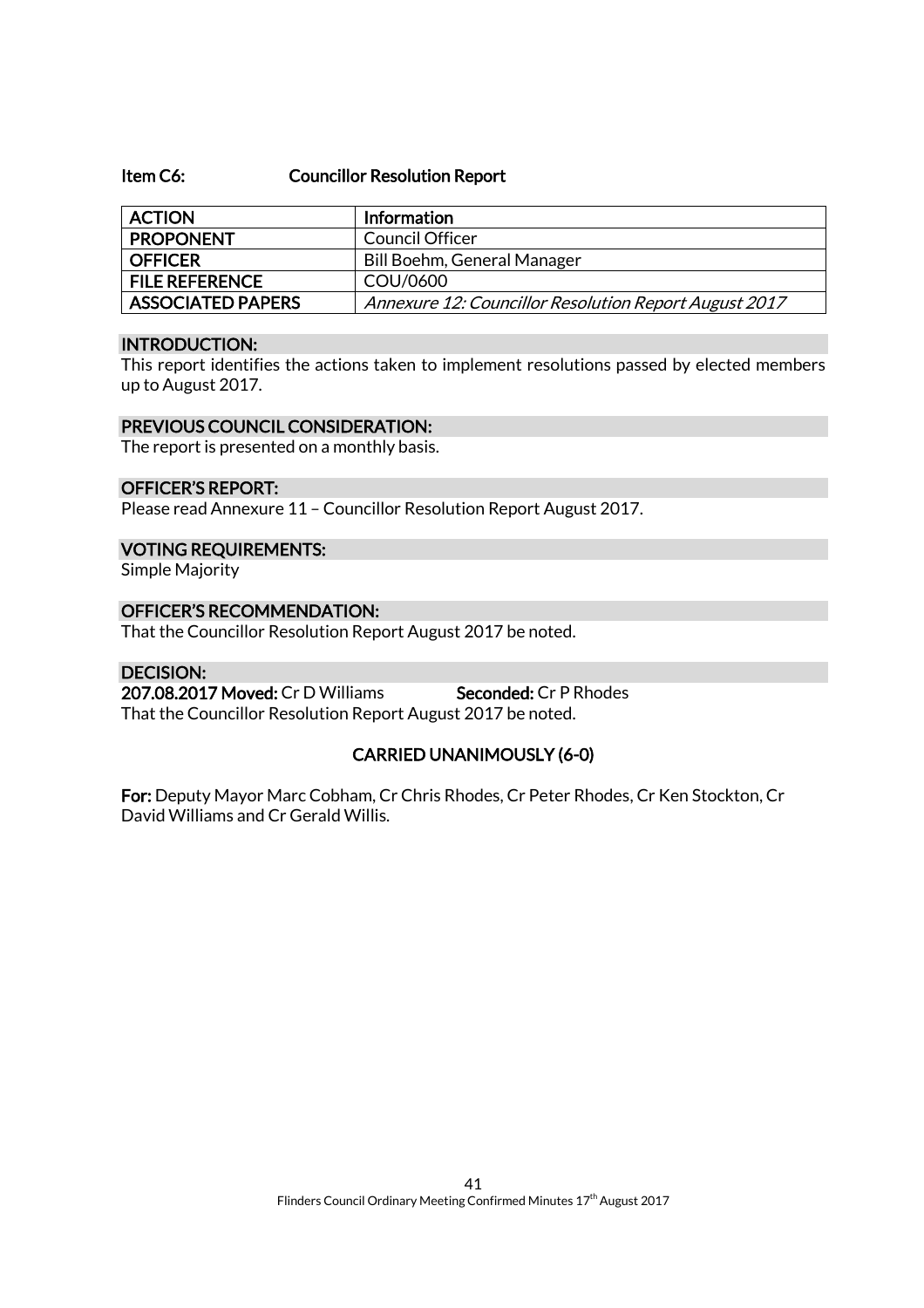### Item C7: LATE AGENDA ITEM – Change date of September Council Meeting

| <b>ACTION</b>            | <b>Decision</b>             |
|--------------------------|-----------------------------|
| <b>PROPONENT</b>         | Council Officer             |
| <b>OFFICER</b>           | Bill Boehm, General Manager |
| <b>FILE REFERENCE</b>    | COU/0203                    |
| <b>ASSOCIATED PAPERS</b> | Nil                         |

#### INTRODUCTION:

Notice has been received that there will not be a quorum of Councillors at the scheduled September Council Meeting and as a result the meeting needs to be rescheduled.

#### PREVIOUS COUNCIL CONSIDERATION:

Nil

### OFFICER'S REPORT:

Regulation 11 of the Local Government (Meeting Procedures) Regulations 2015 states that:

"(1) A meeting may only transact business if a quorum is present.

(2) The quorum at a council meeting is an absolute majority."

Flinders Council consists of seven Councillors therefore a minimum of four Councillors is a quorum. Four Councillors have given notice that they are unable to attend the 14<sup>th</sup> September 2017 Ordinary Meeting of Council, leaving only three able to attend. As a result it is necessary to change the date to ensure a quorum of Councillors is present at the meeting.

#### STATUTORY REQUIREMENT:

Local Government (Meeting Procedures) Regulations 2015

#### POLICY/STRATEGIC IMPLICATIONS:

- 4. Strategic, Efficient and Effective Organisation Responding to risks and opportunities.
	- 4.3 Ensure Council meets its statutory obligations and manages corporate and community risk.

### BUDGET AND FINANCIAL IMPLICATIONS:

Nil

RISK/LIABILITY:

Nil

#### VOTING REQUIREMENTS:

Simple Majority

#### OFFICER'S RECOMMENDATION:

That the date and time of the September Ordinary Meeting of Council be changed from Thursday  $14<sup>th</sup>$  September at 1pm to Thursday 21<sup>st</sup> September 2017 at 1pm. DECISION:

208.08.2017 Moved: Cr G Willis Seconded: Cr P Rhodes

42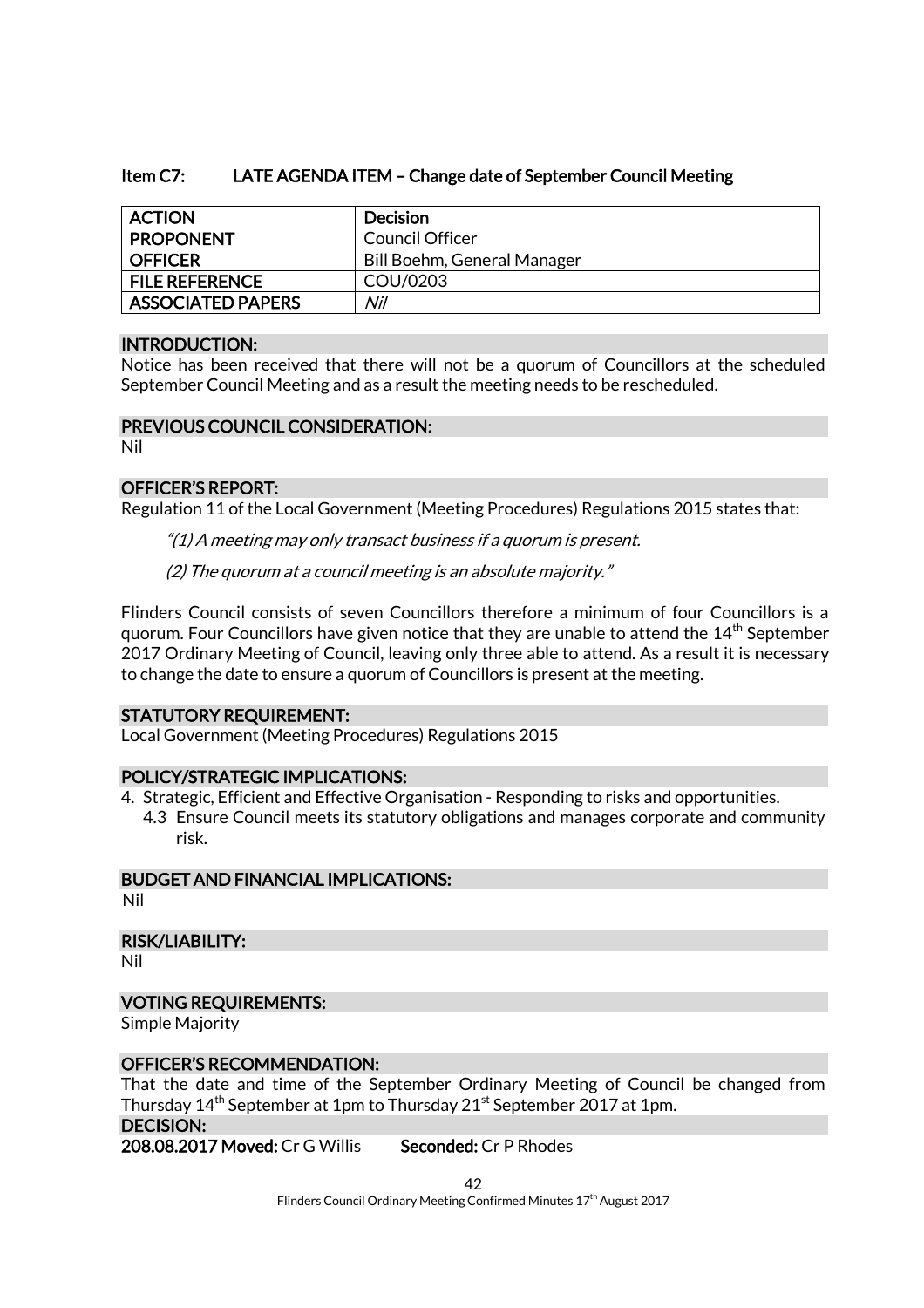That the date and time of the September Ordinary Meeting of Council be changed from Thursday 14<sup>th</sup> September at 1pm to Thursday 21<sup>st</sup> September 2017 at 1pm.

## CARRIED UNANIMOUSLY (6-0)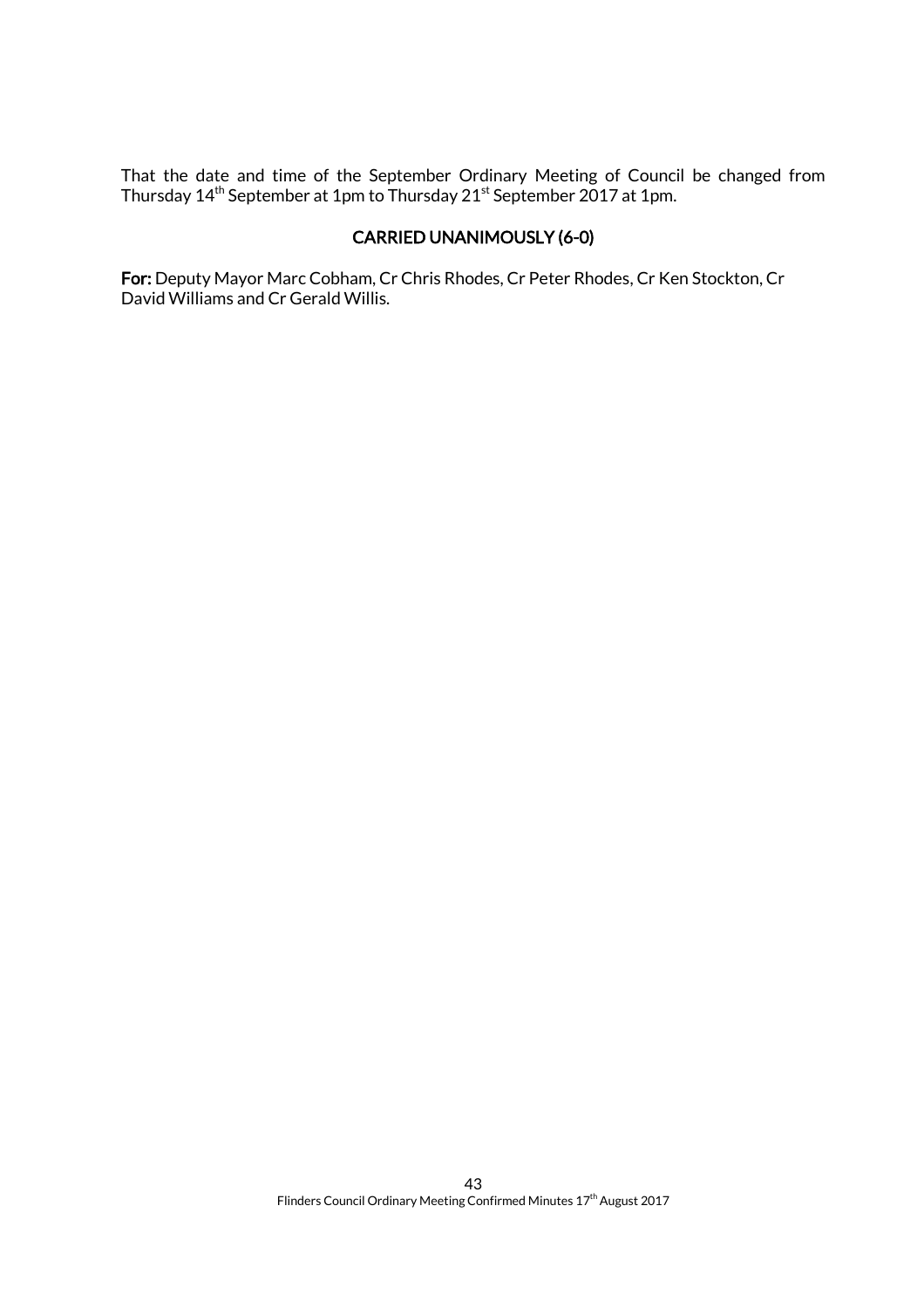### Item C8: LATE AGENDA ITEM – Telecomms Transformation Project

| <b>ACTION</b>            | <b>Decision</b>             |
|--------------------------|-----------------------------|
| <b>PROPONENT</b>         | Council Officer             |
| <b>OFFICER</b>           | Bill Boehm, General Manager |
| <b>FILE REFERENCE</b>    | GOV/0600                    |
| <b>ASSOCIATED PAPERS</b> | Nil                         |

#### INTRODUCTION:

Further to the Federal Government's notification of Flinders Council's successful application to the Building Better Regions Fund, Telstra is poised to commence work on the Flinders and Cape Barren Islands Telecomms Transformation Project. The General Manager has received late notification from Telstra that the contracts for the project may need to be finalised soon prior to the next Council Meeting.

This report formally addresses this issue and puts into effect Councils ability to deliver the project.

#### PREVIOUS COUNCIL CONSIDERATION:

| July 2015 Budget Workshop                         |                 |
|---------------------------------------------------|-----------------|
| $16th$ July 2015                                  | 208.07.2015     |
| 3 <sup>rd</sup> March 2016 Closed Council Meeting | 33.03.2016      |
| $19th$ January 2017                               | 14 - 16.01.2017 |

### OFFICER'S REPORT:

Telecommunications issues on the Islands have been ongoing for some time and are considered to be one of the main challenges hindering development and population growth on this Island.

In 2016 Council made application to the National Stronger Regions Fund (NSRF) for the Flinders and Cape Barren Islands Telecomms Transformation Project which proved to be unsuccessful. The Federal Government reviewed the purpose of the grant and rebadged it as the Building Better Regions Fund (BBRF). In January 2017 Council unanimously carried motion no. 16.01.2017

"That Council commits to providing a financial commitment of \$770,000 to the project should the Building Better Regions Fund application be successful."

On 2<sup>nd</sup> August 2017 Senator David Bushby announced that the Federal Government's Building Better Regions Fund would commit \$7,879,960 towards the Flinders and Cape Barren Islands Telecomms Transformation Project. Together with \$1.8 million from Telstra, \$770,000 from the Flinders Council and \$350,000 from the Tasmanian Liberal Government, a total of nearly \$11 million is now available to spend on new infrastructure that will deliver much faster internet and superior mobile phone coverage across Flinders and Cape Barren Islands.

Telstra plans to commence work on the project in September 2017 and recently communicated to the General Manager that the contract for the project work will need to be finalized most likely prior to the next Council Meeting.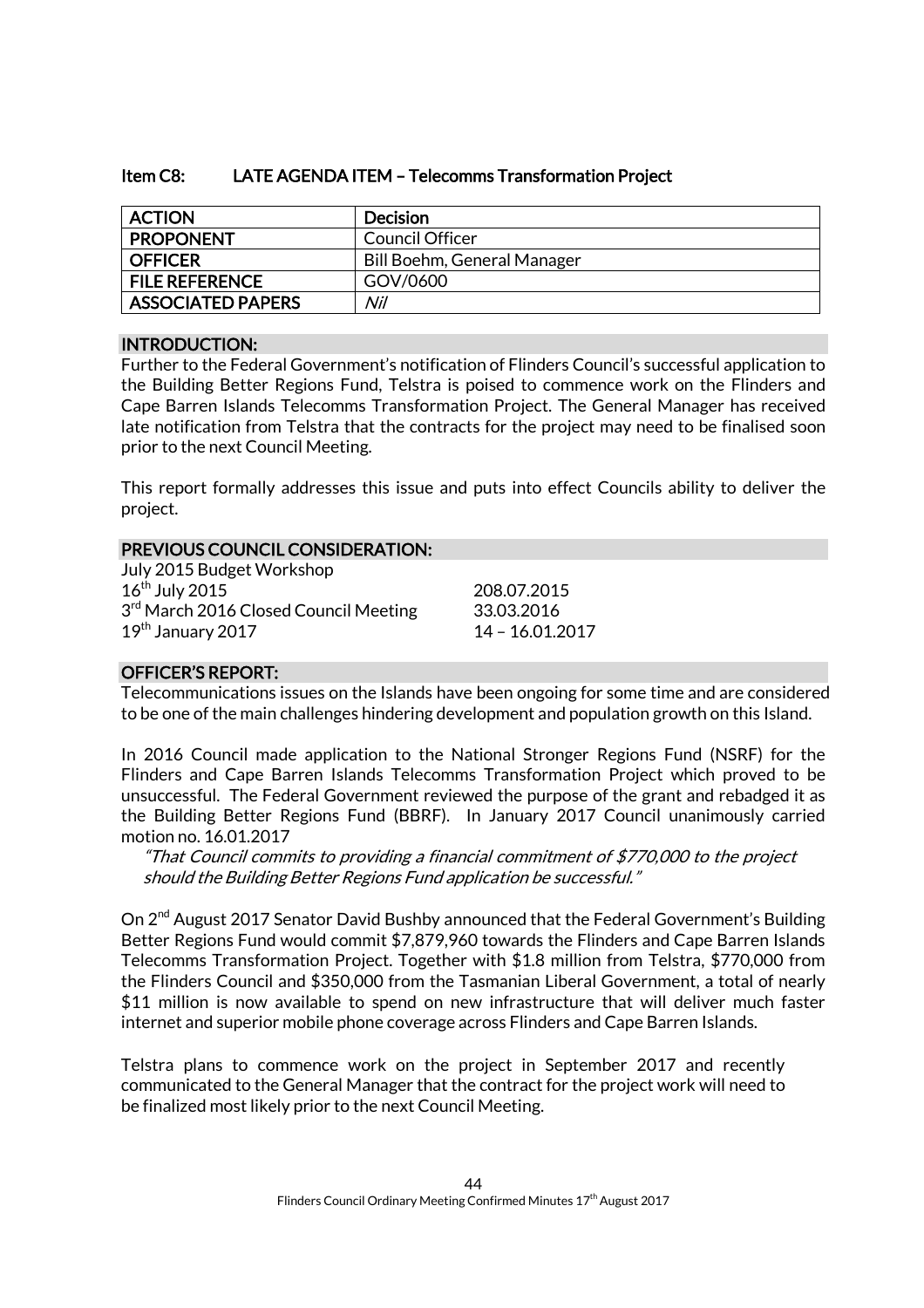As a matter, of course Council will be required to ensure that the contract of engagement is given independent oversight.

R.27 of the Local Government (General) Regulations 2015 prescribe situations and contracts where Council is not required to invite public tenders even though the goods and/or services are valued at or above the amount prescribed by S.333A of the *Local Government Act 1993* of \$250,000.

Pursuant to r.27 of the Regulations, these prescribed situations and contracts include:

- (i) a contract for goods or services if the Council resolves by absolute majority and states the reasons for the decision, that a satisfactory result would not be achieved by inviting tenders because of:
	- (i) extenuating circumstances or
	- (ii) the remoteness of the locality or
	- (iii) the unavailability of competitive or reliable tenderers.

Telstra is the only telecommunications supplier on the Island and has committed funding towards this project as well as being the only available tenderer for this project which will be ultimately Telstra's asset.

### STATUTORY REQUIREMENT:

Local Government Act 1993 Local Government (Meeting Procedures) Regulations 2015

#### POLICY/STRATEGIC IMPLICATIONS:

3.0 Access and Connectivity - Work with service providers and other relevant stakeholders to improve security, reliability and cost effectiveness.

- 3.3 Improved telecommunications for the benefit of local community and economy.
	- 3.3.1 Improved communications with telecommunication service providers in order to encourage new investment and improved services.

#### BUDGET AND FINANCIAL IMPLICATIONS:

Council has the project contribution listed as a Contingency Item in the adopted 2017/18 budget

#### RISK/LIABILITY:

Whilst liability for actual project delivery remains with others it is Council's project to manage and facilitate in order to comply with the Building Better Regions Project Funding Criteria. Any unnecessary delay is to be avoided.

#### VOTING REQUIREMENTS:

Absolute Majority

#### OFFICER'S RECOMMENDATION:

That in relation to the Flinders and Cape Barren Islands Telecomms Transformation Project (Project) Council resolves as follows:

(a) Council agrees that the previously agreed contribution of \$770,000 be formally adopted and this recognised contingency item be formally included as a budget variation into the 2017/18 Budget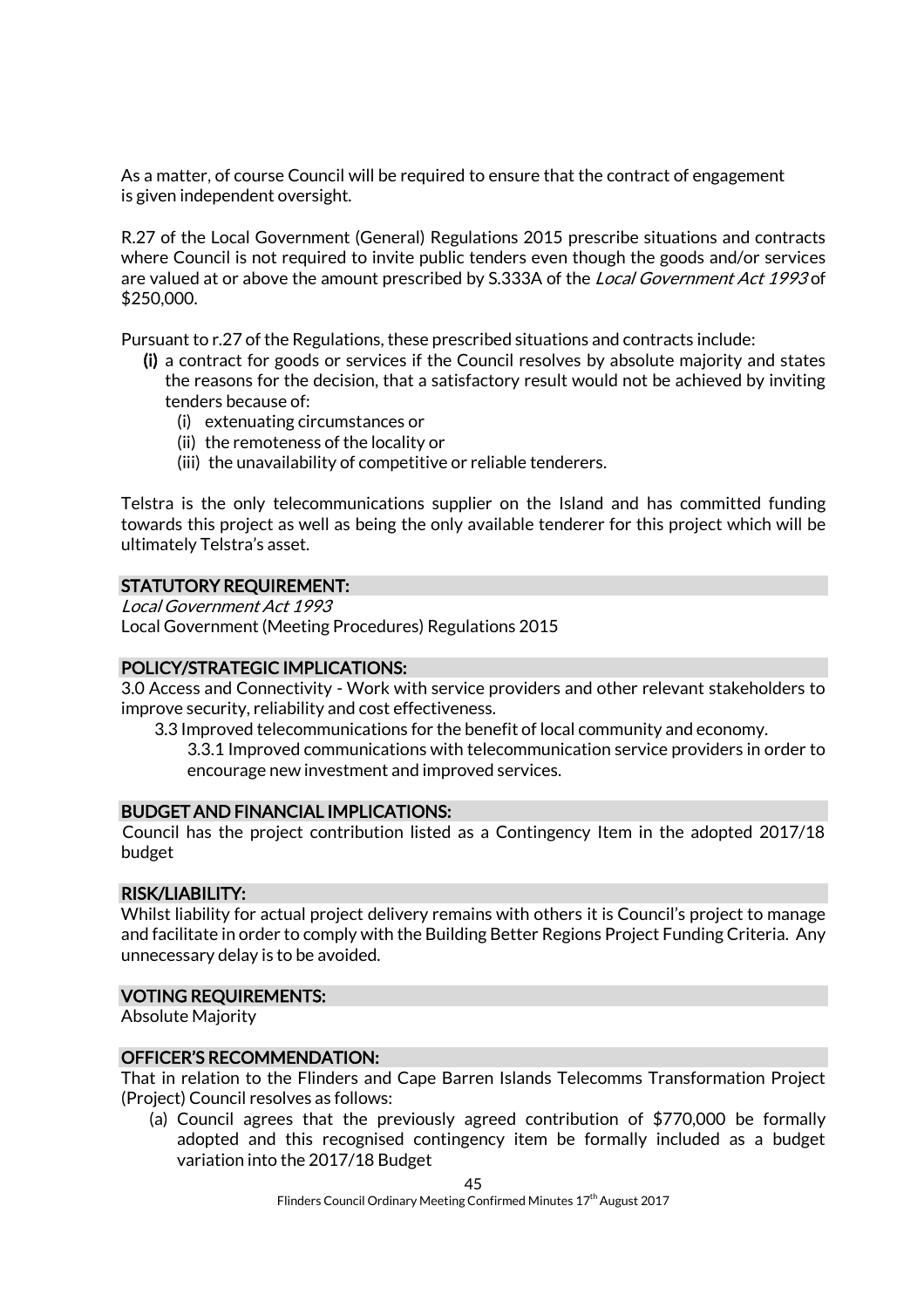- (b) Council agrees pursuant to Regulation 27(i) of the Local Government (General) Regulations 2015 that there the proposed contract with Telstra for delivery of the Project is not required to be put through a public tender process for due to extenuating circumstances which include but are not limited to the remoteness of the locality, the unavailability of competitive or reliable tenderers as Telstra is the only available tenderer and telecommunications supplier on the Island, and that Telstra has committed funding towards this project which will be ultimately Telstra's asset
- (c) Council authorises the General Manager to do everything necessary to facilitate the delivery of the project, including obtaining legal oversight to enter into a contract agreement and on behalf of Council signing and if necessarily sealing the resultant contract agreement with Telstra as well as the project funding agreement under the Australian Governments Building Better Regions Fund
- (d) to bring it the project into effort.

### DECISION:

#### 209.08.2017 Moved: Cr G Willis Seconded: Cr K Stockton

That in relation to the Flinders and Cape Barren Islands Telecomms Transformation Project (Project) Council resolves as follows:

- (a) Council agrees that the previously agreed (16.01.2017) contribution of \$770,000 be formally adopted and this recognised contingency item be formally included as a budget variation into the 2017/18 Budget;
- (b) Council agrees pursuant to Regulation 27(i) of the Local Government (General) Regulations 2015 that the proposed contract with Telstra for delivery of the Project is not required to be put through a public tender process due to extenuating circumstances which include but are not limited to the remoteness of the locality, the unavailability of competitive or reliable tenderers as Telstra is the only available tenderer and telecommunications supplier on the Island, and that Telstra has committed funding towards this project which will be ultimately Telstra's asset; and
- (c) Council authorises the General Manager to do everything necessary to facilitate the delivery of the project, including obtaining legal oversight to enter into a contract agreement and on behalf of Council signing and if necessary sealing the resultant contract agreement with Telstra as well as the project funding agreement under the Australian Governments Building Better Regions Fund.

### CARRIED UNANIMOUSLY (6-0)